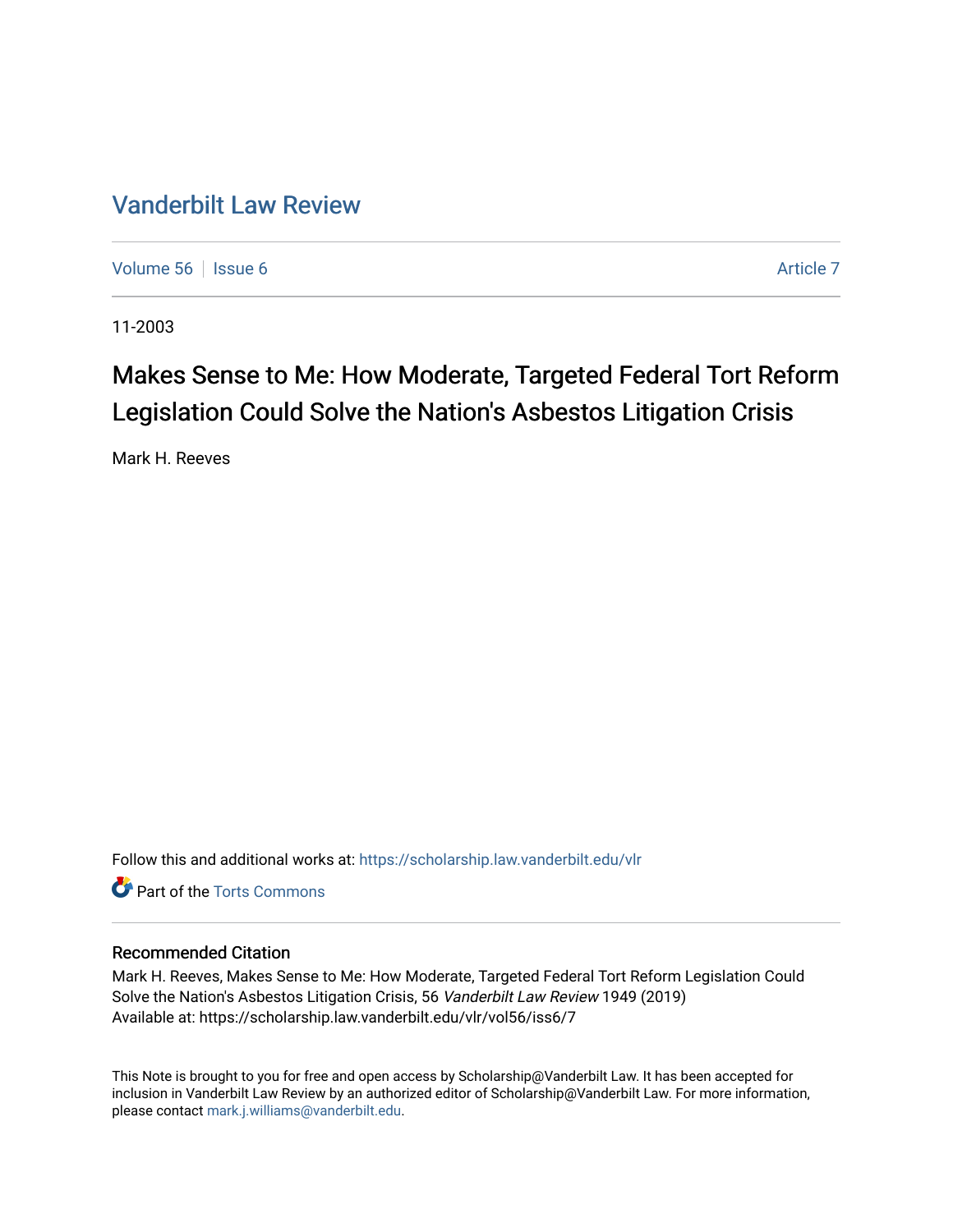# **MAKES SENSE TO ME: How MODERATE, TARGETED FEDERAL TORT REFORM LEGISLATION COULD SOLVE THE NATION'S ASBESTOS LITIGATION CRISIS**

| I.   |                    |                                                              |  |
|------|--------------------|--------------------------------------------------------------|--|
| II.  |                    | THE CURRENT STATE OF THE ASBESTOS CRISIS1956                 |  |
|      | А.                 |                                                              |  |
|      | В.                 |                                                              |  |
|      | $C_{\cdot}$        |                                                              |  |
|      | $\boldsymbol{D}$ . |                                                              |  |
|      | $E_{\cdot}$        | Peripheral Defendants and Successor Liability1970            |  |
|      | $F_{\cdot}$        | Inconsistent Treatment in Federal and State                  |  |
|      |                    |                                                              |  |
| III. |                    | PREVIOUS ATTEMPTS AT A SOLUTION: WHAT HAS GONE               |  |
|      |                    |                                                              |  |
|      | А.                 | Attempts at an Administrative Solution 1976                  |  |
|      | B.                 |                                                              |  |
|      | $C_{\cdot}$        | Attempts at a Global Settlement1980                          |  |
| IV.  |                    | A TARGETED LEGISLATIVE TORT REFORM PROPOSAL 1984             |  |
|      | A.                 | Why a Federal Tort Reform Statute?1984                       |  |
|      | $B_{\cdot}$        |                                                              |  |
|      |                    | Get Asbestos Cases into Federal Court 1986<br>$\mathbf{1}$ . |  |
|      |                    | Implement a Statutory Inactive Docket<br>2.                  |  |
|      |                    | Program To Stop Claims by the                                |  |
|      |                    |                                                              |  |
|      |                    | 3.<br><b>Stop Unjustified Punitive Damages</b>               |  |
|      |                    |                                                              |  |
|      |                    | Limit Successor Liability and Protect<br>4.                  |  |
|      |                    | Peripheral Defendants 1993                                   |  |
|      | C.                 | What About Mass Consolidations?1995                          |  |
| V.   |                    |                                                              |  |
|      |                    |                                                              |  |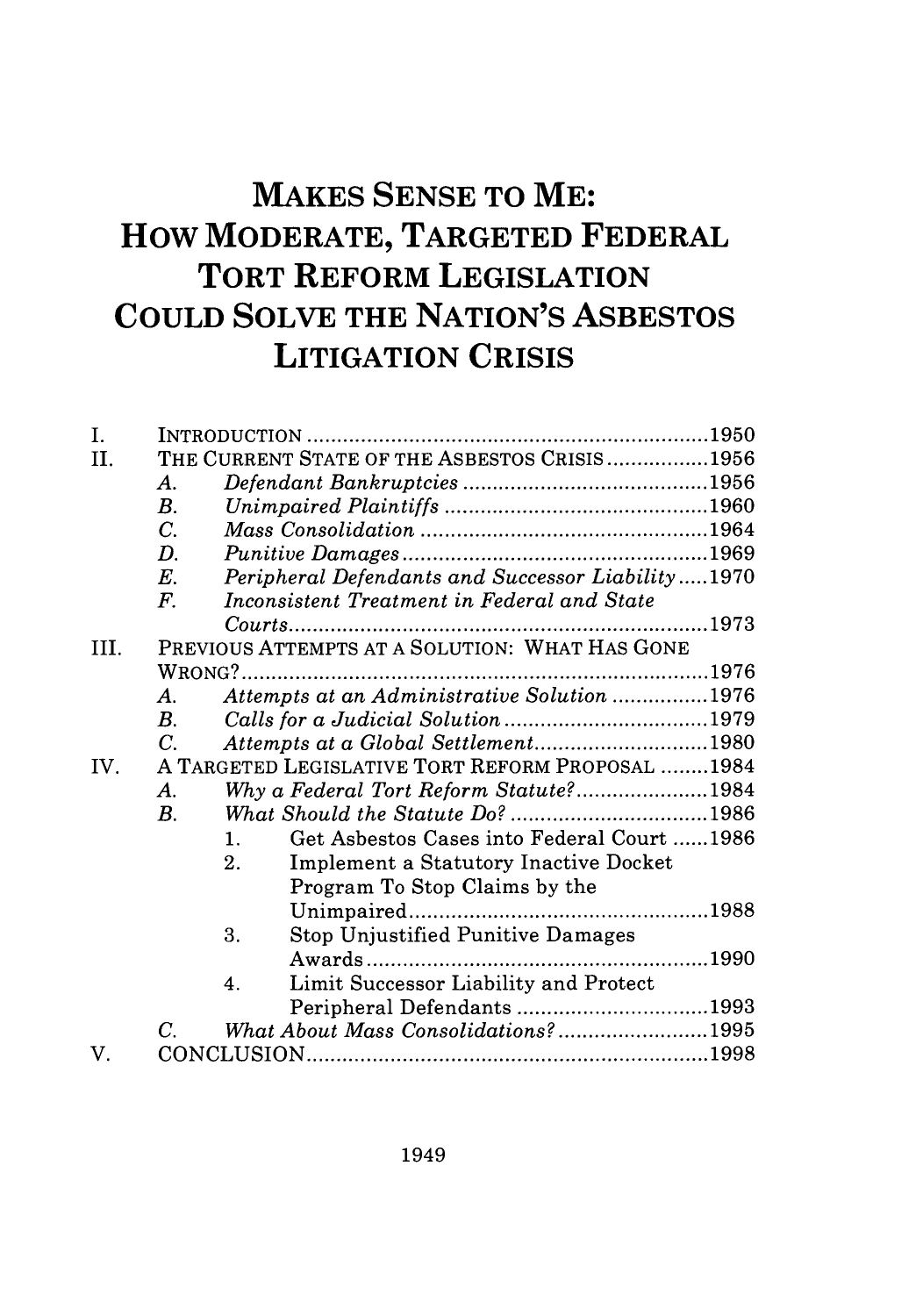# I. INTRODUCTION

During the three decades he spent working as a machinist for the United States Navy, Henry Plummer suffered continuous exposure to the asbestos used in the insulation, gaskets and pipe coverings of warships.1 In late 1999, a biopsy confirmed that he had developed mesothelioma, a gruesome type of cancer that kills all those who contract it and is caused only by aspectors.<sup>2</sup> In an effort to combat his cancer, Mr. Plummer embarked on a long, painful course of treatments that included chemotherapy and the removal of his left lung in April 2000.<sup>3</sup> In early 2001, however, Mr. Plummer's doctor informed him that new tumors had emerged, this time in his right lung.4 He was subsequently placed on a ventilator and died in October **2001.5**

Before his death, Mr. Plummer retained an attorney and filed a lawsuit against more than twenty makers of asbestos products.<sup>6</sup> Several defendants settled before trial, and a jury awarded Mr. Plummer a \$3.1 million verdict against one specific defendant, AC&S.<sup>7</sup> Before Mr. Plummer's widow received any money, however, several of the settling defendants, including Owens-Corning and Fibreboard, filed for bankruptcy protection.8 Faced with the threat that AC&S would do the same, Mrs. Plummer agreed to settle her claim confidentially for an amount substantially less than the trial award.<sup>9</sup> After paying her attorney's thirty-three percent of the award in addition to other expenses associated with the trial and her husband's illness, Mrs. Plummer will be left with less than \$1 million $10-a$ 

- 8. *Id.*
- 9. *Id.*

<sup>1.</sup> Susan Warren, *Competing Claims: As Asbestos Mess Spreads, Sickest See Payouts Shrink,* WALL ST. J., Apr. **25,** 2002, at **Al** (discussing the impact of claims by unimpaired asbestos plaintiffs on the payments received by the seriously ill, and describing several case studies), 2002 WL-WSJ 3392934.

<sup>2.</sup> *See* Roger Parloff, *The \$200 Billion Miscarriage of Justice: Asbestos Lawyers Are Pitting Plaintiffs Who Aren't Sick Against Companies That Never Made the Stuff-and Extracting Billions for Themselves,* FORTUNE, Mar. 4, 2002, at 154, *available at* 2002 WL 2190334; Warren, *supra* note 1.

<sup>3.</sup> Warren, *supra* note 1.

<sup>4.</sup> *Id.*

<sup>5.</sup> *Id.*

*<sup>6.</sup> Id.*

*<sup>7.</sup> Id.*

**<sup>10.</sup>** *Id.* (noting that annual medical costs for the treatment of mesothelioma can exceed \$200,000, and that most insurance companies will not pay for all of the necessary treatments because many are still considered to be experimental).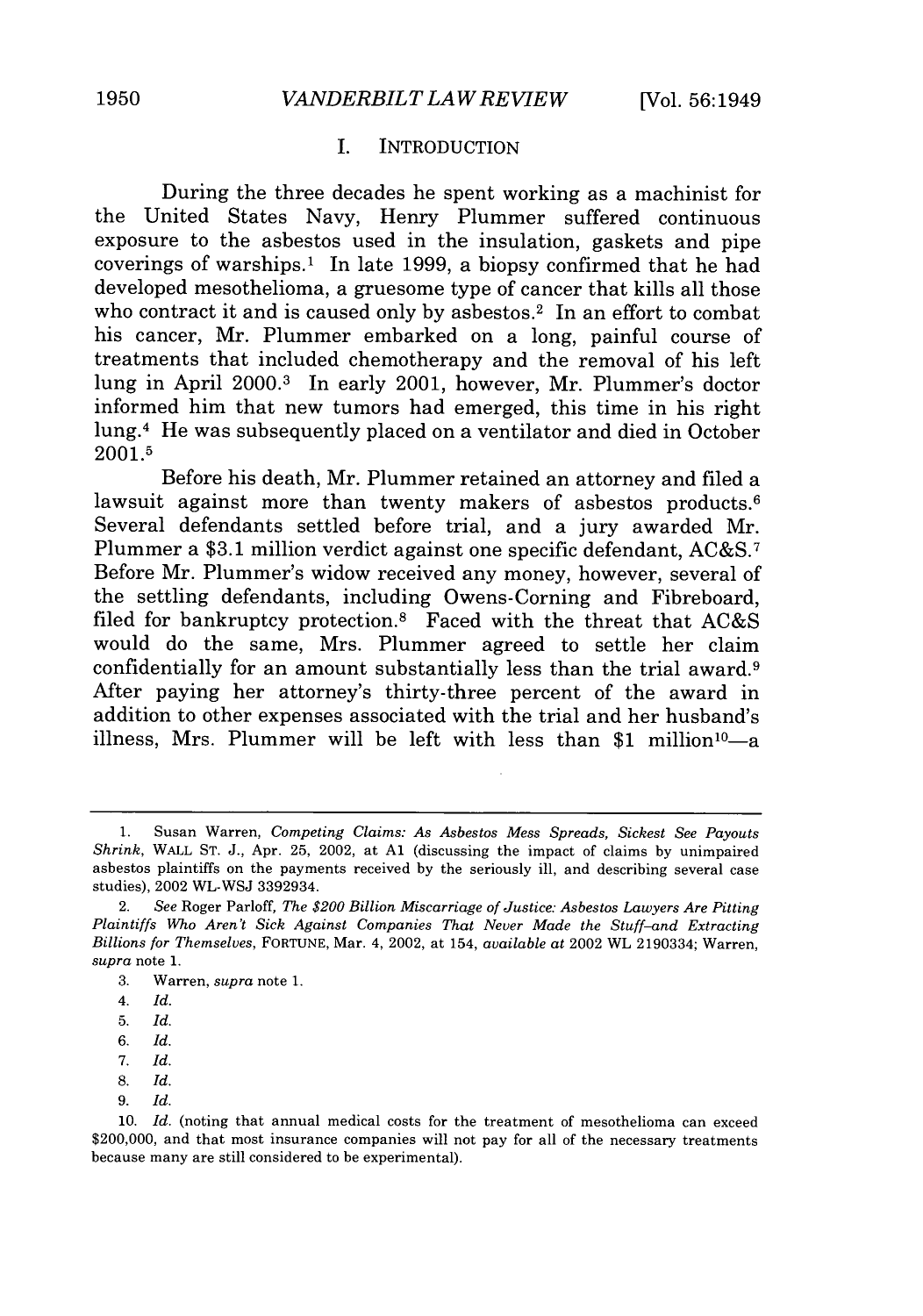substantial sum of money, but certainly not one commensurate with the injury her husband suffered as a result of his exposure to asbestos.

Unlike Henry Plummer, James Curry was not continually exposed to asbestos over a period of decades.<sup>11</sup> Instead, his job only called for him to occasionally handle asbestos-containing products.<sup>12</sup> Also unlike Mr. Plummer, Mr. Curry was not so unfortunate as to contract mesothelioma.<sup>13</sup> Instead, Mr. Curry and his co-plaintiffs alleged only that they suffered from mild asbestosis, a nonmalignant (although, in particularly severe cases, fatal) respiratory tract condition caused by inhaling asbestos fibers, and resulting lung abnormalities such as "scars, marks, opacities, and other imperfections in the lungs that show up in X-rays."<sup>14</sup> Rather than losing one lung to asbestos-related cancer and having his other lung infested with tumors that would ultimately claim his life, a 65 yearold Mr. Curry was still able to enjoy a daily three to four mile walk when his suit went to trial.<sup>15</sup> In fact, Mr. Curry's alleged asbestos injuries were so slight that four different doctors testified at trial that he suffered from "no asbestos-related condition whatsoever."<sup>16</sup> These facts, however, did not stop a Mississippi jury from awarding \$150 million to Mr. Curry and his five similarly situated co-plaintiffs in October 2001.17 Ironically, the jury ordered that sixty percent of the award given to Mr. Curry and his co-plaintiffs be paid by AC&S-the same company against which Mrs. Plummer was forced to settle her claim out of fear that the company would file for bankruptcy protection.18 The jury came to this decision despite the fact that AC&S, which is based in Lancaster, Pennsylvania, "never had offices in Mississippi, never performed contracts at any of the sites where the plaintiffs worked, and sold few asbestos-containing products anywhere."19

Unfortunately, the cases of Mr. Plummer and Mr. Curry are not aberrations. Instead, they provide a paradigmatic illustration of some of the tremendous shortcomings of the current asbestos claims resolution process. These shortcomings are the result of a tangled web

15. Parloff, *supra* note 2, at 155.

<sup>11.</sup> Parloff, *supra* note 2, at 155.

<sup>12.</sup> *Id.*

<sup>13.</sup> *Id.*

<sup>14.</sup> *Id.; see also* TABER'S CYCLOPEDIC MEDICAL DICTIONARY 157 (Clayton L. Thomas, M.D., M.P.H. et al. eds., 18th ed. 1997) (providing a definition of asbestosis).

<sup>16.</sup> *Id.*

<sup>17.</sup> *Id.*

**<sup>18.</sup>** *Id.* at 166; Warren, *supra* note 1.

<sup>19.</sup> Parloff, *supra* note 2, at 166.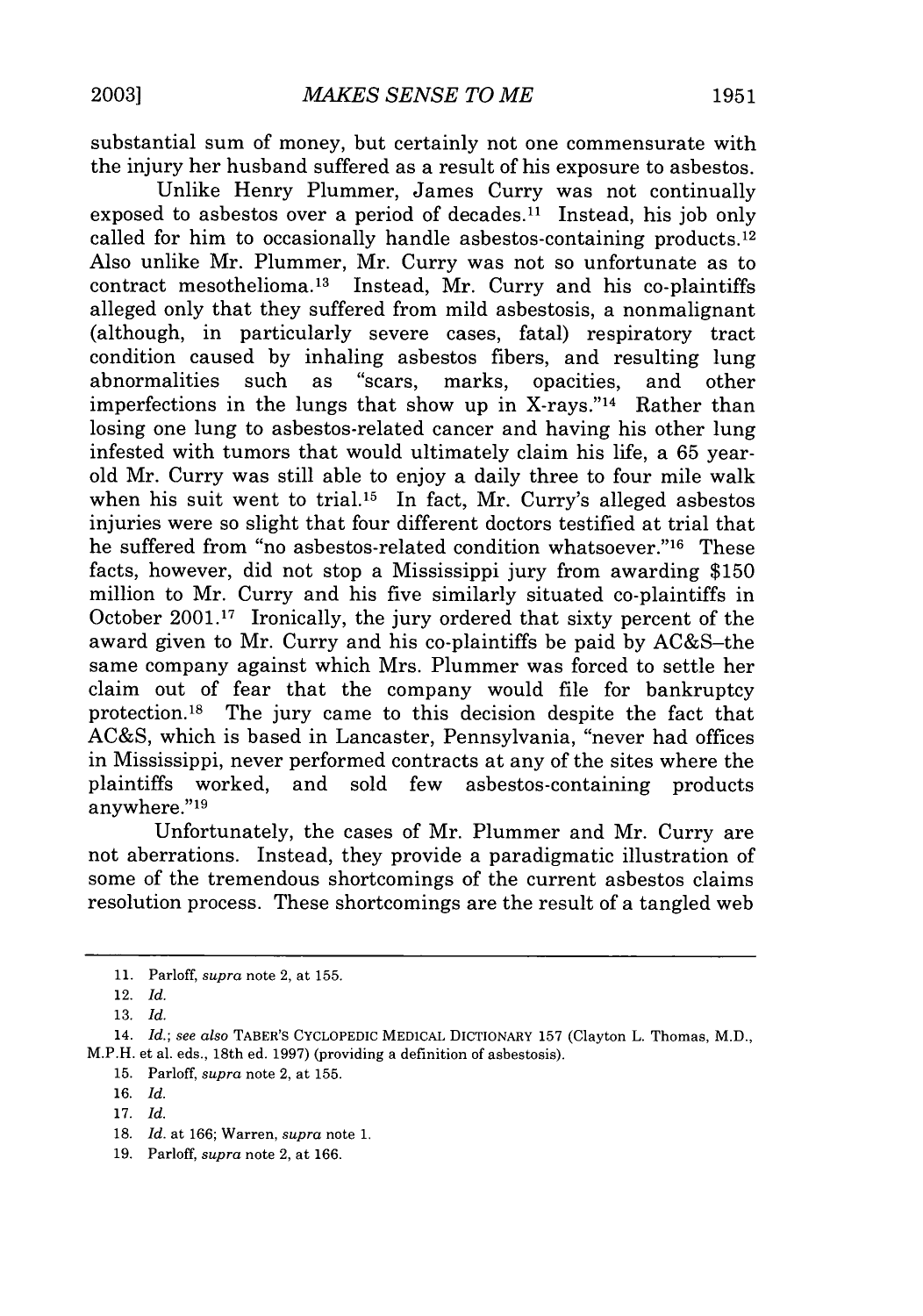of interrelated problems. Plaintiffs such as Mr. Curry, who have little if any physical impairment, are now responsible for eighty percent or more of all new and pending asbestos claims.<sup>20</sup> The increasing volume of claims filed **by** unimpaired plaintiffs is clogging the dockets of courts across the country, $2<sup>1</sup>$  especially in certain jurisdictions seen as being particularly hospitable to asbestos plaintiffs.<sup>22</sup> In order to deal with these massive numbers of claims, courts are increasingly forced to implement various procedural shortcuts, most notably mass consolidation of asbestos claims. $23$  This approach has had the unforeseen and harmful side effect of encouraging more asbestos claims **by** unimpaired plaintiffs. 24 The result is the creation of a vicious cycle: judges feel forced to turn to aggregation to deal with the overwhelming numbers of claims being filed, particularly **by** unimpaired plaintiffs, but their willingness to aggregate cases only serves to encourage more filings, often **by** unimpaired plaintiffs.

The mass consolidations often feature plaintiffs with widely varying levels of asbestos exposure and vastly differing injuries (or no injuries at all) having their claims joined for a single trial against a

21. *See* Alex Berenson, *A Surge in Asbestos Suits, Many By Healthy Plaintiffs,* N.Y. TIMES, Apr. 10, 2002, at **Al** (reporting that the filing of new asbestos claims has increased steadily since 1997, with at least 90,000 filed in 2001, and that as many as 2.5 million suits might be filed before asbestos litigation begins to fade around 2030), 2002 WL 18538000.

<sup>20.</sup> *See* Queena Sook Kim, *G-I Holdings' Bankruptcy Filing Cites Exposure in Asbestos Cases,* WALL **ST.** J., Jan. 8, 2001, at B12 (noting that up to eighty percent of current asbestos settlements are paid to the unimpaired), 2001 WL-WSJ 2850312; Richard **0.** Faulk, *Asbestos* Litigation in State Court: Why the System Is Broken and Some Suggestions for Repair, 3 CLASS ACTION LITIG. REP. 658, 669 (2002); Paul F. Rothstein, *What Courts Can Do in the Face of the Never-Ending Asbestos Crisis,* 71 MISS. L.J. 1, 6-7 (2001) (stating that "[a]s many as 80% of new cases are brought by plaintiffs who suffer from no physical impairment"); *see also The Baron and His Fiefdom,* WALL ST. J., Sept. 25, 2002, at A14 (reporting that claims by unimpaired plaintiffs actually comprise ninety percent of the current asbestos filings), 2002 WL-WSJ 3407050.

<sup>22.</sup> *See* Rothstein, *supra* note 20, at 15-16. Mississippi's liberal joinder rules and reputation for awarding large jury verdicts to unimpaired asbestos plaintiffs have caused the state to become a haven for asbestos claims. *See* MISS. R. Civ. P. 20. One particularly noteworthy illustration is Jefferson County, where the number of asbestos claims filed since 1999 has exceeded the county's population. Jerry Mitchell, *Jefferson County Ground Zero for Cases,* CLARION-LEDGER (Jackson, Miss.), June 17, 2001, at **Al.** The shift of cases to Mississippi has been further encouraged by the implementation of tort reform in Texas, an early asbestos litigation battleground. *See* Deborah R. Hensler, *As Time Goes By: Asbestos Litigation After* Amchem *and* Ortiz, **80** TEX. L. REV. 1899, 1922 (2002).

<sup>23.</sup> *See* Lester Brickman, *The Asbestos Litigation Crisis: Is There a Need for an Administrative Alternative?,* 13 CARDOZO L. REV. 1819, 1822, 1873-81 (1992); Rothstein, *supra* note 20, at 14-20.

<sup>24.</sup> *See* Rothstein, *supra* note 20, at 2, **8-9;** Victor E. Schwartz & Leah Lorber, *A Letter to the Nation's Trial Judges: How the Focus on Efficiency Is Hurting You and Innocent Victims in Asbestos Liability Cases,* 24 AM. J. TRIAL ADvoc. 247, 248-51 (2000); *infra* Part II.C.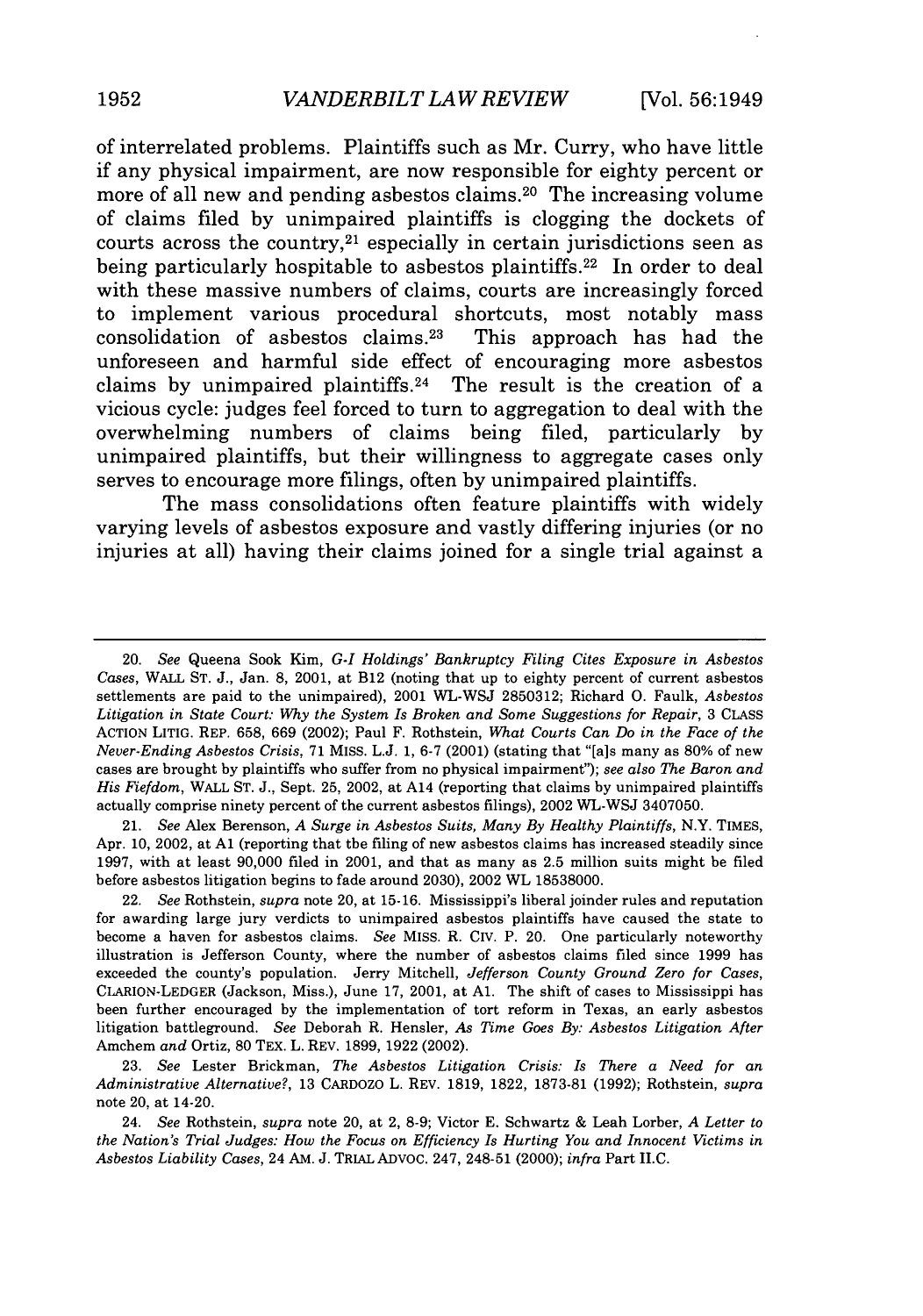group of defendants with extremely disparate levels of culpability. <sup>25</sup> Despite these differences, however, evidence concerning all plaintiffs' claims against all defendants will be presented to a single jury charged with deciding all of the consolidated claims. The result is that even those defendants facing **highly** questionable claims are frequently forced to settle rather than take the risk that a jury like the one in Mr. Curry's case will return a huge verdict that forces them into bankruptcy. 26 In what asbestos defendants must regard as a particularly cruel twist, the value of questionable claims actually increases as the economics of mass aggregation forces defendants to settle. **27**

Every time an unimpaired plaintiff such as Mr. Curry receives any settlement or jury award, another asbestos defendant is driven closer to bankruptcy and the pool of funds available for truly injured claimants is further depleted. 28 This problem is only exacerbated **by** the consolidation-fueled increase in the value of such dubious claims. At least fifty-five companies have now been driven into bankruptcy **by** asbestos liability, and the number is steadily increasing, with at least twenty of those filings coming since January **1, 2000.29**

The repeated awarding of punitive damages in asbestos litigation is also forcing defendants into bankruptcy. With claims against many defendants numbering in the thousands, punitive damages awards can quickly drain the assets of even the healthiest corporations. The specter of punitive damages also contributes to the incentive to settle questionable claims.

**<sup>25.</sup>** *See* Hensler, *supra* note 22, at **1912-13 &** n.87 (noting that individual work sites often produced some defendants with very serious injurtes, others with milder injuries, and still others who showed signs of asbestos exposure but remained unimpaired). **A** typical mass aggregation would consolidate the claims of all of these plaintiffs for a single trial against all defendants who could in any way be tied to asbestos products used at the plaintiffs' work site.

**<sup>26.</sup>** *See* Lester Brickman, *Lawyers'Ethics and Fiduciary Obligation in the Brave New World of Aggregative Litigation,* **26** WM. **&** MARY **ENVTL.** L. **&** POLY REV. 243, **252** (2001) (noting that "[elven if a defendant perceives that it has a substantial likelihood of prevailing, if the number of claims is high enough to constitute a threat to the economic viability of the company, a corporate decision maker **...** will often agree to settle the claims").

**<sup>27.</sup>** *See* Parloff, *supra* note 2, at 164 (discussing the "piggyback effect" that results in overcompensation of the least injured plaintiffs **by** associating their claims with those of the seriously ill).

**<sup>28.</sup>** *See* Rothstein, *supra* note 20, at **7.**

**<sup>29.</sup>** Samuel Issacharoff, *"Shocked'" Mass Torts and Aggregate Asbestos Litigation After* Amchem *and* Ortiz, **80** TEX. L. REV. **1925, 1931** (2002) (noting that at least fifty-five publicly traded companies have declared bankruptcy as a result of mounting asbestos liability, and that the list of companies to do so since January **1,** 2000, includes such notables as Babcock **&** Wilcox, Federal Mogul, **G-1** Holdings, Harbison Walker, Owens Corning Fibreboard, **U.S.** Gypsum, and W.R. Grace); *Lawyers for Asbestos Reform,* WALL **ST. J.,** Sept. **17,** 2002, at **A20,** 2002 WL-WSJ **3406228.**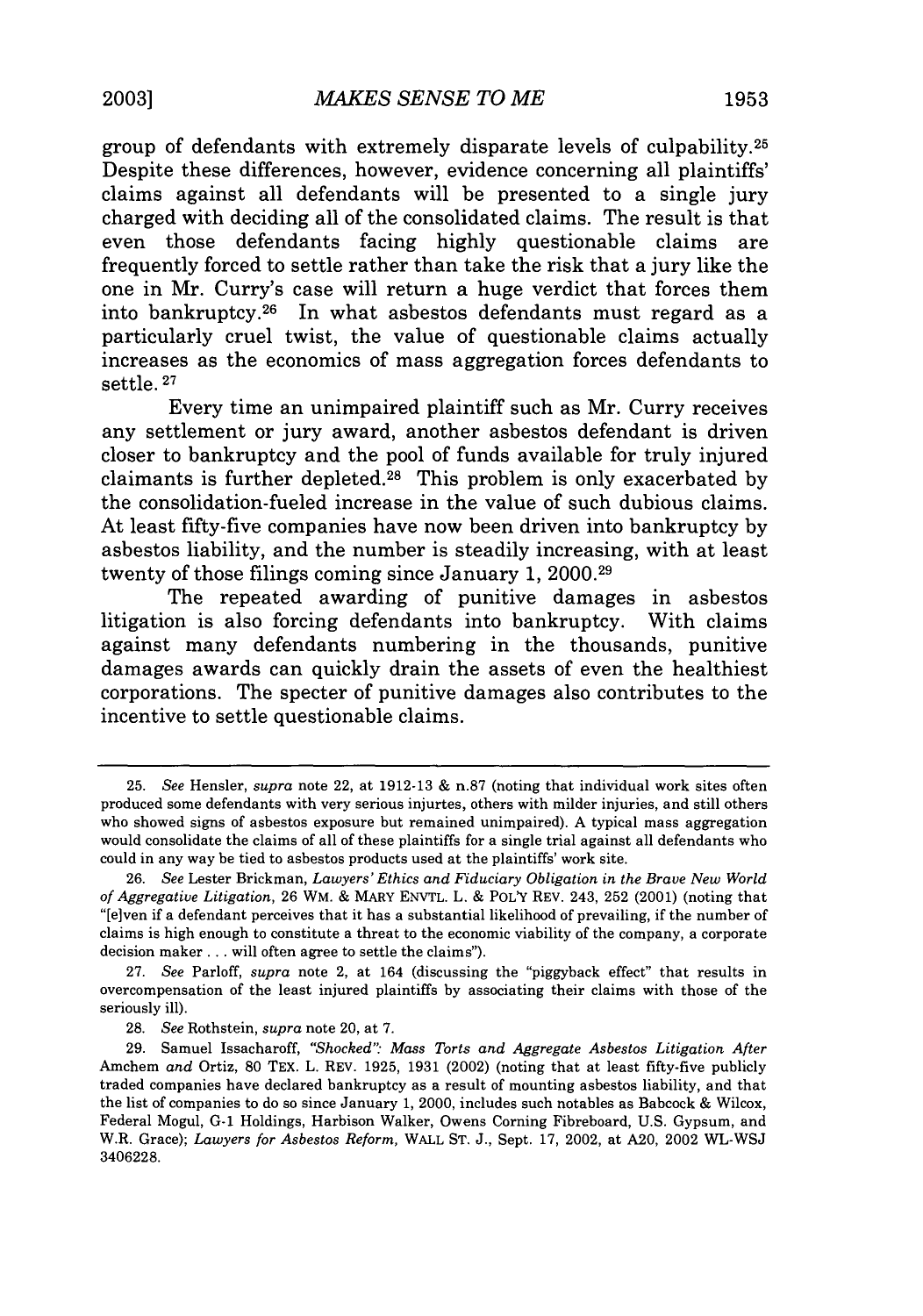The problems discussed above are particularly disconcerting when they ensnare corporations that never manufactured asbestos. but instead merely incorporated asbestos into their products or acquired a subsidiary with ties to the industry. The continued extension of liability to these peripheral defendants and corporate successors is another cause for concern. As more and more asbestos manufacturers and their insurers have been driven into bankruptcy, plaintiffs and their attorneys have begun to cast their nets wider, drawing in defendants with increasingly tenuous ties to asbestos.<sup>30</sup> Many judges, perhaps sympathetic to the plight of plaintiffs whose injuries may had only developed after the truly responsible companies have been sued into oblivion, have played along. At least half of the current claims name defendants whose connections to asbestos are remote at best, and who almost certainly were not the cause of the injuries for which they now face mounting liability.<sup>31</sup> In fact, current studies indicate that as much as eighty-five percent of United States industry may soon face some degree of asbestos liability.<sup>32</sup> Given the tendency for asbestos liability to bankrupt even financially stable defendants, such numbers are certainly cause for alarm.

Finally, the inconsistent treatment of asbestos cases **by** the federal and state courts encourages forum shopping and severely hampers any attempts at grassroots reform. Over the last decade, several commentators have urged trial judges to take the lead in addressing the problems of asbestos litigation.<sup>33</sup> However, as long as

<sup>30.</sup> *See* Issacharoff, *supra* note 29, at 1931-32 ("Because there are virtually no first-line asbestos manufacturers (and few of their insurers) left standing, asbestos litigation has moved on to find new, solvent defendants whose connection to asbestos, or the likelihood of being the causal agent for asbestos harms, becomes increasingly attenuated over time."); *see also* STEPHEN J. CARROLL ET AL., RAND, ASBESTOS LITIGATION COSTS AND COMPENSATION: AN INTERIM REPORT 41, 47-50 (2002). In the early 1980s, the typical asbestos claimant named twenty defendants. *Id.* at 41. By the mid-1990s, the same typical claimant listed sixty to seventy defendants. *Id.* Asbestos litigation now directly impacts almost every sector of the United States economy, with a growing proportion of claims being filed against nontraditional defendants. *Id.* at 49-50.

<sup>31.</sup> *See Lawyers for Asbestos Reform, supra* note 29 (noting that the list of companies named as defendants in pending asbestos suits includes virtually "[tihe entire auto industry" as well as companies such as Sears, Gerber and Dow Jones).

<sup>32.</sup> *Id.; see also supra* note 30.

<sup>33.</sup> *See, e.g.,* Mark A. Behrens & Barry M. Parsons, *Responsible Public Policy Demands an End to the Hemorrhaging Effect of Punitive Damages in Asbestos Cases,* 6 TEX. REV. L. & POL. 137, 153-57 (2001) (arguing that courts should implement various procedures to effectively eliminate punitive damages awards in asbestos litigation); Rothstein, *supra* note 20, at 30-33 (providing a laundry list of suggestions for courts to use in attempting to address the asbestos crisis). *See generally* Mark A. Behrens & Monica G. Parham, *Stewardship for the Sick: Preserving Assets for Asbestos Victims Through Inactive Docket Programs,* 33 TEX. TECH L. REV. 1 (2001) (urging courts to implement inactive docket programs that would postpone trials for claims **by** unimpaired asbestos plaintiffs); Peter H. Schuck, *The Worst Should Go First: Deferral*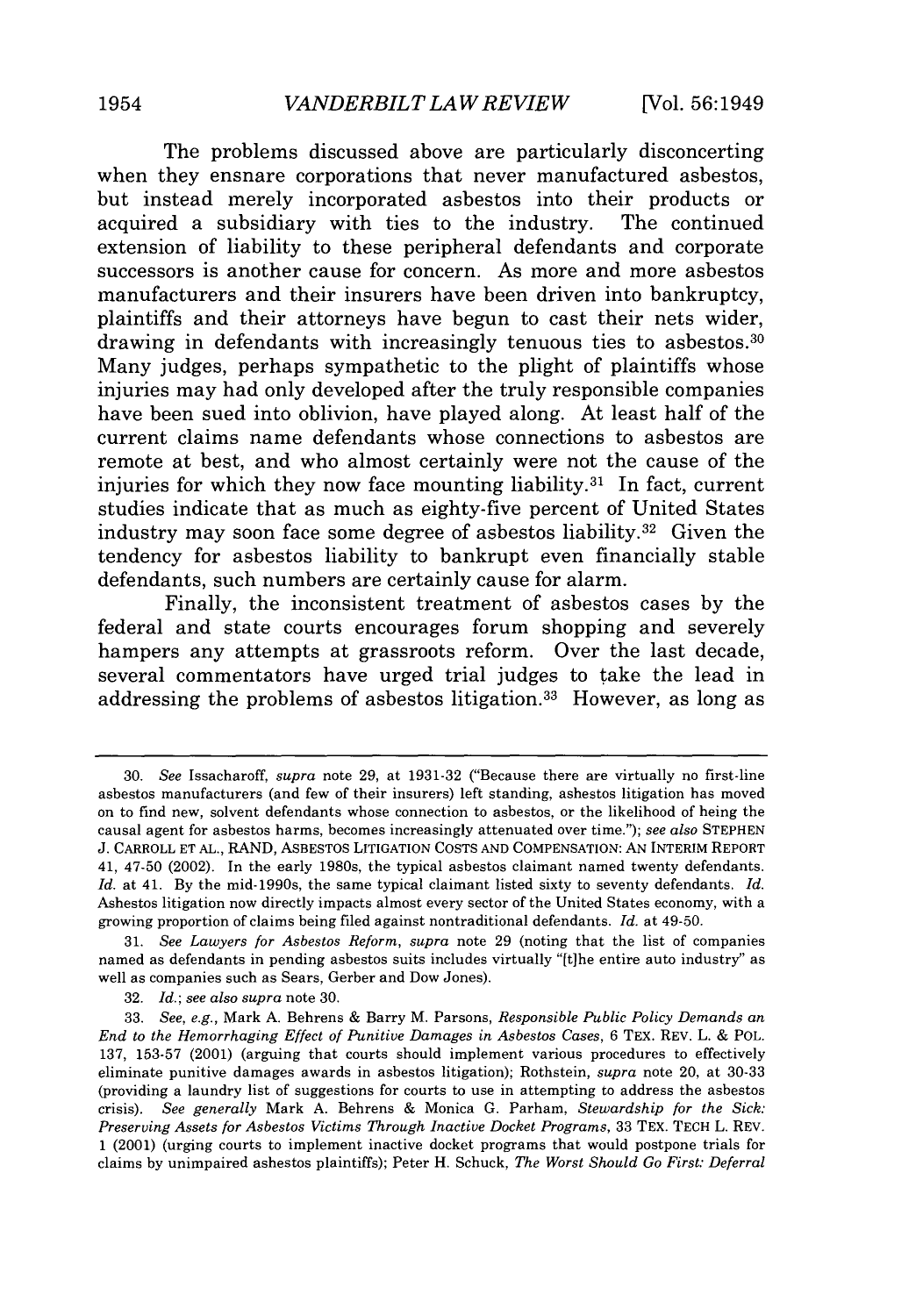judges in one jurisdiction know that judges in another will hold defendants liable in a given case, there is no incentive for any judge to deny recovery. In fact, there is actually a disincentive, as most judges will not want plaintiffs in their own jurisdiction to go uncompensated while plaintiffs elsewhere are receiving payment.<sup>34</sup> The fact that favorable treatment of asbestos claims by a small number of judges can derail any attempted grassroots reform ultimately makes it necessary that any proposed changes be applicable on a global scale. <sup>35</sup>

Taken in concert, these problems paint a bleak picture of the current state of asbestos litigation, particularly for seriously ill plaintiffs and for those on the rapidly expanding list of asbestos defendants. These problems also sound an ominous warning for future asbestos plaintiffs. Unless some sort of serious reform occurs quickly, even the most creative plaintiffs' attorneys will eventually have difficulty finding solvent defendants that can be linked to asbestos. The ultimate result will be that, in addition to many current plaintiffs not receiving compensation commensurate with their injuries, many, if not all, future claimants will go entirely uncompensated. It is this concern, combined with the ever-increasing number of companies coming into the crosshairs of asbestos plaintiffs and their attorneys, which makes reform imperative.

Part II of this Note offers a more detailed discussion of the problems currently plaguing asbestos litigation. Part III will discuss various prior asbestos reform proposals. It will note the merits of several of these schemes, some of which have been integrated into this Note's proposal, and will also seek to identify the critical shortcomings that prevented their implementation. Part IV presents a new proposal for addressing the asbestos crisis with a federal tort reform statute. It argues that Congress could "fix" the current asbestos litigation process by passing a targeted statute specifically addressing only some of the major problems.

One of the most important, and perhaps the most controversial, aspects of this proposed legislation is the extension of federal subject matter jurisdiction to cover the vast majority of asbestos claims. A second vital element is a limit on repeated punitive damage awards against a single asbestos defendant. Third, this Note calls on Congress to mandate the implementation of a nationwide inactive docket program that will defer the claims of unimpaired plaintiffs and reduce the number of asbestos cases currently choking the dockets of

*Registries in Asbestos Litigation,* 15 HARv. J.L. & PUB. POL'Y 541 (1992) (advocating deferral registries similar to the inactive docket programs proposed by Behrens and Parham).

<sup>34.</sup> *See* Rothstein, *supra* note 20, at 29.

<sup>35.</sup> *Id.* at 28-30.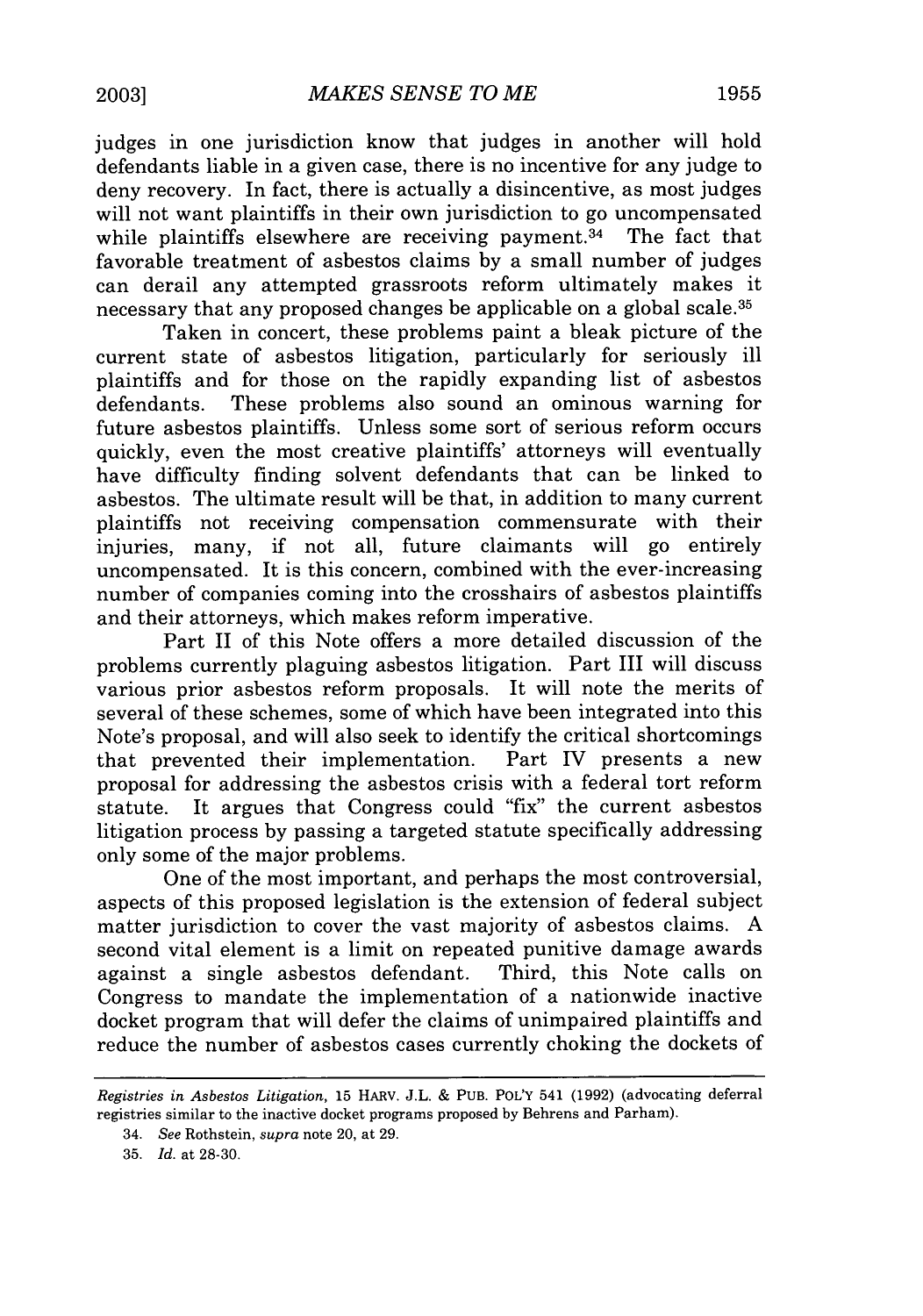the nation's courts. Fourth, the proposed legislation addresses the problems of successor liability and peripheral defendants **by** implementing a statutory cap on the damages that can be awarded against a corporate successor and exhorting judges to require legitimate proof of actual causation in order to award damages against any asbestos defendant.

Noticeably absent from this proposed legislation is any reform specifically directed towards the problem of mass consolidations. This Note concedes that some degree of consolidation is inevitable in asbestos litigation. Part IV argues, however, that the preceding proposals would minimize the serious detrimental effects of mass consolidations, thus solving the problem without specifically addressing it. In addition to these specific proposals, Part IV will respond to several criticisms likely to be leveled at this Note's proposed tort reform plan.

### II. THE CURRENT **STATE** OF THE **ASBESTOS** CRISIS

### *A. Defendant Bankruptcies36*

Perhaps the most alarming trend in asbestos litigation is the recent increase in the number of defendants seeking bankruptcy protection. 37 At least fifty.five publicly traded companies have now filed for bankruptcy citing asbestos liability as a significant cause.<sup>38</sup> More of these filings have occurred since **1998** than in the previous

**<sup>36.</sup>** This section should not be read as a plea for sympathy for all asbestos defendants. Many of the early, legitimate defendants knowingly produced an extremely dangerous product, and some even engaged in attempts to cover up its harmful effects. *See generally* David Rosenberg, *The Dusting of America: A Story of Asbestos-Carnage, Cover- Up, and Litigation,* **99** HARV. L. REV. **1693 (1986).** These defendants have been subjected to massive liability, and rightly so. However, as the following paragraphs illustrate, all asbestos bankruptcies-even those of truly culpable defendants--contribute to a wide array of undesirable developments.

**<sup>37.</sup>** *See generally* **JOSEPH E.** STIGLITZ **ET AL.,** SEBAGO ASSOcS., THE IMPACT OF **ASBESTOS** LIABILITIES **ON** WORKERS IN BANKRUPT FIRMS (2002) (providing a detailed analysis of asbestos related bankruptcies and their detrimental effects on various interested parties).

**<sup>38.</sup>** Issacharoff, *supra* note **29,** at **1925-26, 1931.** Professor Issacharoff notes that the number of bankruptcy filings has increased since the Supreme Court handed down its decisions in *Amchem Products, Inc. v. Windsor,* **521 U.S. 591 (1997),** and *Ortiz v. Fibreboard Corp.,* **527 U.S. 815 (1999),** two decisions rejecting the use of class action settlements as a device for resolving asbestos claims. Issacharoff, *supra* note **29,** at **1931.** He hypothesizes that the filings will further accelerate as asbestos defendants acclimate themselves to the prepackaged bankruptcy provisions in **11 U.S.C. § 524(g),** which Congress made available after the *Amchem* and *Ortiz* decisions. *Id.; see also* STIGLITZ **ET AL.,** *supra* note **37,** at **13** (estimating that the number of publicly traded companies that have filed has risen above sixty).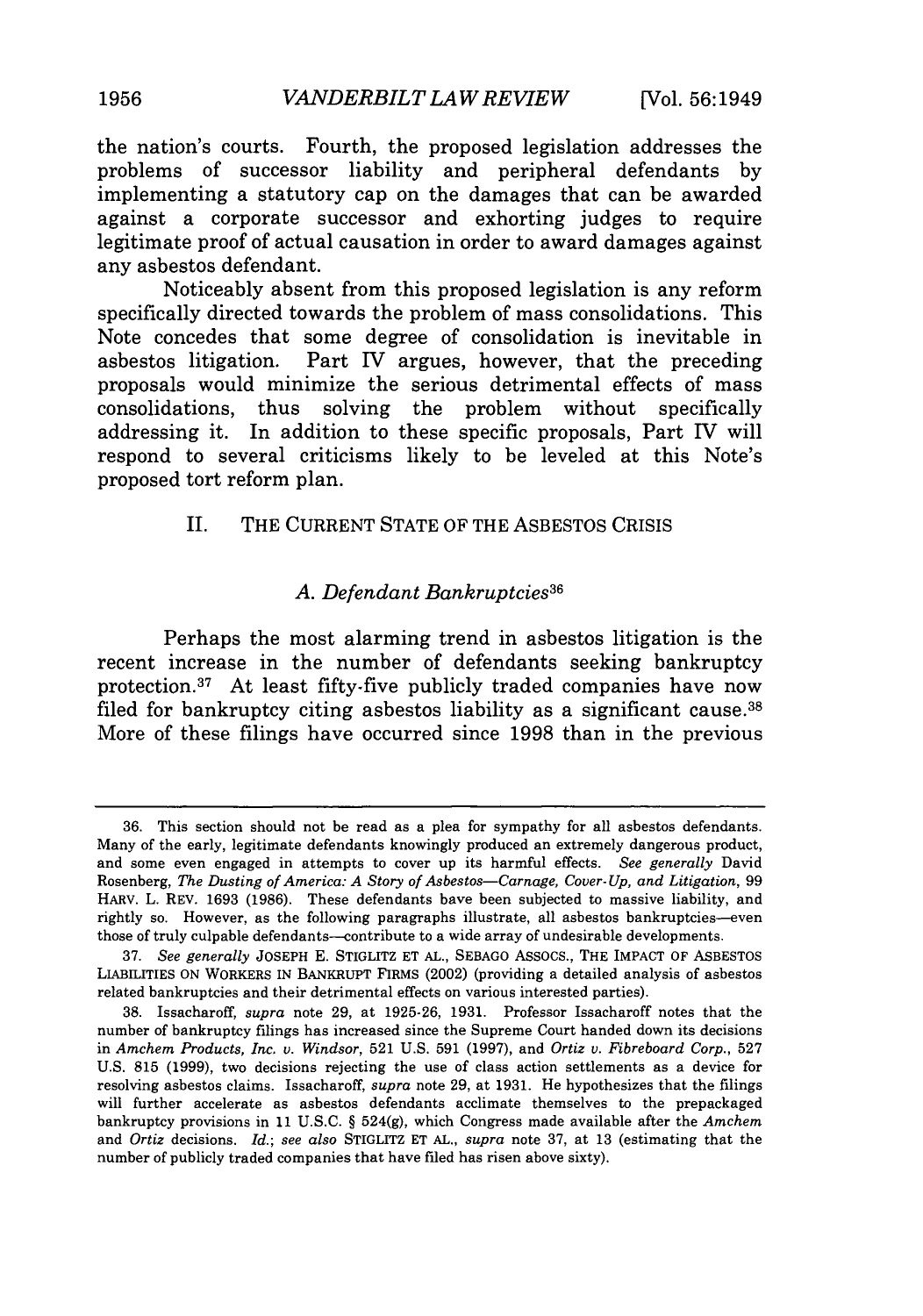twenty years combined. 39 The list of companies that have filed since January **1,** 2000 includes such notable names as Armstrong World Industries, Babcock **&** Wilcox, **G-1** Holdings, Harbison Walker, Kaiser Aluminum, Owens Corning Fibreboard, **U.S.** Gypsum and W.R. Grace. 40 Other noteworthy companies facing mounting asbestos liability include Disney, Dow Chemical, Dow Jones, Daimler Chrysler, Ford, Gerber, IBM, Sears, and Viacom.<sup>41</sup> The fact that many of these corporations have minimal ties to asbestos is particularly disturbing.42 This list illustrates the size and variety of corporations that have already been or could ultimately be forced into bankruptcy due to asbestos liability.

Bankruptcy filings **by** asbestos defendants are alarming because of their adverse effects on so many disparate groups.43 The employees and shareholders of defendant corporations are the most obvious victims of bankruptcies, as the filings cause jobs to disappear and stock prices to plummet.<sup>44</sup> Although it is certainly likely that many of these displaced employees will find work elsewhere, even temporary unemployment can result in substantial financial hardship. In addition, "displaced workers tend to earn lower wages at their new jobs, reflecting the loss of human capital associated with the displacement."45 Stockholders of companies driven into bankruptcy also suffer substantial losses.46 Financial losses caused **by** declining stock values are obviously bad for all shareholders, but they can be especially calamitous when they impact the pension or retirement funds of the same workers who were displaced because of the bankruptcy. <sup>47</sup>

- 41. Issacharoff, *supra* note **29,** at **1931;** *Lawyers for Asbestos Reform, supra* note **29.**
- 42. *See* discussion *infra* Part **II.E.**
- 43. *See generally* STIGLITZ **ET AL.,** *supra* note **37.**

46. *See id.* at **31-39;** *see also* Lester Brickman, *The Great Asbestos Swindle,* WALL **ST. J.,** Jan. **6, 2003,** at **A18** (noting that asbestos litigation "has already cost investors and employees with 401(k) plans more than the Enron debacle"), **2003 WL-WSJ 3955728.**

47. **A** recent survey of several bankrupt companies revealed that the companies' common stock comprised an average of twenty-five percent of their pension plan assets five years prior to the bankruptcy. STIGLITZ **ET AL.,** *supra* note **37,** at **32-33.** During the years leading up to the

**<sup>39.</sup>** STIGLITZ **ET AL.,** *supra* note **37,** at **10-11** (Thirty-five companies have filed since **1998;** twenty-six filed in the two preceding decades.).

<sup>40.</sup> Issacharoff, *supra* note **29,** at **1931;** *see also* Berenson, *supra* note **21.**

<sup>44.</sup> *See id.* at 24-27. It is estimated that as many as **60,000** jobs have been lost as a result of asbestos-related bankruptcies. *Id.* Stiglitz and company arrived at this figure **by** examining the time series employment data for thirty-one firms that declared bankruptcy prior to September 2002. *Id.* They compared the change in employment levels in each firm in the five years prior to bankruptcy to the change in employment in other firms with the same Standard Industrial Classification (SIC) code. *Id.*

<sup>45.</sup> *Id.* at **29** (noting that the wages at the new **job** are generally five to ten percent less than at the old **job).**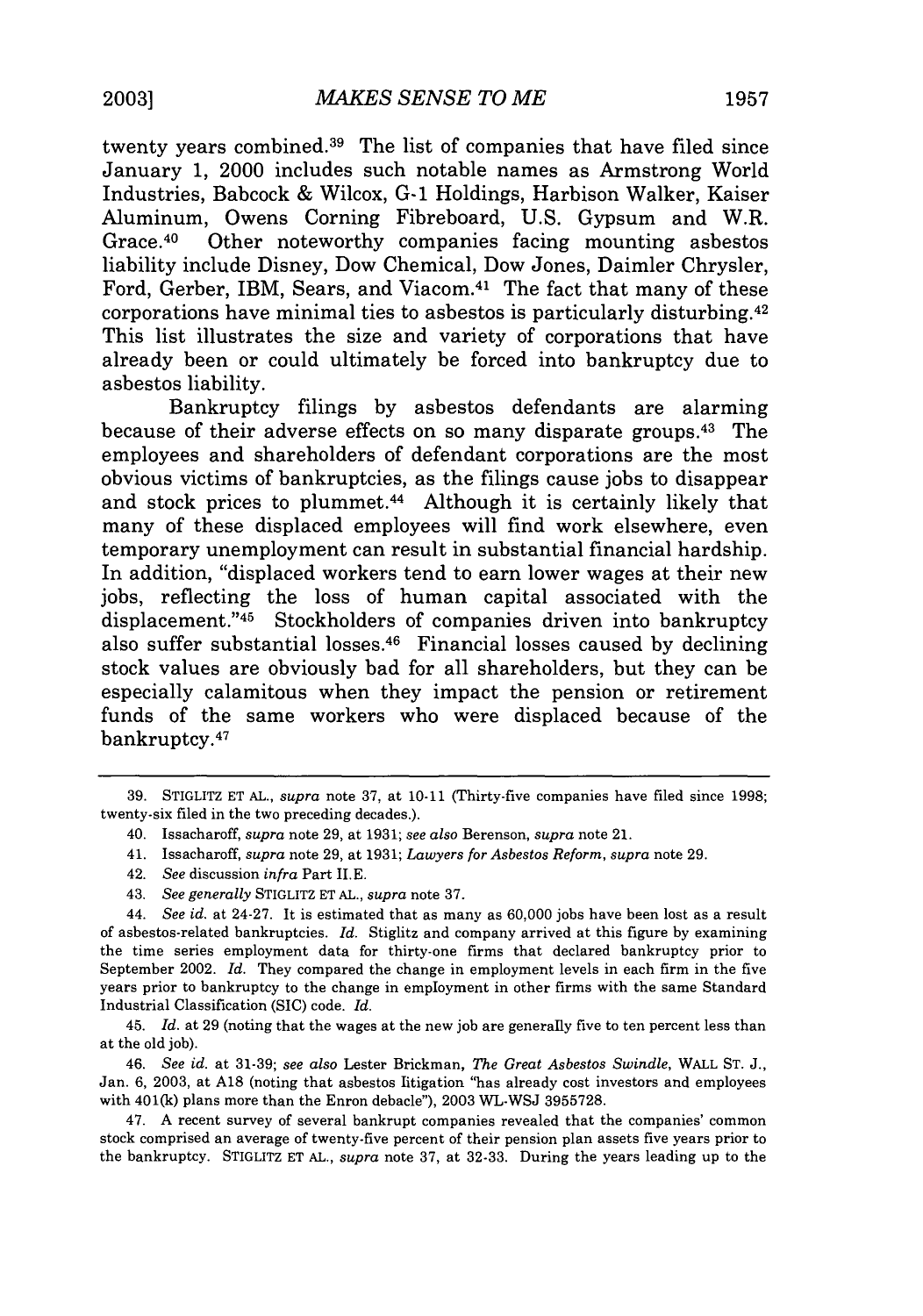In addition to harming often innocent corporate employees and shareholders, bankruptcy filings **by** asbestos defendants adversely impact asbestos plaintiffs. Both current and recent plaintiffs suffer, as their compensation is often greatly reduced and delayed. 48 When a company files for bankruptcy, litigation against it is stayed and claims cease being paid pending reorganization. 49 The average length of time from the filing of a bankruptcy petition until its confirmation is six years. 50 This six-year period does not accurately reflect the time that it takes for a bankrupt defendant to begin paying claims, however. After the defendant goes through bankruptcy reorganization, its assets are used to establish a trust to pay asbestos claimants. Establishing such a trust can take several additional years after the confirmation of the reorganization plan.<sup>51</sup> When the trust is organized, each type of injury suffered **by** a claimant is assigned a specific dollar amount—its "full liquidated value."<sup>52</sup> However, due to the trust's limited assets and the need to pay as many claims as possible, only a fraction of each claim's full liquidated value will actually be paid.<sup>53</sup> The end result is that a plaintiff who presently files a claim against a defendant that subsequently declares bankruptcy is unlikely to receive any compensation for several years, and even then will receive only pennies on the dollar.

Future plaintiffs are perhaps the biggest losers of all, as each bankruptcy filing **by** an asbestos defendant or its insurer reduces the pool of assets from which they can seek compensation. Although the

companies' filings, this common stock lost ninety-six percent of its value. *Id.* The result was that many company employees, in addition to losing their jobs, lost twenty-five percent of their retirement savings. *Id.*

This precipitous decline in stock values affected more than just the employees of the bankrupt corporations, of course. Stiglitz cites the examples of the California Public Employees Retirement System (CALPERS), which is the eighth largest institutional investor in W.R. Grace, and the New York State Teachers Retirement Board, which was the twelfth largest institutional investor in the **USG** Corporation. *Id.* at **37-39.**

<sup>48.</sup> *See* STIGLITZ **ET AL.,** *supra* note **37,** at **10** ("Since bankruptcy reorganization can often take more than five years, bankrupt firms often receive a relatively lengthy reprieve from paying asbestos liabilities. Moreover, as part of the reorganization plan, the bankrupt firm usually wins the right to pay claimants on much less favorable terms.").

<sup>49.</sup> *See id.*

**<sup>50.</sup>** CARROLL **ET AL.,** *supra* note **30,** at **68.**

**<sup>51.</sup>** *See id.* at **68** (citing the example of the Amatex Trust, which did not begin making payments to claimants until 14 years after the original bankruptcy petition was filed).

**<sup>52.</sup>** *Id.* at **67.**

**<sup>53.</sup>** *Id.* at **67-68, 79-80.** The most famous asbestos trust, the Manville Trust, was established in **1988** with instructions to pay one-hundred percent of the full liquidated value of all claims. *Id.* at **79-80.** Within three years, it had decreased its payments to ten percent of each claim's full liquidated value. *Id.* at **80.** In 2001, in response to a deluge of unanticipated new claim filings, that figure was further reduced to five percent. *Id.*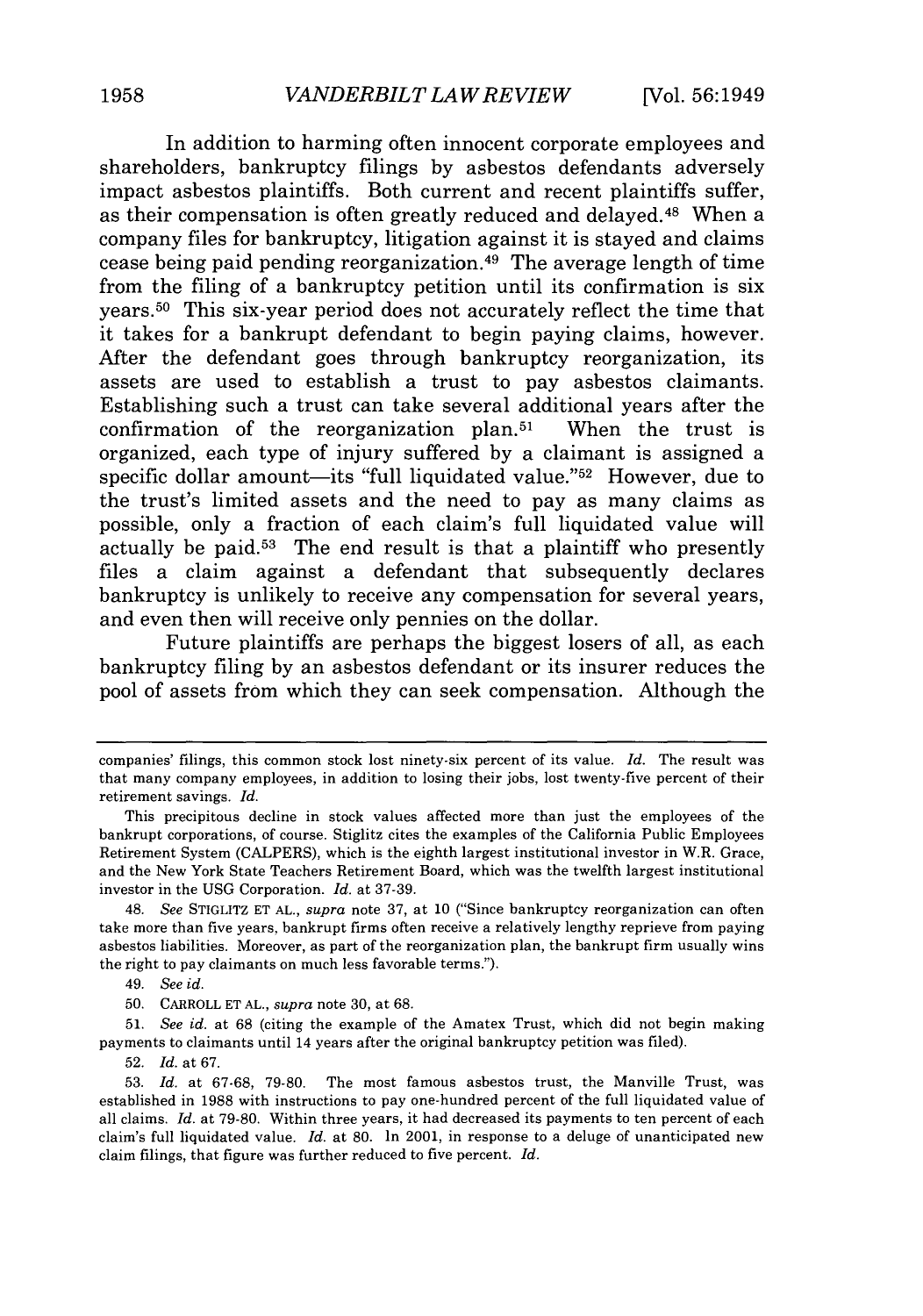trusts are required to account for and compensate future plaintiffs, the trusts' rates of payment are subject to reduction, and their assets are finite. If asbestos defendants continue to be driven into bankruptcy at the current rate, it seems quite possible that many future defendants will be lucky to receive any compensation at all.54

Finally, each asbestos-related bankruptcy is harmful to every other company that can be remotely tied to asbestos. Whenever money is "taken off the table" in the form of a defendant bankruptcy, the burden on nonbankrupt defendants increases, as plaintiffs who still expect to be fully compensated insist that they pick up the slack.<sup>55</sup> This expectation is supported **by** the application of joint and several liability to asbestos defendants-if only one of sixty defendants named in a plaintiffs suit remains solvent, that defendant can be held liable for one-hundred percent of the plaintiffs injuries, regardless of its relative culpability. 56 In addition to increasing their demands on the rapidly shrinking number of solvent traditional asbestos defendants, plaintiffs also begin to cast their nets wider, bringing in less culpable defendants in the hopes of finding someone to compensate them for their injuries.57 These attempts to expand the defendant pool are evidenced **by** the fact that the number of defendants named **by** a typical plaintiff has more than tripled over the last twenty years.<sup>58</sup> These trends combine to generate a chain reaction where each defendant bankruptcy both increases the strain on the other

<sup>54.</sup> *See, e.g.,* Mark **A.** Behrens, *Some Proposals for Courts Interested in Helping Sick Claimants and Solving Serious Problems in Asbestos Litigation,* 54 BAYLOR L. REV. **331, 338** (2002); Behrens **&** Parham, *supra* note **33,** at **1-7;** *Judicial Conference Ad Hoc Comm. on Asbestos Litigation, Report to the Chief Justice of the United States and Members of the Judicial Conference of the United States,* MEALEY'S LITIG. REP.: **ASBESTOS,** Mar. **15, 1991,** at **3** [hereinafter **AD HOC** COMMITTEE REPORT]; Rothstein, *supra* note 20, at 2, 7-14.

**<sup>55.</sup>** *See* CARROLL **ET AL.,** *supra* note **30,** at **68.**

**<sup>56.</sup>** *See* Parloff, *supra* note 2, at **157.** Parloff notes that in the case of James Curry, *see supra* notes 12-21 and accompanying text, **AC&S,** one of only two solvent defendants named in the suit, was apportioned sixty percent of the damages despite the fact that it had never had offices in the states where the plaintiff worked, had never performed contracts at any site where the plaintiff worked, and had "sold few asbestos-containing products anywhere." *Id.*

**<sup>57.</sup>** *See, e.g.,* **PRUDENTIAL** FINANCIAL, ASBESTOS LITIGATION-A PROBLEM WITHOUT **A** SOLUTION (2002), *quoted in* STIGLITZ **ET AL.,** *supra* note **37** at **18** ("Defendants are increasingly 'peripheral.' This generally means that: They did not manufacture, sell, or install asbestoscontaining insulation or materials; Asbestos was more or less 'incidental' in their products or facilities; if it was in their products, it was enclosed [and] therefore, only a minimal number of fibers were released into the air." (quoted in STIGLITZ **ET AL.,** *supra* note **37,** at **18));** Behrens, *supra* note 54, at 339-40 (noting that the typical response of the plaintiffs' bar to bankruptcy filings **by** the traditional defendants **is** to "cast its litigation net wider and bring in 'peripheral defendants.' "); *supra* note **56;** *see* discussion *infra* Part **II.E.**

**<sup>58.</sup>** CARROLL **ET AL.,** *supra* note **30,** at 41.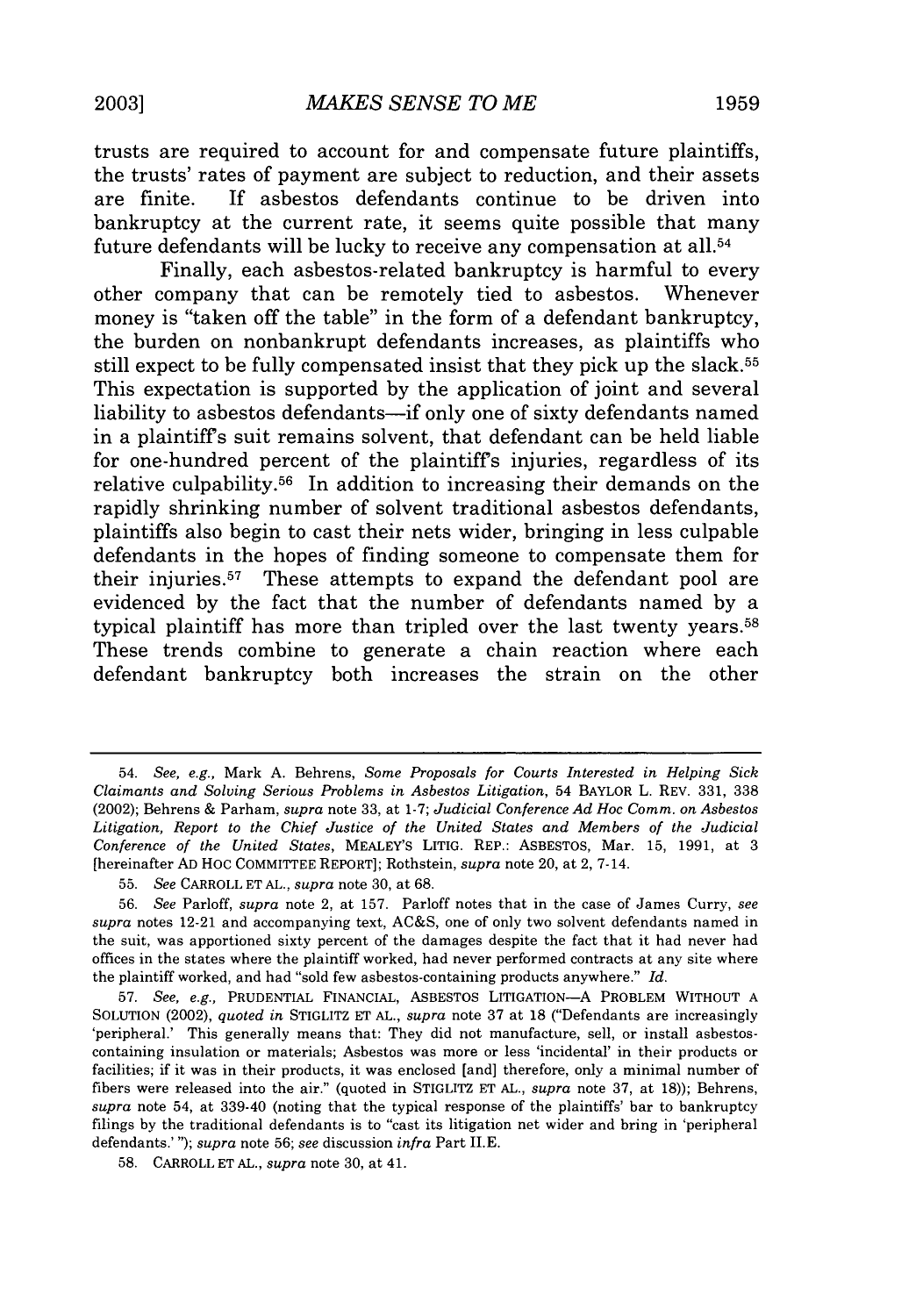defendants and drags more companies into the mire, thus ultimately leading to still more bankruptcies and perpetuating the cycle.<sup>59</sup>

The far-reaching negative impact of asbestos-related bankruptcies illustrates why the recent increase in the number of defendants seeking bankruptcy protection is so disturbing. Although there is no way to turn back the clock and save the scores of companies that have already been driven into bankruptcy as a result of asbestos litigation, it is vital to the interests of all concerned that steps be taken to stem the tide of bankruptcy filings among the remaining asbestos defendants.

# *B. Unimpaired Plaintiffs*

One of the most important driving factors behind the recent increase in bankruptcy filings **by** asbestos defendants, and correspondingly one of the most serious problems with the current asbestos litigation process, is the precipitous surge in new claim filings.60 This surge is not fueled **by** an increase in asbestos exposure or a sizeable increase in the number of asbestos-related diseases. Asbestos exposure has decreased dramatically since the passage of the Occupational Safety and Health Act **(OSHA)** in **1970,61** and although the occurrence of asbestos-related diseases has increased slightly, this increase does not begin to account for the number of new claims filed.<sup>62</sup> Instead, the driving force behind this surge is a drastic

<sup>59.</sup> *See* Christopher F. Edley, Jr. & Paul C. Weiler, *Asbestos: A Multi-billion Dollar Crisis,* 30 HARV. J. ON LEGIS. 383, 392 (1993) ("Bankruptcies among asbestos defendants, together with the doctrine of joint and several liability, mean mounting and cumulative financial pressure on the remaining defendants, whose resources are limited.").

<sup>60.</sup> *See, e.g.,* CARROLL ET AL., *supra* note 30, at 42 (tracking the experience of five major asbestos defendants, four of which saw the number of claims filed against them increase from 15,000 to 20,000 claims per year in the early 1990s to approximately 50,000 claims per year by the year 2000); STIGLITZ ET AL., *supra* note 37, at 7; Behrens & Parham, *supra* note 33, at 3; Warren, *supra* note 1, at **Al** (noting that asbestos claim filings doubled in the year 2000 alone, then increased by another fifty-four percent in 2001).

<sup>61.</sup> CARROLL ET AL., *supra* note 30, at 13-14 (also describing how EPA regulations passed in 1989 have banned certain asbestos-containing products and prohibited any new uses of asbestos); *see also* James Alleman & Brooke Mossman, *Asbestos Revisited,* **SCI.** AM., July 1997, at 70-75, *cited in* CARROLL ET AL., *supra* note 30, at 13 (noting that asbestos consumption in the United States peaked in 1973, then declined rapidly); Behrens & Parham, *supra* note 33, at 4 ("The substantial increase in the number of new asbestos claims does not correlate with either an increase in the number of individuals exposed to products containing asbestos, or with an increased prevalence in asbestos related diseases.').

<sup>62.</sup> *See* CARROLL ET AL., *supra* note 30, at 44-45. The number of mesothelioma claims grew throughout the 1990s at a rate of less than five percent per year, and the absolute number of mesothelioma claims is miniscule when compared with the number of nonmalignant claims. *Id.* at 44. In addition, claims filed for cancers other than mesothelioma actually *decreased* in the second half of the 1990s. *Id.* at 44-45; *see also* Behrens & Parham, *supra* note 33, at 5;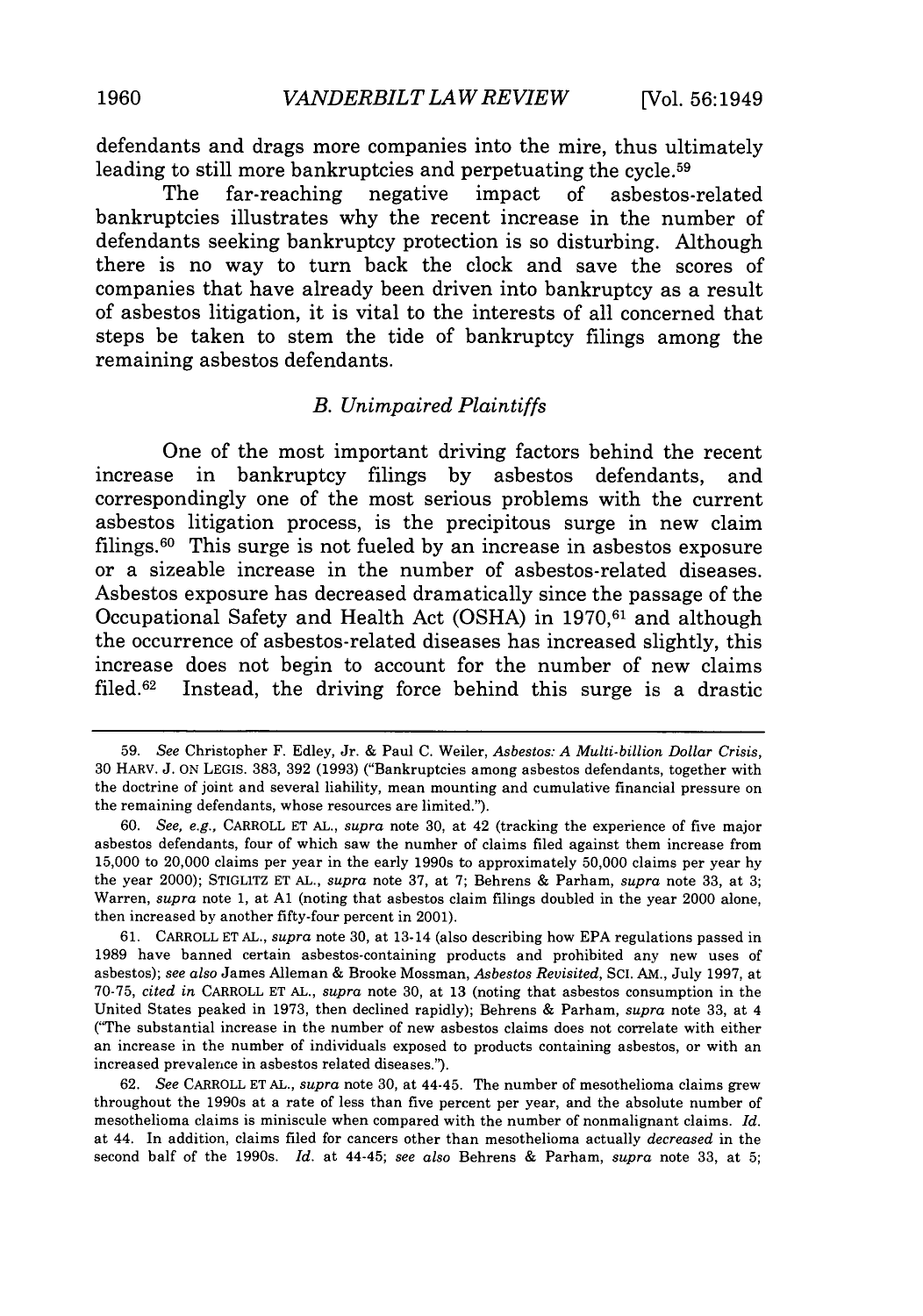increase in filings by unimpaired plaintiffs-"'people who have been exposed to asbestos, and who (usually) have some marker of exposure such as changes in the pleural membrane covering the lungs, but who are not impaired by an asbestos-related disease and likely never will be.' "<sup>63</sup> Claims by these unimpaired claimants now comprise up to ninety percent of the new asbestos filings occurring nationwide. <sup>64</sup>

The original rationale for filings by unimpaired plaintiffs was largely innocent. Many people who were exposed to asbestos in the workplace subsequently learned that their lungs exhibited pleural plaques or other hallmarks of asbestos exposure. 65 Many of these people were not seriously ill, and felt no detrimental effects from their asbestos exposure. 66 Unfortunately, due to the long latency period of asbestos-related diseases, they had no way of knowing if they would eventually develop a serious disease. $67$  After learning that they displayed physical signs of asbestos exposure, they feared their claims would be barred by statutes of limitations if they chose to wait until they developed cancer or became impaired in some other way before filing.68 However, because their exposure to asbestos had not yet caused any real injury, any claim they filed would be of questionable merit and value. And, because most jurisdictions imposed a one injury rule, plaintiffs who later developed a serious asbestos-related disease would not be able to file a second claim seeking greater compensation. $69$  Faced with the choice of possibly receiving insufficient compensation now or no compensation at all later, many plaintiffs began to file their claims as soon as they learned that they showed physical signs of exposure, regardless of whether they suffered any impairment.

67. *See id.;* Henderson & Twerski, *supra* note 65, at 819-20.

68. *See* CARROLL ET AL., *supra* note 30, at 22 (noting that most jurisdictions require a victim to file within a short period of time after learning of pleural plaques or else risk losing out on compensation altogether).

69. *Id.* at 23.

Issacharoff, *supra* note 29, at 1932-33 (stating that data from the Manville Trust reveals a "steady flow" of filings for malignancies over the course of the 1990s).

<sup>63.</sup> Behrens & Parham, *supra* note 33, at 5 (quoting *Fairness in Asbestos Compensation Act of 1999: Hearing Before the House Comm. On H.R. 1283,* 106th Cong. 29 (1999) (testimony of Christopher Edley, Jr., Professor, Harvard Law School) [hereinafter Edley Statement]).

<sup>64.</sup> *See* CARROLL ET AL., *supra* note 30, at 20 (citing various studies estimating the percentage of unimpaired claimants at anywhere from two-thirds to 90 percent of all current claimants); *see also* Behrens & Parham, *supra* note 33, at **5** (citing a study estimating the figure at eighty percent); *Lawyers for Asbestos Reform, supra* note 29 (estimating the figure at ninety percent).

<sup>65.</sup> *See* CARROLL ET AL., *supra* note 30, at 22; James A. Henderson, Jr. & Aaron D. Twerski, *Asbestos Litigation Gone Mad: Exposure-Based Recovery for Increased Risk, Mental Distress, and Medical Monitoring,* 53 S.C. L. REV. 815, 819-20 (2002).

<sup>66.</sup> *See* CARROLL ET AL., *supra* note 30, at 22.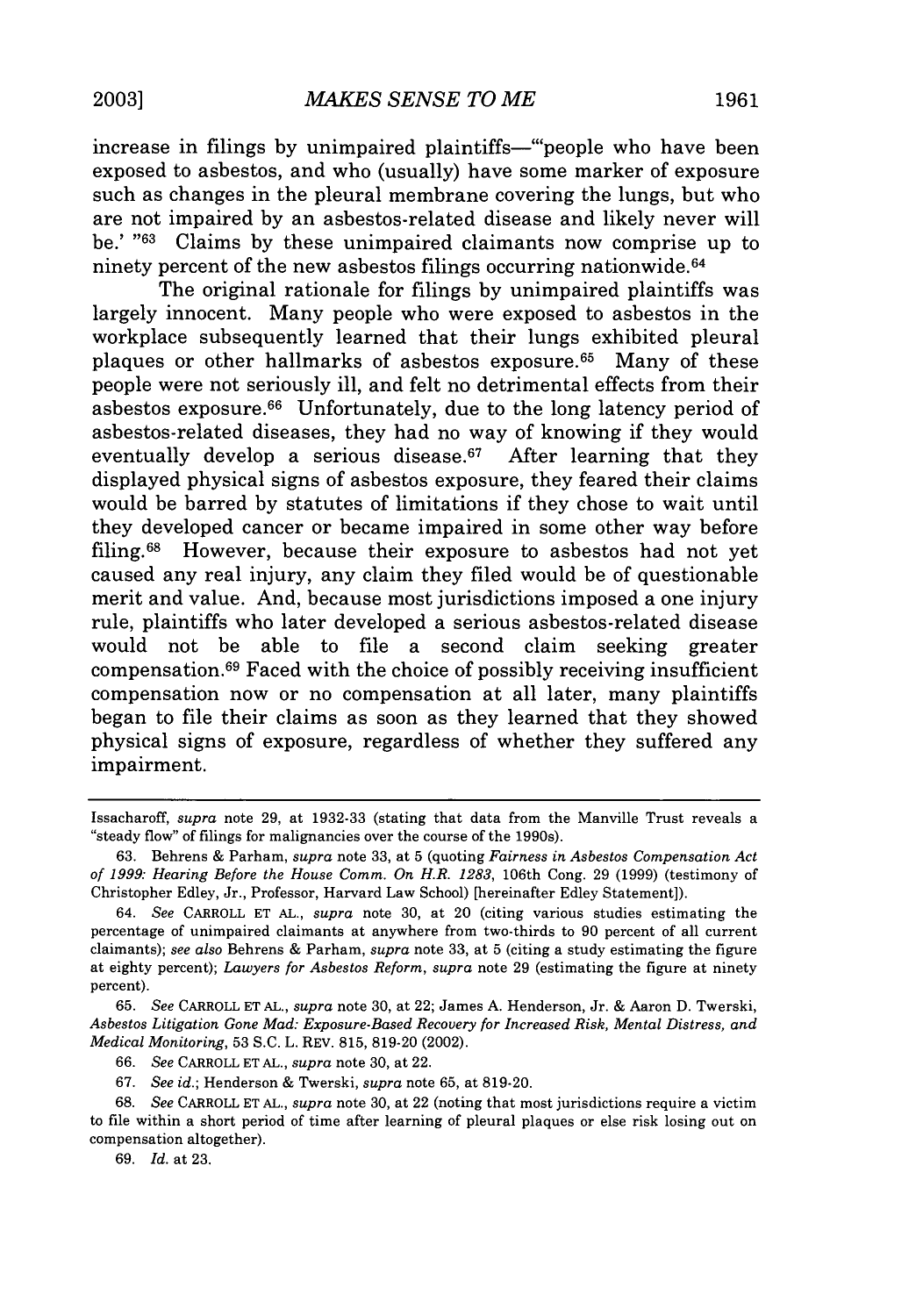While the strictures imposed **by** statutes of limitations and the one injury rule made it reasonable for unimpaired plaintiffs to file their claims immediately, they still faced one problem: in tort law, there can be no recovery without injury. Understanding the difficult situation of unimpaired plaintiffs who showed physical signs of exposure, and wanting to ensure that all those who were harmed **by** exposure to asbestos received some opportunity to be compensated, many judges began searching for reasons to allow the unimpaired plaintiffs' claims to go forward.<sup>70</sup> The most common means of plaintiffs' claims to go forward.<sup>70</sup> accomplishing this goal was **by** simply relaxing the injury requirement, allowing it to be satisfied even **by** "internal changes in a plaintiff that in some cases can only be seen on an x-ray and may never impair the claimant's health."71 This relaxed standard allowed unimpaired plaintiffs to proceed with their claims in exactly the same manner as those suffering from mesothelioma, asbestosis, or any other physically disabling disease caused **by** asbestos exposure. Some courts also sought to help the unimpaired plaintiffs **by** recognizing a new cause of action for medical monitoring. 72 Although this cause of action was squarely rejected **by** the United States Supreme Court in *Metro North Commuter Railroad Company v. Buckley, <sup>73</sup>*it **is** still recognized in a minority of states as a viable way for unimpaired asbestos plaintiffs to bring their claims. <sup>74</sup>

While the innovations of the relaxed injury requirement and the medical monitoring cause of action allowed many unimpaired

**<sup>70.</sup>** *See* John **A.** Siliciano, *Mass Torts and the Rhetoric of Crisis,* **80** CORNELL L. REV. **990, 1011 (1985)** ("[Plerhaps anticipating the impact of statutes of limitations and the single judgment rule on [asbestos] claims should harm materialize in the future, or perhaps bewitched **by** the idea of recovery for the mere fear of future illness, courts left the gate open and the caseloads surged."), *quoted in* Behrens **&** Parham, *supra* note **33,** at **6** n.31.

**<sup>71.</sup>** Victor **E.** Schwartz **&** Rochelle M. Tedesco, *The Law of Unintended Consequences in Asbestos Litigation: How Efforts to Streamline the Litigation Have Fueled More Claims,* **71** MISs. **L.J. 531, 539** (2001).

**<sup>72.</sup>** *Id.* at 540-41. This cause of action allowed a healthy plaintiff who had been exposed to asbestos to recover the cost of medical surveillance aimed at providing an early diagnosis of any health problems that might eventually develop. *See generally* Henderson **&** Twerski, *supra* note **65** (providing a scathing condemnation of the practice of awarding damages for medical monitoring, increased risk, or fear of illness in asbestos litigation).

**<sup>73. 521</sup> U.S.** 424, 427 **(1997),** *discussed in* Schwartz **&** Tedesco, *supra* note **71,** at 540-41. Essentially, the Court concluded that the sheer volume of potential medical monitoring claims would lead to expenditures that would cripple asbestos defendants and siphon off resources needed to compensate those who were truly injured. *Id.*

<sup>74.</sup> *See* Schwartz **&** Tedesco, *supra* note **71,** at 541. The *Metro-North* decision was rendered under the Federal Employers' Liability Act **(FELA),** a federal worker's compensation statute. **521 U.S.** at 426-27. State courts therefore remain free to recognize medical monitoring claims, although most have followed the Supreme Court in rejecting them. Schwartz **&** Tedesco, *supra* note **71,** at 541.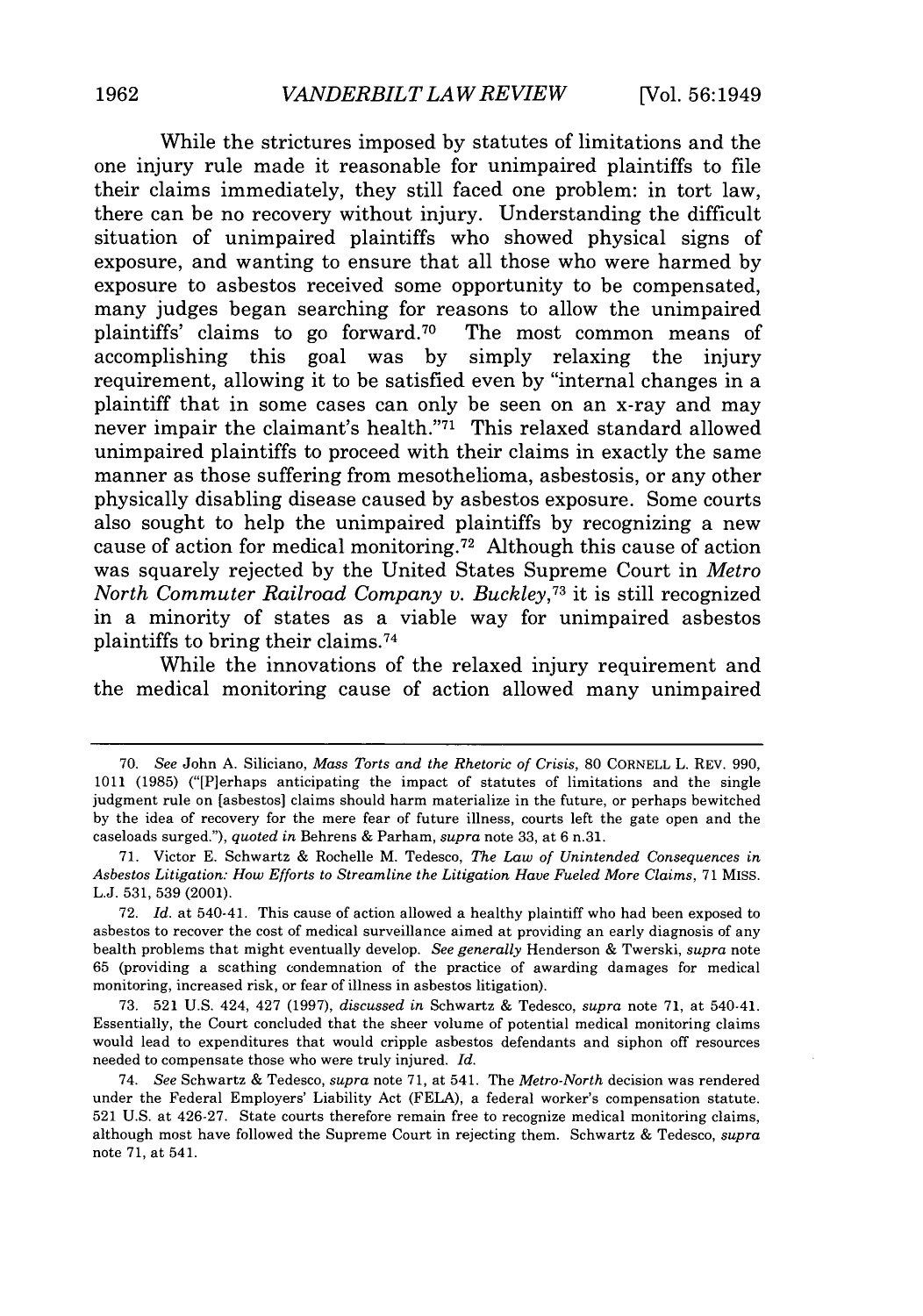plaintiffs to file their claims before they became barred by statutes of limitations, they did little to alleviate the effects of the one injury rule. An unimpaired individual with pleural plaques or other physical evidence of asbestos exposure could file a claim and either settle or get to trial. However, the compensation this individual received for his current injury might be insufficient if he should later develop a more severe disease, and the one injury rule would prevent him from bringing another action seeking more compensation. In an effort to ensure that those injured by asbestos were adequately compensated, courts again responded. Their answer to this dilemma was to abandon the one injury rule, thereby recognizing a second, separate cause of action when a serious asbestos-related disease developed. <sup>75</sup> With these concessions from the courts, unimpaired plaintiffs had every incentive to file their claims as soon as they discovered any physical evidence of asbestos exposure.

What ostensibly started as a good faith attempt by judges and plaintiffs to ensure that culpable asbestos defendants could not avoid liability by hiding behind statutes of limitations has mushroomed into one of the most significant elements of the current asbestos crisis. Court dockets are now choked with huge numbers of claims filed by unimpaired plaintiffs.<sup>76</sup> These claims cause delays for plaintiffs with extremely serious, often fatal injuries, as they are forced to wait in line while unimpaired plaintiffs who filed before them have their day in court. 77 In addition, funds given to unimpaired plaintiffs as a result of jury awards or settlements deplete the pool of assets available to compensate the seriously ill; indeed, awards to unimpaired defendants are the driving force behind many defendant bankruptcies. These are just some of the most serious costs of the judicial maneuvering that has allowed courts to hear "claims that are premature (because there is not yet any impairment) or actually meritless (because there never will be)."78

<sup>75.</sup> *See* Henderson & Twerski, *supra* note 65, at 821 n.22 (providing an extensive list of decisions from various jurisdictions in which courts allowed a second claim by a previously compensated plaintiff who had developed a serious asbestos-related disease since his first claim).

<sup>76.</sup> *See supra* note 22 and accompanying text.

<sup>77.</sup> For a general criticism of the "first in, first out" (FIFO) treatment of asbestos plaintiffs regardless of their level of injury or potentially reduced life expectancy, see Schuck, *supra* note 33, at 560-68.

<sup>78.</sup> *Id.* at 555.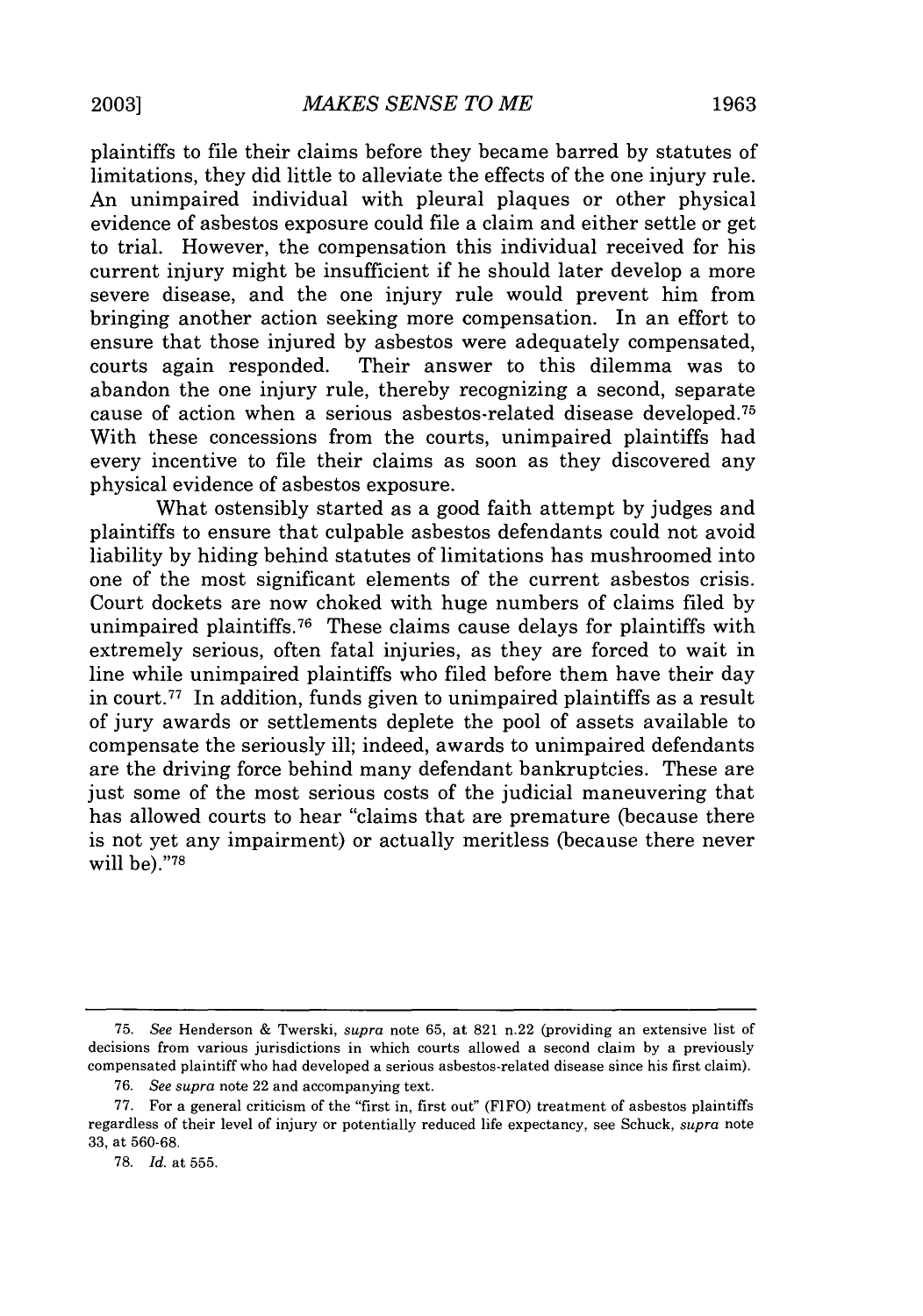# *C. Mass Consolidation*

The detrimental effects of claims brought by unimpaired claimants are exacerbated by the mass consolidation of claims for trial, a common practice in many courts that are forced to deal with a high volume of asbestos litigation. Again, the original impetus behind the decision to use mass consolidations in asbestos litigation was largely innocent. Judges who were overwhelmed with asbestos claims sought some way to allow each plaintiff to have his or her day in court, but quickly realized that the sheer volume of claims being filed would prevent them from ever being heard individually.<sup>79</sup> Their solution was to join several claims that had common issues into a single trial in an effort to resolve them efficiently.<sup>80</sup> Typically, a mass consolidation featured a mini-trial (known as a "bouquet trial") for a small group of representative plaintiffs selected by the judge.<sup>81</sup> The hope was that the results of this bouquet trial could then be extrapolated to the entire group of plaintiffs, thereby facilitating settlement.

Initially, consolidations seemed like an easy way to dispose of dozens of asbestos claims quickly, efficiently, and fairly. Early on, judges allowed only "small scale consolidations in which there were 'very similar liability issues ... [and] careful attention [was paid] to the precise claims raised by each plaintiff against each defendant."82 The procedure quickly became problematic, however, as early successes encouraged judges to become increasingly reliant upon it.<sup>83</sup> As mass consolidations grew larger and more prevalent, they began to create new problems, thus adding fuel to the very fire they were meant to help extinguish.

81. *See* Parloff, *supra* note 2, at 164.

82. Schwartz & Tedesco, *supra* note 71, at 542-43 (quoting *Fairness in Asbestos Compensation Act of 1999: Hearings Before the House Comm. on the Judiciary on H.R. 1283,* 106th Cong. 91 (1999) (statement of William N. Eskridge, Jr., Professor, Yale Law School)).

<sup>79.</sup> The Honorable Conrad L. Mallett, Jr., former Chief Justice of the Michigan Supreme Court, made the following observation: 'Think about a county circuit judge who has dropped on her 5,000 [asbestos] cases all at the same time.... [I]f she scheduled all 5,000 cases for one week trials, she would not complete her task until the year 2095. The judge's first thought then is 'How do I handle these cases quickly and efficiently?' The judge does not purposely ignore fairness and truth, but the demands of the system require speed and dictate case consolidation.. **. ."** *Fairness in Asbestos Compensation Act of 1999: Hearings Before the House Comm. on the Judiciary on H.R. 1283,* 106th Cong. 155 (1999) (statement of the Hon. Conrad L. Mallett, Jr.), *quoted in* Schwartz & Lorber, *supra* note 24, at 249-50.

**<sup>80.</sup>** *See* Schwartz & Lorber, *supra* note 24, at 249-50, 256-57.

<sup>83.</sup> *See id.* at 543; Parloff, *supra* note 2, at 162 ("Within just two years after one federal appeals court in 1985 very cautiously okayed the joinder of four plaintiffs into one caseexplaining that all four had served on the same work crew and that two were brothers-a federal trial judge consolidated 3,031 plaintiffs into a single case in Beaumont, Tex.").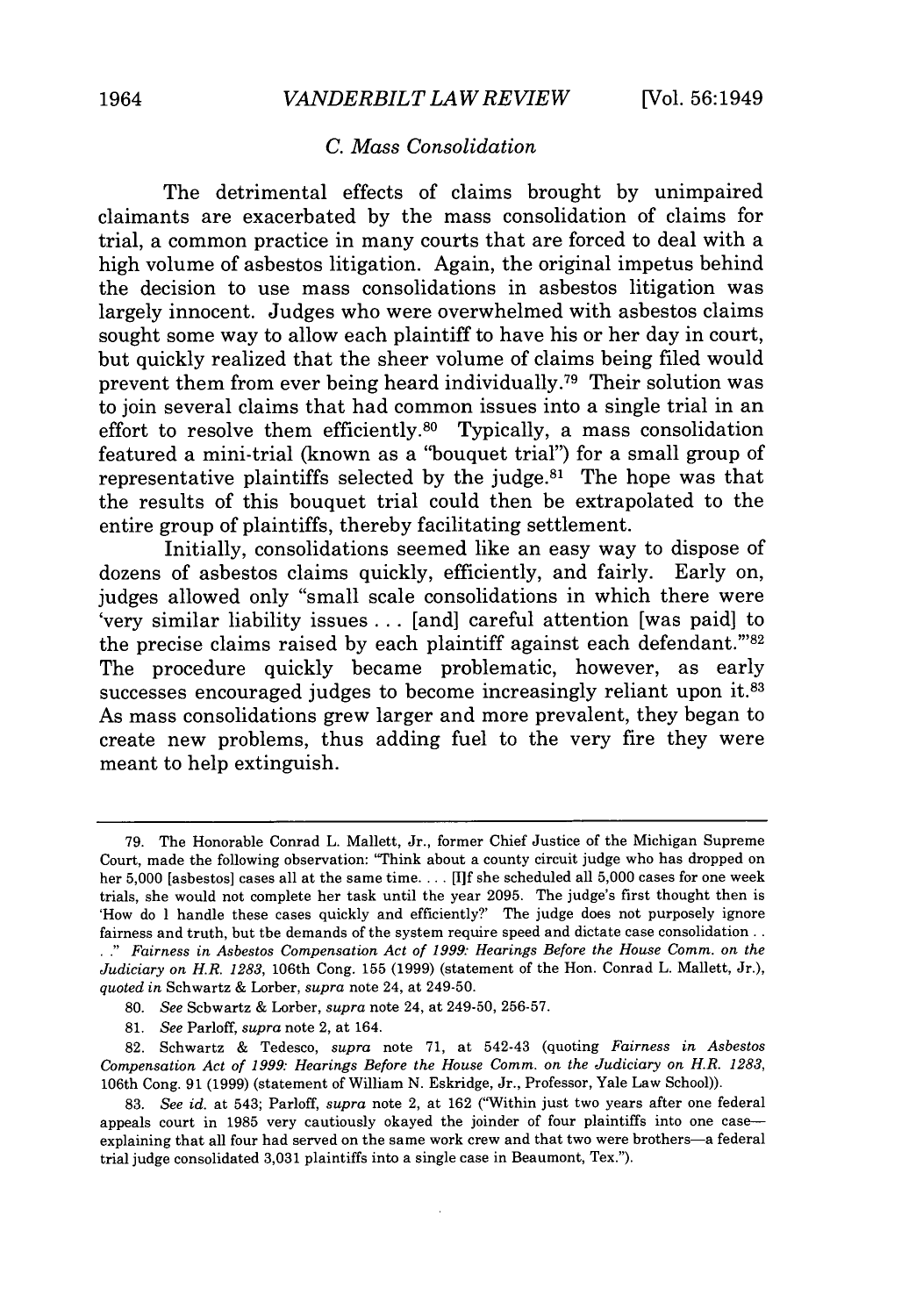Many problems have been created **by** mass consolidations. The first and most ironic is that, instead of helping judges to clear their dockets of asbestos cases, mass consolidations have actually encouraged more claim filings. As Professor McGovern explained, judges who succeed in moving "large numbers of **highly** elastic mass torts through their litigation process at low transaction costs create the opportunity for new filings. They increase the demand for new cases **by** their high resolution rates and low transaction costs. If you build a superhighway, there will be a traffic jam."<sup>84</sup> As more and more cases moved through the courts with relative ease, a sort of vacuum was created. In response, plaintiffs' attorneys, already eager to bring more cases, stepped up recruiting efforts to locate new prospective claimants.<sup>85</sup> Ultimately, mass consolidations encouraged more new claims than they disposed of, and therefore only added to the problem they were supposed to correct.

In addition to encouraging the filing of what are likely to be more questionable claims, mass consolidations create a significant risk of jury confusion and prejudice if and when those claims go to trial. Recent consolidations in asbestos hotbeds such as West Virginia, Texas, and Mississippi have seen claims **by** as many as **11,000** plaintiffs against up to two-hundred and **fifty** defendants consolidated for trial before a single jury.86 Typically the plaintiffs' injuries run the gamut, ranging from mesothelioma and other cancers to asbestosis to

<sup>84.</sup> Francis **E.** McGovern, *The Defensive Use of Federal Class Actions in Mass Torts,* **39** ARIZ. L. REV. **595, 606 (1997),** *quoted in* Rothstein, *supra* note 20, at **9** and Schwartz and Lorber, *supra* note 24, at **250;** *see also* Parloff, *supra* note 2, at 164 ("You think you're clearing your docket, but what you're doing is you're widening the pipeline to the courthouse." (quoting David Bernick, a litigator who represents three bankrupt asbestos defendants)).

**<sup>85.</sup>** *See, e.g.,* Parloff, *supra* note 2, at **158** (describing the mass screenings engaged in **by** plaintiffs' attorneys in search of new clients). Beginning in the mid-1980s, around the same time as mass consolidations, plaintiffs' attorneys began working in concert with labor unions to uncover new asbestos claimants. *Id.* Typically, attorneys would send an "examobile," a van containing radiographic equipment, to a worksite. *Id.* Workers over a certain age (those most likely to have suffered asbestos exposure before it was strictly regulated in the early 1970s) were invited to visit the van for a free chest X-ray, conditioned upon their signing a retainer agreement to be represented **by** the firm sponsoring the examobile if the X-ray should reveal any asbestos-related disease. *Id.* After the X-rays were collected, the plaintiffs' attorney would hire a specialist to "sift through them, assembly-line style, looking for arguable cases of asbestos, pleural plaques, or cancer." *Id.; see also* Brickman, *supra* note **23,** at 1854 n.144 (citing cases involving mass screenings through trucks brought to work sites, and quoting an Ohio newspaper advertisement seeking potential plaintiffs); Brickman, *supra* note **26,** at **272-84** (discussing the claimant recruitment process, beginning with the employment of a union intermediary and continuing through the administration of a "script memo" telling the claimant how to testify at a deposition).

**<sup>86.</sup>** *Lawyers for Asbestos Reform, supra* note **29;** Parloff, *supra* note 2, at **162,** 164.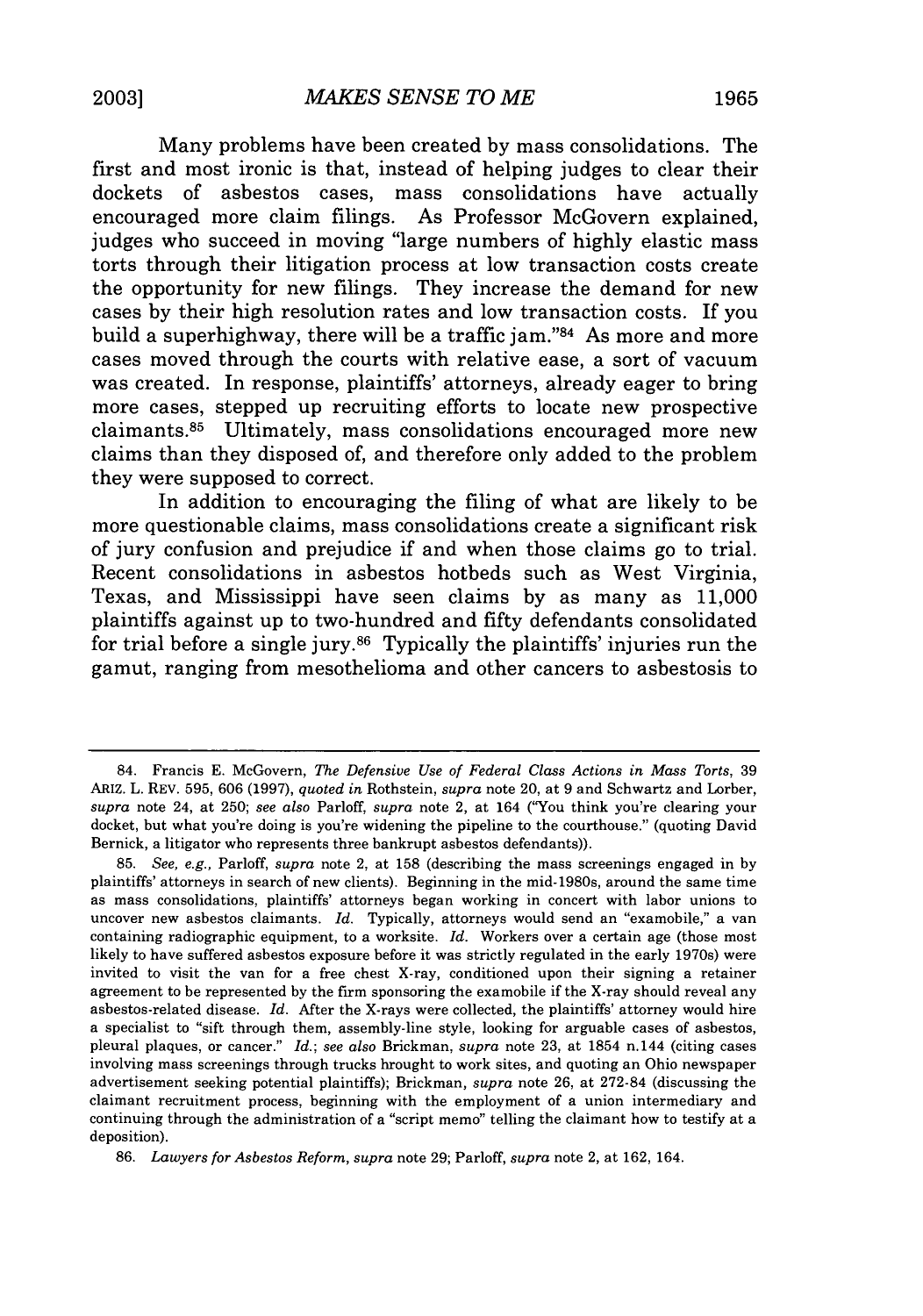no impairment whatsoever.<sup>87</sup> Common sense dictates that the levels of culpability are bound to vary widely when a case involves literally hundreds of defendants. The inevitable effects of asking a jury that has heard evidence pertaining to such disparate levels of injury and culpability to properly differentiate the claims were noted **by** United States District Court Judge Charles Butler. When granting the defendants' motion for a new trial in a case involving *thirteen* consolidated asbestos claims, he lamented that, despite his best efforts at precautionary measures, the joint trial of *"such a large number* of differing cases both confused and prejudiced the jury."88 Supporting his conclusion that the jury was confused and prejudiced, Judge Butler noted that identical damages were awarded to plaintiffs with and without cancer, and that the damage awards were "inflated" and often not supported by the evidence.<sup>89</sup> If the consolidation of thirteen claims for trial produced the prejudicial effect noted **by** Judge Butler, one can only imagine how that effect is magnified in trials featuring thousands of asbestos claims.

The tendency of mass consolidations to prejudice and confuse the jury often deprives defendants of a fair trial in another way: **by** forcing them to settle out of court. 90 Joining thousands of claims for a single trial essentially forces a defendant to settle as a refusal to do so creates what has been termed a "bet-the-company risk."91 As Professor Brickman explains:

<sup>87.</sup> *See, e.g.,* Schwartz & Lorber, *supra* note 24, at 256-57 & n.37 (citing a number of mass consolidations and listing the myriad injuries of the plaintiffs). Schwartz and Lorber also comment on the peculiarity of allowing such disparate claims to be consolidated for trial, noting that judges have "unanimously rejected such consolidation even for purposes of discovery and pre-trial handling' in the repetitive stress injury arena. *Id.* at 256-57. This rejection is supported on the grounds that, while all of the plaintiffs' claims could be properly characterized as repetitive stress injuries, they were nevertheless distinct injuries. *Id.* at 257. Schwartz and Lorber conclude that "[j]udges adhered to the rule of law in repetitive stress injury cases. They should in asbestos cases as well." *Id.* at 257 & nn.38-39.

<sup>88.</sup> Cain v. Armstrong World Indus., 785 F. Supp. 1448, 1455 (S.D. Ala. 1992), *quoted in* Brickman, *supra* note 23, at 1876 (emphasis added).

<sup>89.</sup> Brickman, *supra* note 23, at 1876 ("This confusion and prejudice is manifest in the identical damages awarded in the noncancer personal injury cases and in the cancer personal injury cases, the relatively short deliberation time as well as in the inflated amount of many of the damage awards and the lack of evidence supporting some of the damages in several cases.").

<sup>90.</sup> Of course, there is nothing inherently objectionable about settling a case out of court, even on a massive scale. This is often the preferred result of litigation for all parties. The problem arises when unimpaired plaintiffs are able to "piggy back" their claims on those of the legitimately injured, thereby extorting a settlement figure that bears no cognizable relationship to the substantive merits of the unimpaired plaintiffs' claims. *See infra* notes 94-96 and accompanying text.

<sup>91.</sup> Edley Statement, *supra* note 63, at 33, *quoted in* Schwartz & Tedesco, *supra* note 71, at 544; Brickman, *supra* note 26, at 253.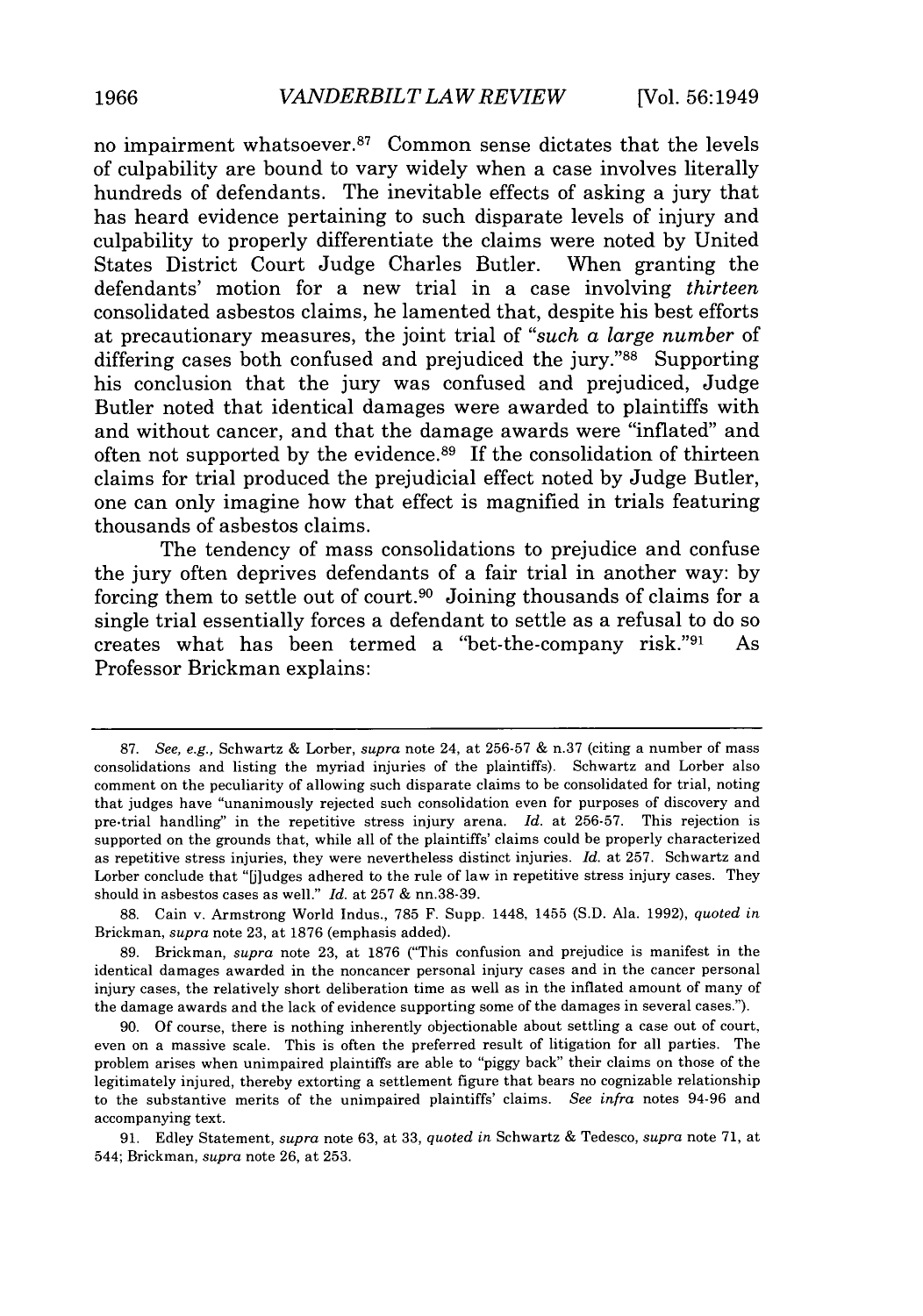Even if a defendant perceives that it has a substantial likelihood of prevailing, if the number of claims is high enough to constitute a threat to the economic viability of the company, a corporate decision maker, motivated by the short-term consideration of fear of losing the company on his or her watch, will often agree to settle the claims even if the long-term interests of the corporation are to litigate the claims fully. This is so because the aggregated claims **...** potentially exceed the combined assets of the corporations and any available insurance.  $92$ 

**By** forcing a defendant to choose between settling all pending claims—including those of dubious merit—and facing a potentially bankrupting verdict at the hands of a prejudiced jury, mass consolidations effectively deprive asbestos defendants of their right to a trial. The problem is further exacerbated **by** the fact that some judges intentionally abuse the consolidation process in an effort to force defendants to settle claims out of court. <sup>93</sup>

In addition to further clogging court dockets and limiting the due process rights of defendants, mass consolidations have produced another unanticipated side effect: driving up the value of claims **by** unimpaired plaintiffs. As common sense would suggest (and Judge Butler observed), <sup>94</sup> bouquet trials result in overcompensation of unimpaired plaintiffs **by** allowing them to benefit from sympathy **by** association. 95 Likewise, in settlement negotiations, the unimpaired

93. *See* Parloff, *supra* note 2, at 164. Parloff describes a graphic example of such abuse occurring in the Jefferson County, Mississippi case of *Cosey v. E.D. Bullard Co.,* Civ. No. 95-0069 (Miss. Cir. Ct., Jefferson County, June 12, 1998). In a consolidation of 1,700 plaintiffs, the jury returned a verdict of \$48.5 million in the bouquet trial of twelve individuals (including \$2 million each for five unimpaired claimants). Parloff, *supra* note 2, at 166. While the same jury deliberated as to whether to impose additional punitive damages, most defendants settled. *Id.* at 168. The judge, Lamar Pickard, then personally telephoned the representatives of each of the nonsettling defendants, giving them thirty days to settle the claims of all 1,700 plaintiffs. *Id.* If they did not do so, he threatened to reconvene the same jury to set damages for all the plaintiffs. Id. He added that they could not appeal this decision, as Mississippi law required an the posting of an appeal bond in the amount of one-hundred and twenty-five percent of the total judgment. *Id.* After the Mississippi Supreme Court refused an emergency petition to remove Judge Pickard for bias, the defendants were forced to settle all 1,700 plaintiffs' claims. *Id.* Stories such as this one likely explain why Jefferson County, Mississippi, has more asbestos plaintiffs than residents. *See supra* note 22; *see also* Behrens, *supra* note 54, at 350-52. Behrens comments on the *Cosey* case and also notes that in 1999 the West Virginia Supreme Court established a Mass Litigation Panel and instructed it to use mass trials to resolve more than 25,000 pending asbestos claims in the state by July of 2002. Behrens, *supra* note 54, at 351. This prompted a federal lawsuit by several defendants alleging violation of their due process rights because they were effectively prevented from interviewing all of the plaintiffs or having them submit to medical examinations. *Id.* (citing Michelle Saxton, *Railroads File Lawsuit Against W. Va. Supreme Court, ASSOCIATED* PRESS NEWSWIRE Nov. 29, 2001).

95. *See* Parloff, *supra* note 2, at 164.

<sup>92.</sup> Brickman, *supra* note 26, at 252-53; *see also* Faulk, *supra* note 20, at 660 ("One questionable claim can be tried, but a thousand questionable joined-together claims present a gigantic risk, and many defendants would rather settle questionable claims than face that risk.").

<sup>94.</sup> *See supra* note 88 and accompanying text.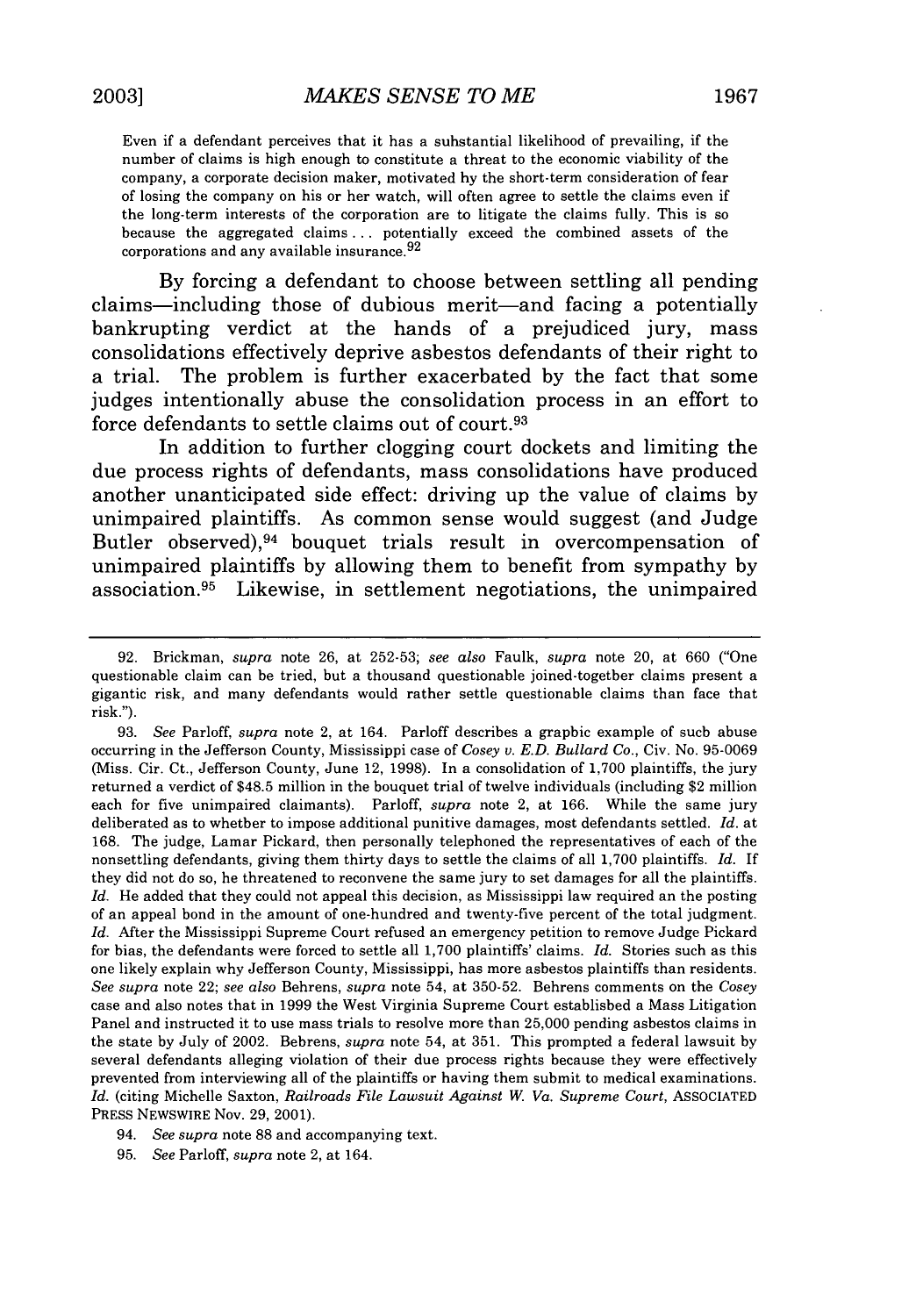plaintiffs and their counsel are able to use the value of the impaired plaintiffs' claims as leverage to artificially inflate the value of their own claims. 96 In addition to providing an undeserved windfall for unimpaired plaintiffs, this increased claim value harms all other parties to asbestos litigation. Defendants and future claimants are injured as the increased settlement or judgment values push already weakened defendants closer to bankruptcy, thus reducing the pool of assets available to compensate future claimants. Furthermore, current impaired plaintiffs see their compensation decrease as funds that should have gone to them are spread to their unimpaired coplaintiffs. <sup>97</sup>

Finally, there is some evidence that mass consolidations deprive plaintiffs of adequate representation. It seems self-evident that a group of attorneys would have a difficult time adequately representing the interests of all of their clients in a suit involving thousands of claimants with differing backgrounds and injury levels. This conclusion is implied by the decreased compensation that impaired plaintiffs receive in settlements resulting from mass consolidations, and is supported more concretely by cases in which settlement distributions have not corresponded to the injuries sustained by the plaintiffs.<sup>98</sup>

In sum, mass consolidations have been a spectacular failure, solving very few problems while creating many. Originally intended as a way to decrease the asbestos caseload of judges, they have had exactly the opposite effect. In addition, the procedure substantially abridges the due process rights of defendants by prejudicing and confusing juries and by frequently forcing settlements that preclude jury trials altogether. Furthermore, mass consolidations likely prevent many plaintiffs from receiving adequate representation. Finally, by inflating the value of claims by unimpaired plaintiffs, mass consolidations push more defendants closer to bankruptcy, siphon off the resources available to current and future impaired claimants, and encourage the filing of still more claims by unimpaired plaintiffs, thus perpetuating the cycle.

<sup>96.</sup> *See* Behrens, *supra* note 54, at 349-50; Schwartz & Tedesco, *supra* note 71, at 544-45.

<sup>97.</sup> Edley Statement, *supra* note 63 at 33 ("In the settlement.., the higher potential juryaward value of the impaired claims is spread, at least partially, to the unimpaired. The arithmetic is straightforward: the unimpaired and the attorneys who receive contingent fees benefit at the expense of impaired victims."); *see also* Behrens, *supra* note 54, at 349-50.

<sup>98.</sup> *See* Stephen Labaton, *Settlement Reached in Huge Asbestos Case, But Unequal Awards to Victims Inspire Talk of Legislation to Fix System,* MILWAUKEE J. SENTINEL, Jan. 23, 2000, at 13A, *cited in* Schwartz & Tedesco, *supra* note 71, at 545 (detailing a case in which the settlement disbursements to similarly injured plaintiffs were directly proportional to their geographic proximity to the district in which the case was filed), *available at* 2000 WL 3847459.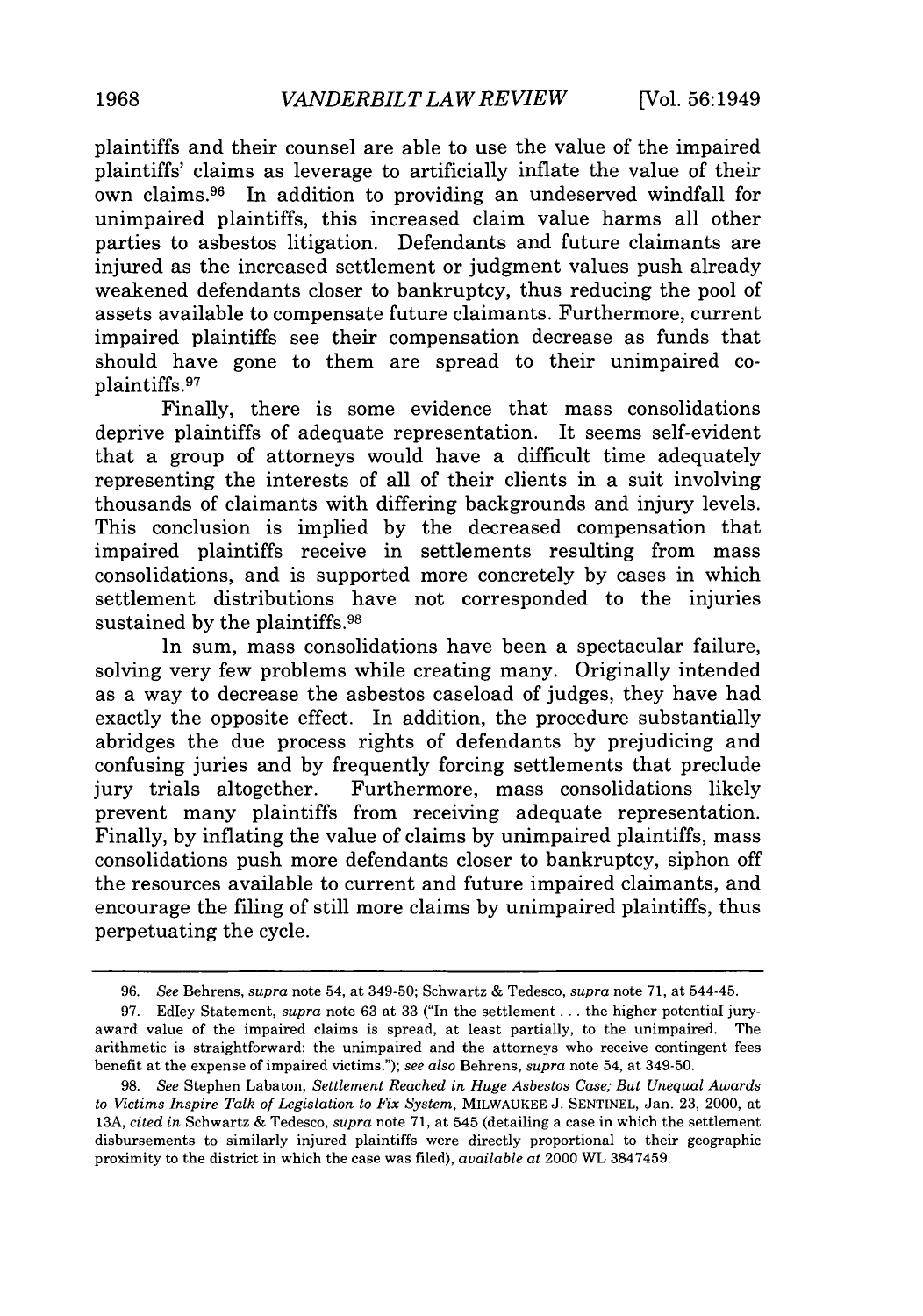#### *D. Punitive Damages*

Repeated awards of punitive damages are another key element of the asbestos litigation crisis. Almost every asbestos claim filed includes a request for punitive damages, requests that trial juries have proven all too willing to grant.99 In addition to the direct cost of paying the awards whenever they occur, the specter of being forced to pay millions of dollars in punitive damages for each plaintiff increases the pressure on defendants to settle, as well as the cost of doing **so.loo** These tendencies make punitive damages awards, in addition to problems associated with unimpaired plaintiffs and mass consolidations, integral to "speeding corporate defendants down the path to bankruptcy."<sup>101</sup> The practical effect of punitive damage awards is to take money out of the hands of future claimants in order to give extra awards to current plaintiffs. 102 In addition to jeopardizing future plaintiffs' ability to recover, the practice of repeatedly awarding punitive damages in asbestos litigation raises serious ethical and possibly even constitutional issues with regard to its effect on defendants.

The two justifications commonly cited for awarding punitive damages are deterrence and punishment. 103 However, in the asbestos context, deterrence is a moot point. Asbestos use in the United States is largely a relic of the past; there is no conduct left to deter.<sup>104</sup> Without deterrence as a goal, the only purpose punitive damages serve is to punish defendants. This is problematic for two reasons.

**101.** Behrens **&** Parsons, *supra* note **33,** at 141.

102. *In re* Collins, **233 F.3d 809, 812 (3d** Cir. 2000) (noting that punitive damages are a windfall to recipients and deplete the funds available to compensate future asbestos victims).

**<sup>99.</sup>** *See* Behrens, *supra* note 54, at **352-53** (listing several large punitive damages awards given in Texas during 2001); Behrens **&** Parsons, *supra* note **33,** at 141-43.

**<sup>100.</sup>** *See* George L. Priest, *Punitive Damages Reform: The Case of Alabama,* **56 LA.** L. REV. **825, 830 (1996)** ("(T)he availability of unlimited punitive damages affects the **95%** to **98%** of cases that settle out of court prior to trial. It is obvious and indisputable that a punitive damages claim increases the magnitude of the ultimate settlement and, indeed, affects the entire settlement process, increasing the likelihood of litigation."); *see also* Dunn v. Hovic, **1 F.3d 1371, 1398 (3d** Cir. **1993)** (Weis, **J.,** dissenting) ("[Tihe potential for punitive awards is a weighty factor in settlement negotiations and inevitably results in a larger settlement agreement that would ordinarily be obtained. To the extent that this premium exceeds what would otherwise be a fair and reasonable settlement for compensatory damages, assets that could be available for satisfaction of future compensatory claims are dissipated."); Behrens, *supra* note 54, at **353** (noting "the leveraging effect punitive damages have at the settlement table").

**<sup>103.</sup>** *See* Brickman, *supra* note **23,** at **1862-63;** Rothstein, *supra* note 20, at **26** ("When the threat of large punitive damage awards is used to increase settlement amounts, punitive damages become a means of extortion rather than the corrective and deterrent they are intended to be.").

<sup>104.</sup> *See* Brickman, *supra* note **23,** at **1863.**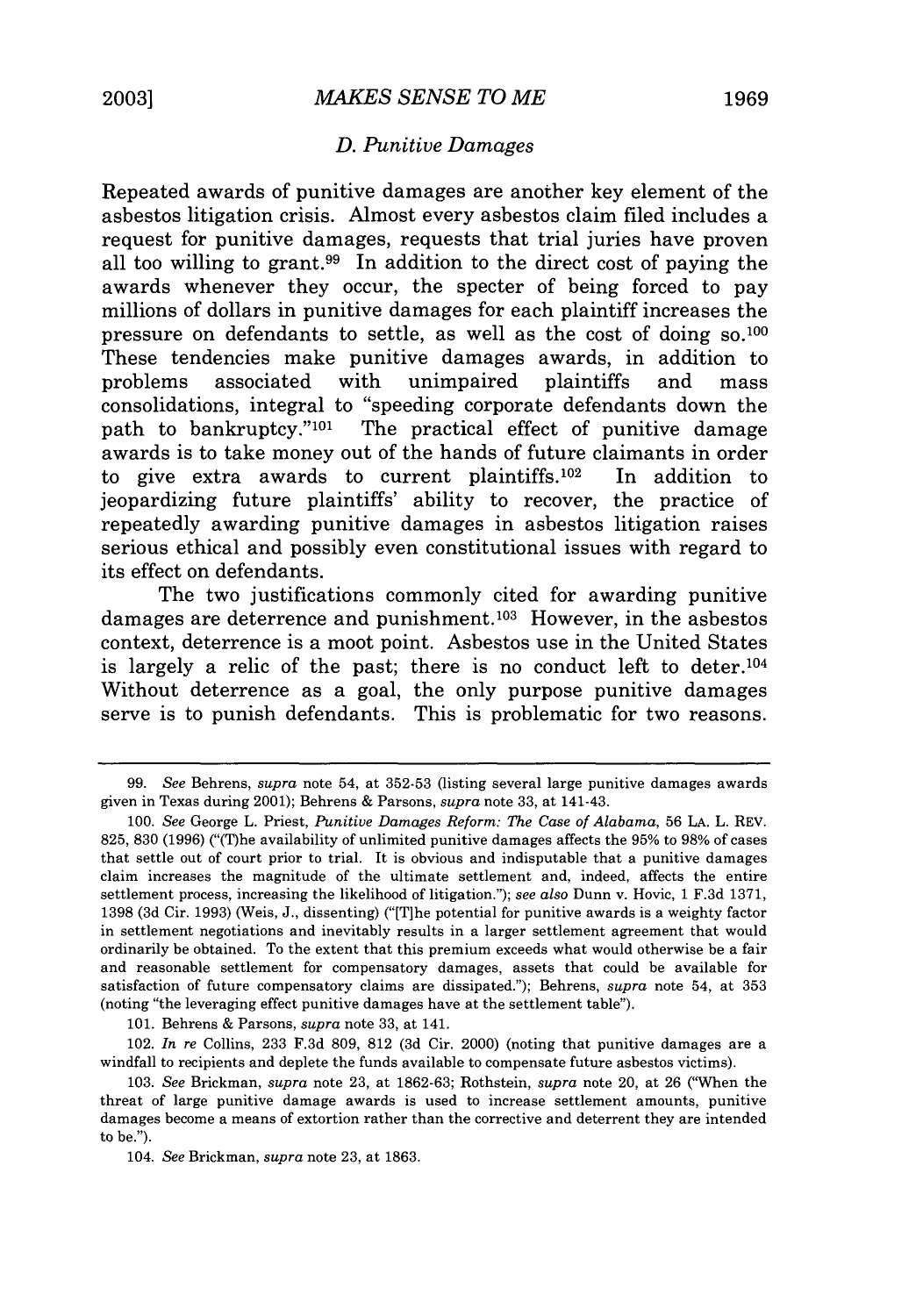First, as noted **by** Professor Rothstein, in addition to the fact that twenty years of punitive damages awards almost certainly constitutes adequate punishment under any circumstances, the passage of two decades also means that corporations are being punished today for decisions made **by** managers and other personnel whom they no longer employ.105 The idea that asbestos defendants have simply been punished enough highlights the ethical problem with continuing to grant punitive damage awards in asbestos litigation. To continue punishing defendants at this point seems unfair, and to do so when it clearly places at risk the ability of future plaintiffs to be compensated is perplexing.

Likewise, repeatedly subjecting defendants to punitive damages for the same conduct, particularly after the deterrence motive is removed, raises serious constitutional issues. Many courts and scholars alike have objected to the practice on due process grounds.<sup>106</sup> While an in-depth analysis of the constitutional issues implicated is beyond the scope of this Note, the very existence of such issues casts further doubt on a practice that has only served to exacerbate the problems facing defendants and future claimants in asbestos litigation.

#### *E. Peripheral Defendants and Successor Liability*

Yet another troublesome feature of asbestos litigation is the ever-expanding pool of defendants. As the major asbestos manufacturers and other popular early defendants have been forced into bankruptcy **by** asbestos claims, plaintiffs have continually managed to produce new defendants who are allegedly just as

**<sup>105.</sup>** Rothstein, *supra* note 20, at **26** ("It would be difficult to argue that punitive damages awards in asbestos cases over the past twenty years have not adequately punished asbestos manufacturers. Moreover, individuals responsible for decisions relating to asbestos products no longer work at these corporations and in most cases are dead. Punishing corporations **for** decisions made years before the present management was in power does not serve the purpose of punitive damages.").

**<sup>106.</sup>** *See* Dunn v. Hovic, **1 F.3d 1371, 1387 (3d** Cir. **1993)** ("We do not disagree with the concerns that have been expressed about punitive damages awards, particularly in the asbestos cases. We differ instead with those who would have the judiciary resolve the conflicting policy arguments.") (upholding a lower court's decision to award punitive damages, but decreasing the amount awarded); Behrens **&** Parsons, *supra* note **33,** at 145-46 **&** nn.47-48 (citing a litany of cases and articles where such concerns were voiced); Jerry **J.** Phillips, *Multiple Punitive Damage Awards,* **39** VILL. L. REV. 433, **436-38 &** nn.7-9 (1994) (same). Professor Phillips argues that "(i)nsofar as a defendant feels oppressed **by** multiple punitive damage awards arising out of the same course of conduct, it always has the option of bankruptcy, which is far from unattractive in the case **of** corporate defendants." Phillips, *supra,* at 453. While his conclusion with regard to corporate defendants is debatable, it is clear that defendant bankruptcies *are* an unattractive course of conduct for current and future asbestos plaintiffs. *See supra* Part **II.A.**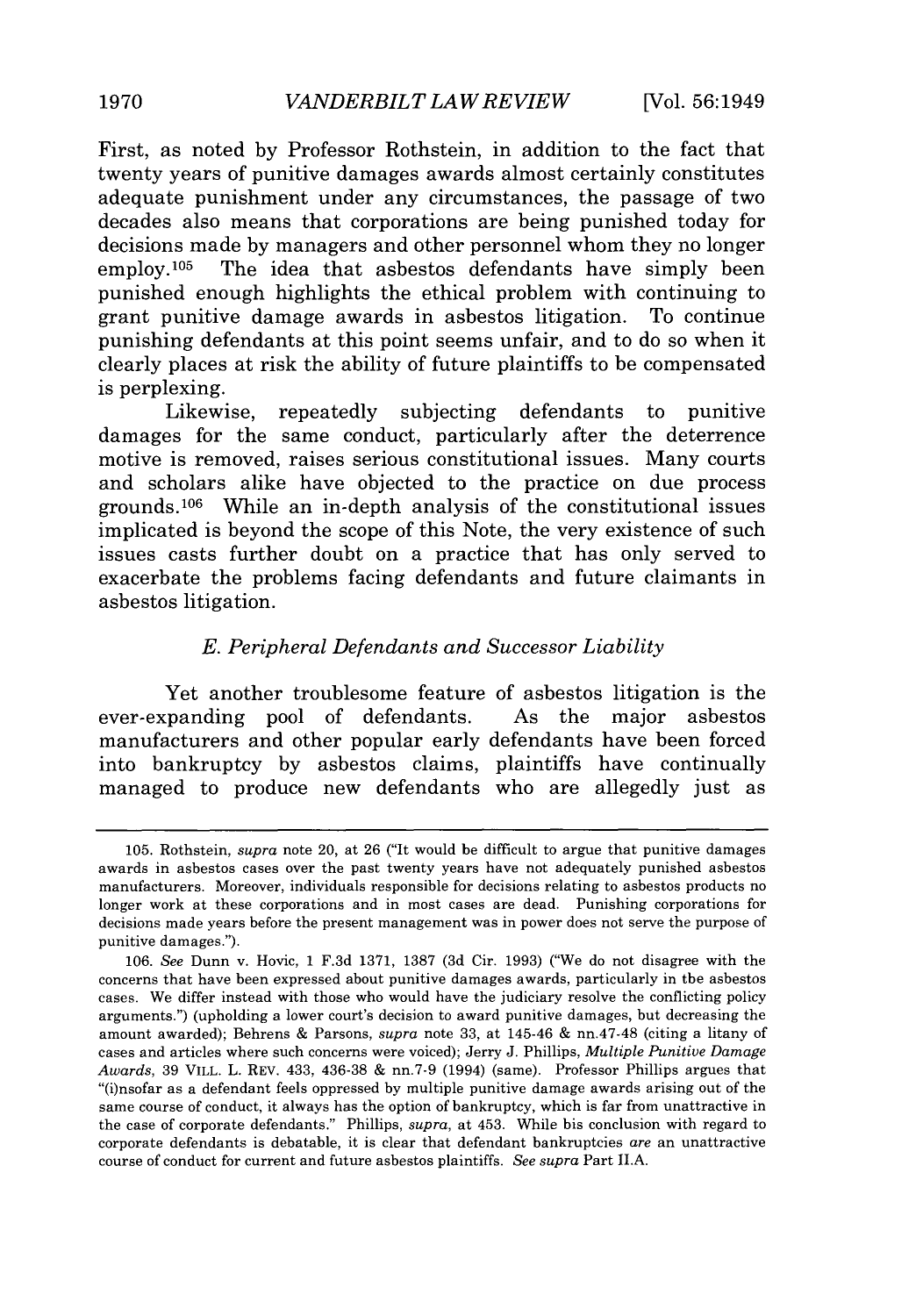culpable. However, common sense seems to lead to the conclusion that, were these new defendants truly culpable, they would have been sued from the beginning along with the front line defendants. Numerous studies and scholars confirm that most of these newer defendants have, at best, "only attenuated connections to asbestos."<sup>107</sup> Examples of just how far plaintiffs have convinced juries to extend liability would be laughable if not for their serious impact on both the peripheral defendants themselves and the viability of future asbestos claims. For instance, a New York jury recently compensated a plaintiff for cancer that he claimed was caused by asbestos-containing products that he purchased over fifty years ago.<sup>108</sup> Likewise, a small, San Francisco-based company that sells wooden doors has become a target because, during the 1960s and 1970s, it sold wooden fire barrier doors, made by another company, which allegedly contained encapsulated asbestos "in [their] mineral core."<sup>109</sup> If defendants such as these can be found liable, it should come as little surprise that asbestos litigation now touches almost every sector of the United States economy.110

While injured plaintiffs should not be faulted for "look[ing] under every stone"<sup>111</sup> in an effort to find someone with the resources to compensate them for their injuries, the fact that most parties actually responsible for asbestos injuries have been driven into bankruptcy does not make these peripheral defendants any more culpable than they were when the front line defendants were still solvent.<sup>112</sup> Moreover, as noted above, claims by injured plaintiffs comprise only a small percentage of the total number of annual asbestos claims filed; most are filed by the unimpaired. $113$  Therefore, nonculpable

<sup>107.</sup> Schwartz & Lorber, *supra* note 24, at 262; *see, e.g.,* PRUDENTIAL FINANCIAL, *supra* note 57 ("Defendants are increasingly 'peripheral.' This generally means that: They did not manufacture, sell, or install asbestos-containing insulation or materials; Asbestos was more or less 'incidental' in their products or facilities."), *quoted in* STIGLITZ ET AL., *supra* note 37, at 18; Behrens, *supra* note 54, at 333 ("These peripheral companies only have attenuated connections to asbestos, but they provide fresh 'deep pockets,' and that is why they have become targets of litigation.").

<sup>108.</sup> *N.Y. Jury Finds Sears/GE Liable for Exposure; Awards \$1.5 Million to Meso Victim,* MEALEY'S LITIG. REP.: ASBESTOS, Oct. 6, 2000; *see also* Schwartz & Lorber, *supra* note 24, at 263.

<sup>109.</sup> Schwartz & Lorber, *supra* note 24, at 264. Also note the example of James Curry discussed *supra* notes 12-21 and accompanying text.

<sup>110.</sup> *See* STIGLITZ ET AL., *supra* note 37, at 49 ("At least one company in nearly every U.S. industry [is] now involved in [asbestos] litigation.").

<sup>111.</sup> Schwartz & Lorber, *supra* note 24, at 262 (quoting James Early, a New York plaintiffs' attorney whose firm specializes in asbestos litigation).

<sup>112.</sup> *See* Parloff, *supra* note 2, at 166 (noting that many juries apparently fail to comprehend this point, as plaintiffs have been remarkably successful at convincing them that "these afterthought defendants, who never used to be sued at all, were actually the guiltiest parties").

<sup>113.</sup> *See supra* Part I.B.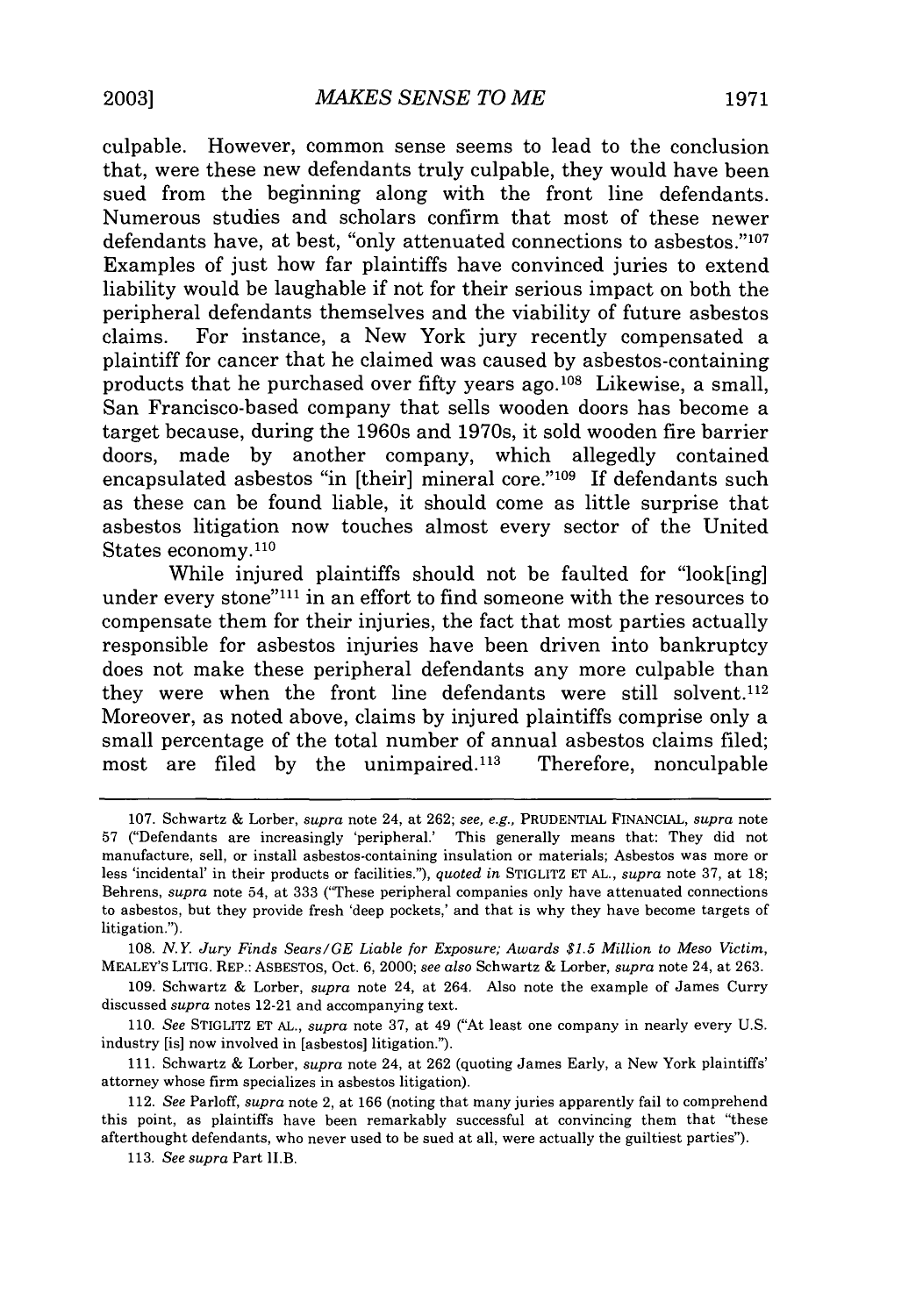defendants are being driven into bankruptcy by being forced not just to pay, but to *overpay* uninjured claimants. This is the paradigmatic statement of the problems with the current asbestos litigation process.

Similar problems inhere from the continued enforcement of successor liability in asbestos litigation.<sup>114</sup> As noted by Professor Rothstein, most of the corporations responsible for manufacturing asbestos have long since declared bankruptcy, and the present managers and personnel of the surviving corporations had no part in the decisions that ultimately exposed so many workers to asbestos. <sup>115</sup> Furthermore, most of the remaining corporations that do have any concrete ties to asbestos acquired them only by virtue of acquisitions of smaller companies that engaged in the manufacture or sale of asbestos-related products, often on a very low level.116

The doctrine of successor liability has enabled the acquisitions of small asbestos producers by much larger, wealthier corporations to create a windfall for asbestos plaintiffs and their attorneys. Professor Brickman explains:

Under this doctrine, successor companies are held liable not only for acts they did not commit, but also for the consequences of the acts of their acquired companies that they were not aware of at the time of the acquisition and of which they could not have been aware. In theory however, successor liability is not predicated on punishing the acquiring company for its acquisition of a bad actor but rather on punishing the acquired company for its bad acts **....** However, as applied in the asbestos context, the reality belies the theory.<sup>117</sup>

While the theory underlying the doctrine of successor liability may be to punish only the acquired company, the reality, at least in the context of asbestos litigation, has been to punish the shareholders and employees of corporations whose only misdeed was lacking the foresight to avoid purchasing any company with ties to asbestos.

In theory, successor liability punishes the acquired company by causing its market value to decrease by the amount of liability that its past acts should create.<sup>118</sup> However, in asbestos litigation, courts have cast aside the theory behind the doctrine. Instead of limiting the successor corporation's liability to the market value of the acquired

<sup>114.</sup> The term "successor liability" refers to the practice of holding an acquiring corporate entity liable for the pre-acquisition acts of an acquired entity. For example, assume that Chris's Cords, a small company that produces corduroy jackets, is acquired by RosenCorp, a multinational business conglomerate. It is subsequently discovered that, prior to its acquisition by RosenCorp, Chris's Cords produced jackets that burst into flames when placed in direct sunlight. The doctrine of successor liability would allow individuals injured by those jackets to pursue tort claims against RosenCorp.

<sup>115.</sup> *See supra* note 105 and accompanying text.

<sup>116.</sup> *See* Brickman, *supra* note 23, at 1881.

<sup>117.</sup> *Id.* at 1882-83.

<sup>118.</sup> *See id.* at 1883.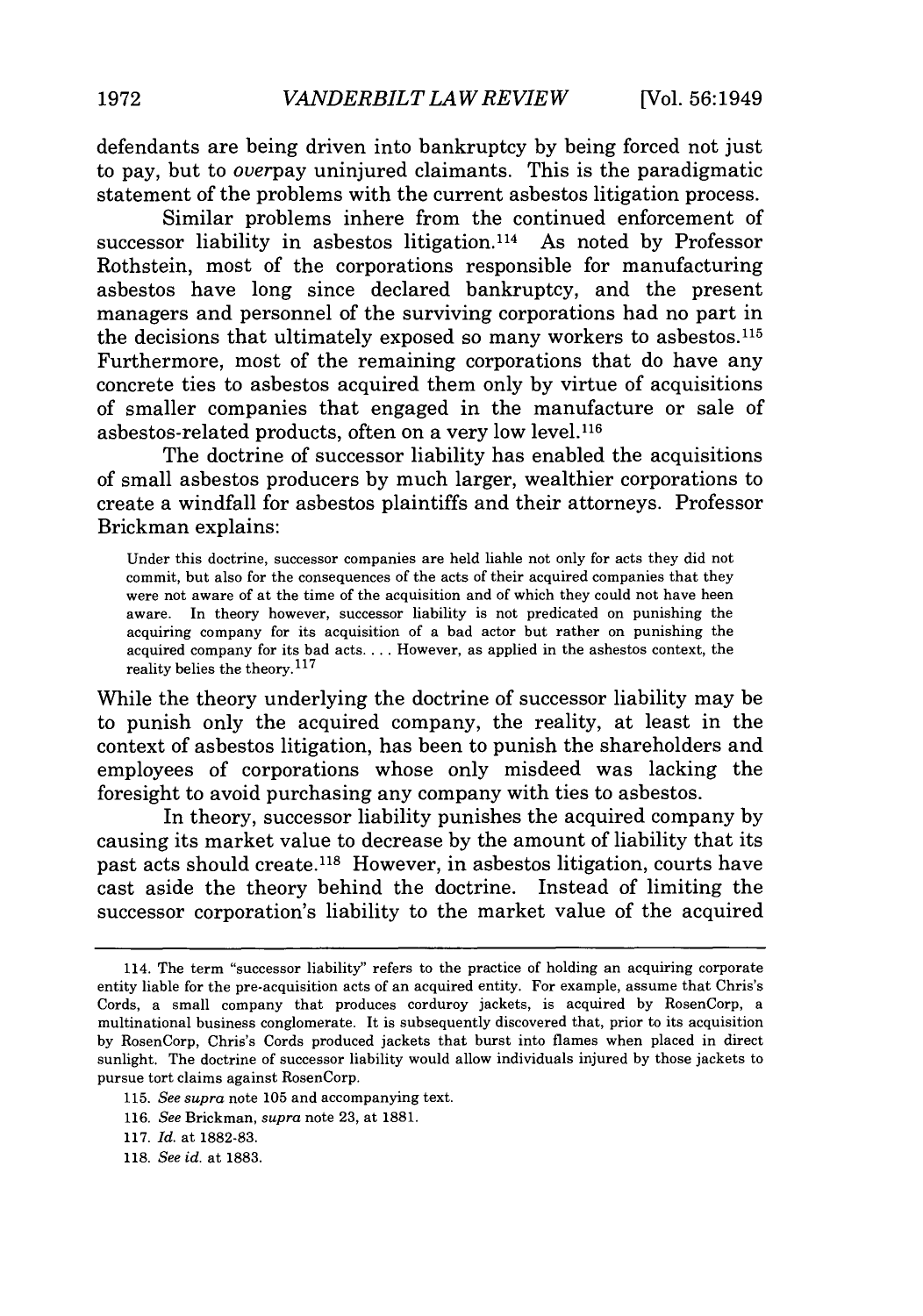corporation, or even to that value plus any profits generated by the acquisition, courts have allowed successors to be subjected to limitless liability.119

Runaway application of the successor liability doctrine is another way in which parties bearing tenuous legal culpability and no moral culpability are being destroyed by asbestos litigation. It often results in considerable awards that are nothing more than an undeserved windfall for asbestos plaintiffs. 120 While the bankruptcies spurred on by misapplication of the doctrine arguably do not impact the ability of future claimants to recover, they do considerably broaden the negative impact of asbestos litigation on the economy at large.  $121$ The fact that punitive damages are often included in cases based completely on successor liability only serves to exacerbate the doctrine's detrimental effects.<sup>122</sup>

# *F. Inconsistent Treatment in Federal and State Courts*

A final troublesome aspect of the current asbestos litigation process is the inconsistent manner in which various state and federal courts have responded to it.123 This disparate treatment is largely the result of differences in procedural rules and jury tendencies in different jurisdictions.<sup>124</sup> While the state-based nature of tort law means that courts will not deal with asbestos cases in exactly the

123. Paul Rothstein goes so far as to argue that "(t)he lack of a coordinated approach results in compensation based on forum rather than merit." Rothstein, *supra* note 20, at 30.

<sup>119.</sup> For instance, in the 1960s, Crown, Cork & Seal bought a bottle cap manufacturer for \$7 million. *Lawyers for Asbestos Reform, supra* note 29. Three months later it sold off a small insulation business that it had also acquired in the deal. *Id.* To date, that three month ownership of the insulation business has cost Crown \$350 million in asbestos claims. *Id.*

<sup>120.</sup> *See* Brickman, *supra* note 23, at 1882-84.

<sup>121.</sup> It cannot fairly be claimed that future plaintiffs are injured by misapplication of the doctrine of successor liability, as they would likely remain unable to recover against corporate successors if the doctrine were correctly applied or not applied at all.

<sup>122.</sup> *See* Brickman, *supra* note 23, at 1884 ("Simply stated punitive damage awards based upon successor liability are unabashed windfalls.").

<sup>124.</sup> Handling of punitive damages provides one particularly important example of the divergent treatment of asbestos claims in state and federal courts. In federal courts, all asbestos cases are transferred to MDL No. 875 (MDL Panel) for pre-trial proceedings. *See In re* Asbestos Prods. Liab. Litig. (No. VI), 771 F. Supp. 415, 422-24 (J.P.M.L. 1991); Behrens & Parham, *supra* note 33, at 15-16. The MDL Panel has decided to sever all punitive damages claims in asbestos litigation before remanding the compensatory claims for trial. *See In re* Collins, 233 F.3d 809, 812 (3d Cir. 2000) (approving the MDL Panel's decision). For a detailed discussion of *Collins,* see Behrens & Parsons, *supra* note 33, at 149-54, 156. While a few state judges have taken a similar approach, punitive damages awards are still very much alive and well in many states. *See id.* at 154-55 (noting that judges in Maryland and Pennsylvania have severed claims for punitive damages in asbestos litigation); Behrens, *supra* note 54, at 352-53 (providing a list of sizeable punitive damages awards recently handed down by juries in Texas).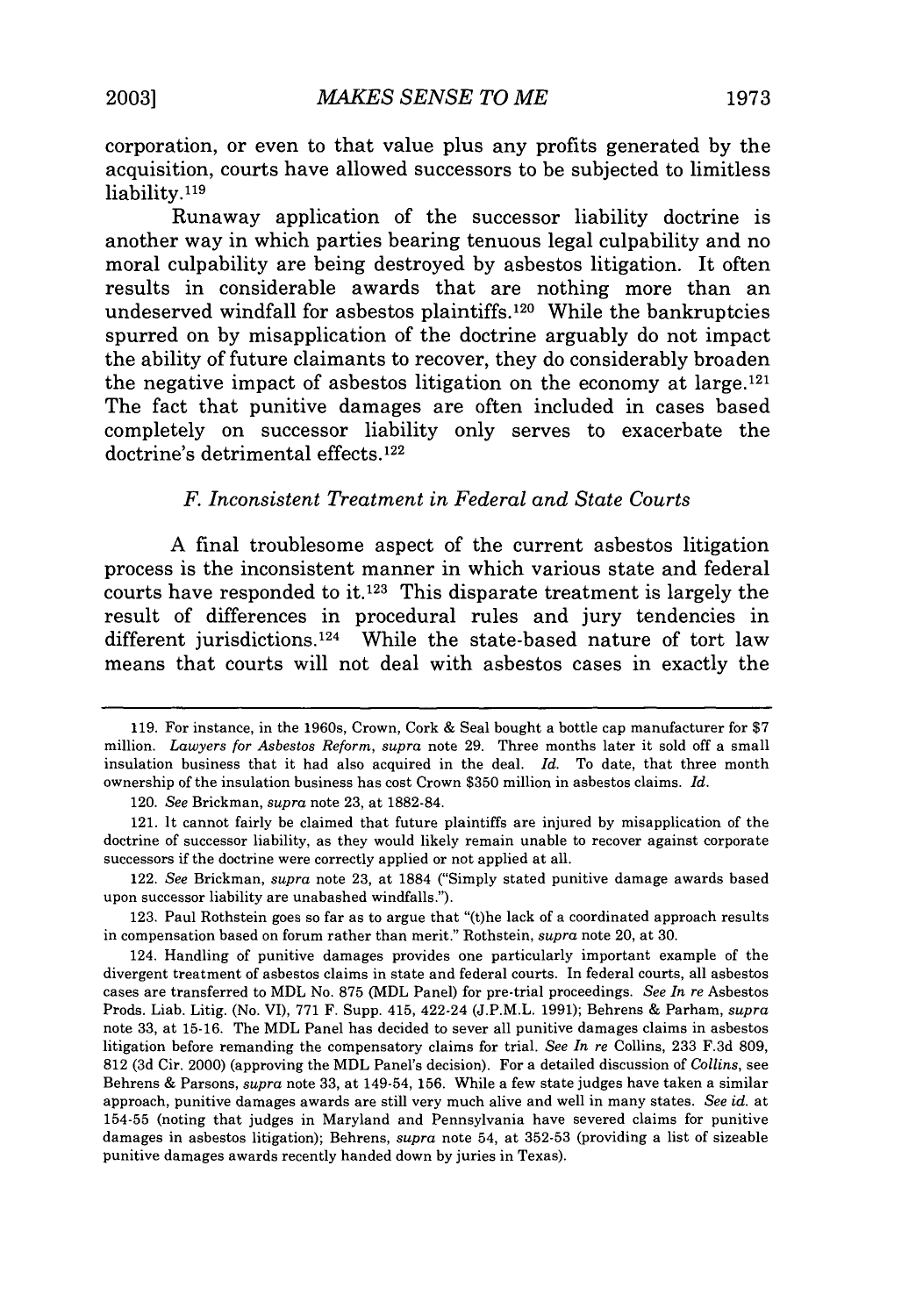same manner, the degree of inconsistency in asbestos litigation has two unfortunate side effects.

One problem with the inconsistent treatment afforded asbestos litigation in various state and federal courts is that it has encouraged wide scale forum shopping. This forum shopping is made possible by some states' extremely liberal rules allowing claim filings by out of state plaintiffs. 125 Two distinct trends illustrate the extent to which forum shopping has impacted asbestos litigation. First, asbestos filings have dramatically shifted from federal to state courts. 126 This trend likely reflects plaintiffs' dissatisfaction with the federal Multi-District Litigation Panel's [MDL Panel] decision to sever claims for punitive damages and institute other reforms in all asbestos cases pending before federal courts. 127 Similarly, the last two decades have seen a substantial shift in the number of asbestos claims filed in particular states.<sup>128</sup> Not surprisingly, the states that now account for the lion's share of asbestos claim filings are those whose judges, juries, and procedural rules are most favorable to asbestos plaintiffs.129 Easy access to forum shopping allows asbestos plaintiffs, regardless of their place of residence or injury, to file their claims in jurisdictions that tend to award the highest damages. Defending more claims in these

<sup>125.</sup> For instance, Mississippi law does not recognize class actions, but it does allow for the joinder of thousands of claimants regardless of their state of residence, provided that at least one plaintiff is a Mississippi resident who is suing at least one out-of-state defendant. *See* Rothstein, *supra* note 20, at 15.

<sup>126.</sup> *See* CARROLL ET AL., *supra* note 30, at 29. Forty-one percent of all asbestos claims were filed in federal court prior to 1988. *Id.* That figure had fallen to less than twenty percent by 1998. *Id.*

<sup>127.</sup> *See supra* note 124; discussion *infra* Part IV.B.3.

<sup>128.</sup> *See* CARROLL ET AL., *supra* note 30, at 32. From 1970-1987, sixty percent of asbestos claims were filed in California, Pennsylvania, New Jersey, and Illinois. *Id.* From 1998 to 2000, those states accounted for only seven percent of the total claims filed. *Id.* The percentage of cases filed in Mississippi, New York, West Virginia, Ohio, and Texas rose from nine to sixty-six over the same period. *Id.*

<sup>129.</sup> *See, e.g.,* Behrens, *supra* note 54, at 352-53 ("Plaintiffs' lawyers seek punitive damages in virtually every asbestos case they file. It is not uncommon for them to hit the jackpot at trial, particularly in Texas."); Rothstein, *supra* note 20, at 15-19 (noting Mississippi's liberal rules regarding claim filings by out of state plaintiffs and that Mississippi and West Virginia frequently resort to extremely large consolidations in asbestos litigation); Stephen Labaton, *Top Asbestos Makers Agree to Settle 2 Large Lawsuits,* N.Y. TIMES, Jan. 23, 2000, at 22 ('It's no secret that there are state courtrooms in Mississippi which have become notorious for awarding outlandish verdicts to asbestos claimants who are not sick and as a result, asbestos cases from all over the country tend to migrate there."'(quoting Richard Weinberg, General Counsel for GAF Corp.)), *cited in* Rothstein, *supra* note 20, at 16; *supra* note 22 and accompanying text. Also note that Pennsylvania, where asbestos claim filings have drastically decreased, is one of the states where judges have begun to sever claims for punitive damages. *See* Behrens & Parsons, *supra* note 33, at 155.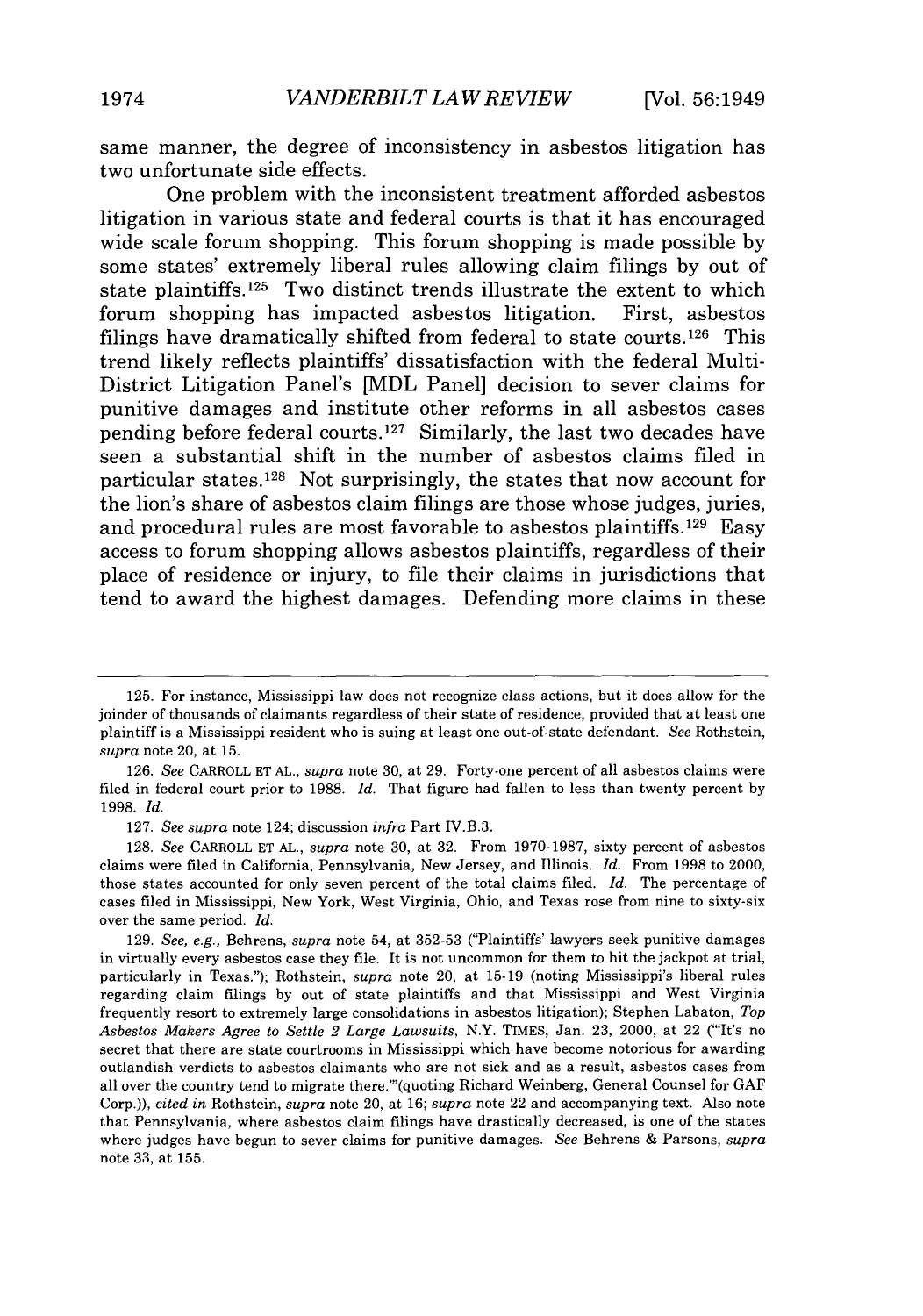jurisdictions increases the already intense financial pressures that ultimately force many asbestos defendants into bankruptcy.

**A** second and related problem resulting from the inconsistent treatment of asbestos litigation in different jurisdictions is that it substantially impairs any attempts at grassroots reform. Reforms implemented **by** one judge or jurisdiction will have little to no effect if plaintiffs can simply file their claims elsewhere, in a jurisdiction unwilling to implement similar measures.<sup>130</sup> If such reforms have any impact whatsoever, it will only be to prevent plaintiffs who are in the reform-minded judge's jurisdiction and for some reason cannot file elsewhere from enjoying the same largesse as plaintiffs who are not so restricted. 131 Judges are likely to recognize this dilemma and conclude that, if asbestos defendants are likely to be sued into financial ruin and future claimants are to go uncompensated regardless of the judges' attempted reforms, then the current plaintiffs in their jurisdiction might as well be allowed to seek the highest possible damages.<sup>132</sup> As a result, the disparate treatment of asbestos litigation in different jurisdictions combines with the easy and extensive access to forum shopping both to discourage any attempts at grass roots reform and to ensure that any attempts that are undertaken will prove ineffectual. The inability of trial judges to implement meaningful reforms helps to explain why the asbestos litigation crisis has grown to its present magnitude.

**<sup>130.</sup>** *See* Dunn v. Hovic, **1 F.3d 1371, 1386 (3d** Cir. **1993)** ("[B]oth state and federal courts have recognized that no single court can fashion an effective response to the national problem flowing from mass exposure to asbestos products."); Fischer v. Johns-Manville Corp., **512 A.2d** 466, 480 **(N.J. 1986)** ("At the state court level we are powerless to implement solutions to the nation-wide problems created **by** asbestos exposure and litigation arising from that exposure."), *quoted in Dunn,* **1 F.3d** at **1386;** *see also* Faulk, *supra* note 20, at **660** ("State legislatures have created a patchwork quilt of legislation that is conflicting and actually impedes the efficient settlement of asbestos cases.") (arguing that it is the responsibility of the federal government to take steps to regulate asbestos litigation).

**<sup>131.</sup>** *See* Rothstein, *supra* note 20, at **28-29** ("Imagine the frustration of one judge, coping with the impact of depleted funds and mounting bankruptcies **by** setting for trial only the cases of those who are sick or have died from an asbestos disease, watching a judge in another state allow unimpaired claimants to achieve compensation as part of a mass consolidated trial.").

**<sup>132.</sup>** *See id.* at **29** (noting that "courts are often hesitant to take a global view of the problem at the expense of the citizens of their state"). Rothstein points to the reluctance of most courts to prevent punitive damages awards as a prime example of such behavior. *Id.* **("A** state otherwise willing to impose such self-denying limits might be disinclined to do so until assured that others would follow suit." (citing Roginsky v. Richardson-Merrell, Inc., **378 F.2d 832,** 840 **(2d** Cir. **1967))).**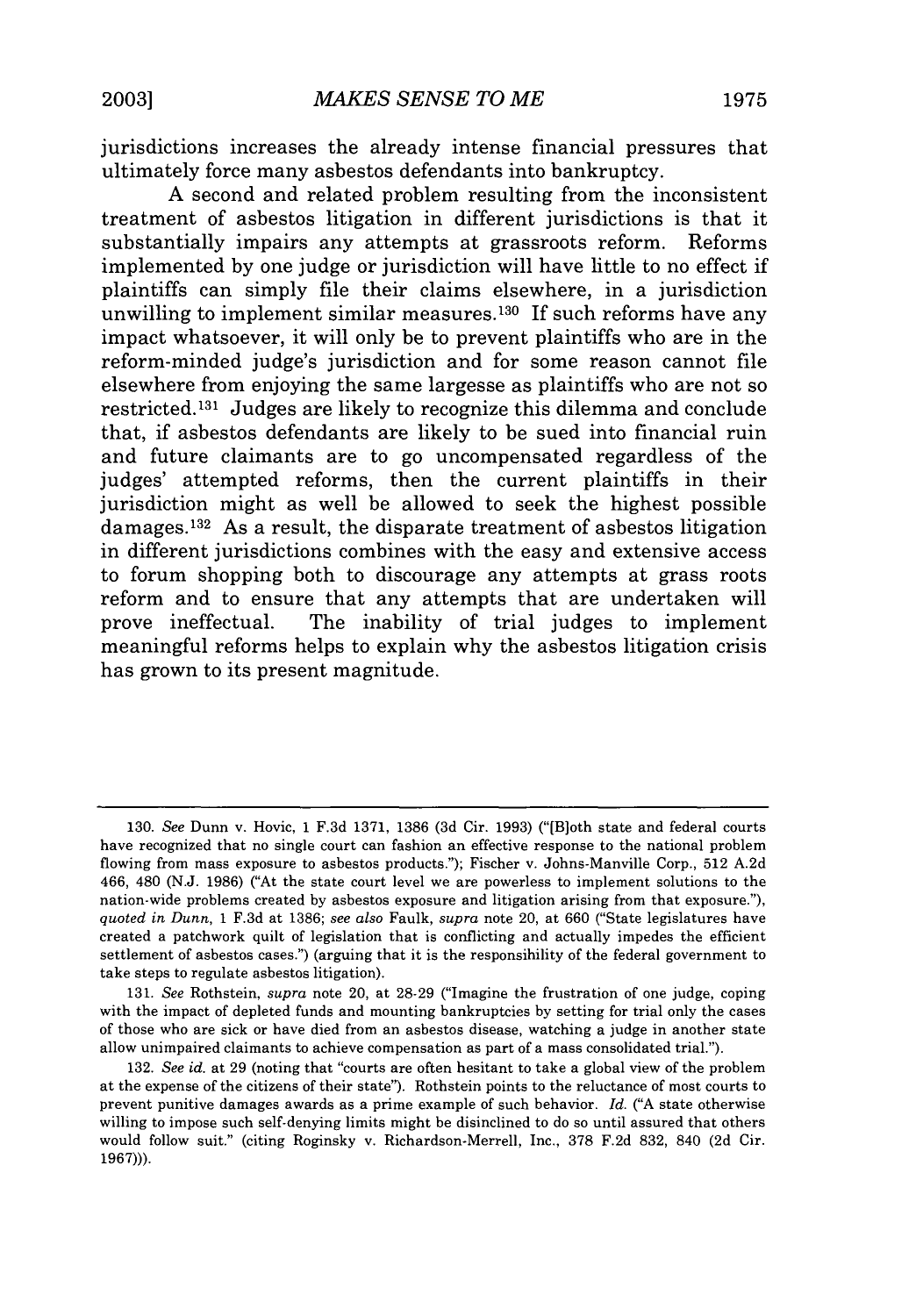# III. PREVIOUS ATTEMPTS AT A SOLUTION: WHAT HAS GONE WRONG?

Prior proposals for alleviating the asbestos crisis have taken various forms. Although a few attempts at reform have met with limited success, the current state of the asbestos litigation crisis is a testament to their general ineffectiveness. The following section of this Note attempts to discern and delineate the reasons behind the poor track record of previous attempts at asbestos reform.

#### *A. Attempts at an Administrative Solution*

Proposals for a legislative resolution of the asbestos crisis have generally called for an administrative compensation scheme that would displace traditional tort law in asbestos cases.<sup>133</sup> Early proposals for an administrative alternative to asbestos litigation typically supported a no-fault regime similar to workers' compensation or the Black Lung Act. 134 Other common features included: abolition of punitive damages, the imposition of strict, clearly defined medical impairment criteria, structured payments to plaintiffs based on degree of disability, some form of administrative appeals process, and financial support from the government as well as statutory definitions of eligible defendants.<sup>135</sup> The general goal of these proposals was to remove asbestos litigation from the courts entirely, thereby allowing the federal government to regulate the asbestos compensation process to ensure that sick plaintiffs received adequate compensation without undue prejudice to defendants.

Despite their noble intentions, no-fault administrative compensation regimes had numerous problems. First among these was a general congressional uncertainty about administrative compensation regimes.<sup>136</sup> This distrust was born of experience. While

<sup>133.</sup> *See,* e.g., Fairness in Asbestos Compensation Act of 1999, H.R. 1283, 106th Cong. (1999); Lester Brickman, *The Asbestos Claims Management Act of 1991: A Proposal to the United States Congress,* 13 CARDOZO L. REV. 1891, 1891-93 (1992); Edley & Weiler, *supra* note 59, at 397-401 (arguing that an administrative compensation scheme would be the "ideal solution" to the asbestos crisis). *See generally* Joseph P. Helm, III, Comment, *Asbestos Litigation and the Proposed Administrative Remedy: Between the Values of Individualism and Distributive Justice,* 50 EMORY L.J. 631 (2001) (discussing the Fairness in Asbestos Compensation Act of 1999).

<sup>134.</sup> *See* Patrick M. Hanlon, *Asbestos Litigation,* SH043 ALI-ABA 119, 126 (2002) ("The asbestos bills of the 1980s sought to replace the tort system with an administrative compensation scheme, based on workers' compensation or disability models."); *see also* Brickman, *The Asbestos Claims Management Act of 1991, supra* note 133, at 1891-1902; Edley & Weiler, *supra* note 59, at 397.

<sup>135.</sup> *See, e.g.,* Brickman, *supra* note 133, at 1905-15; Edley & Weiler, *supra* note **59,** at 397- 99.

<sup>136.</sup> *See* Edley & Weiler, *supra* note 59, at 400.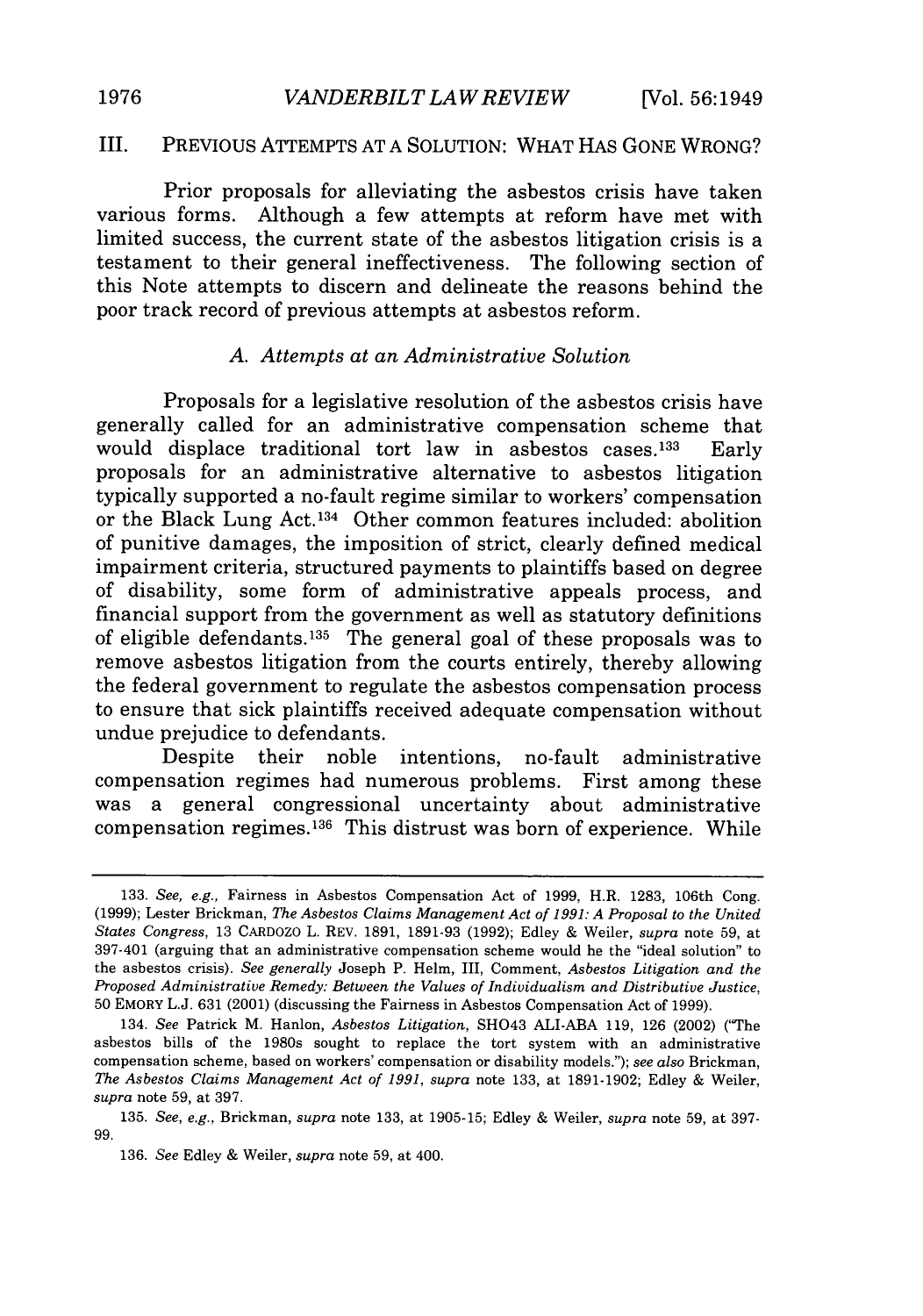"(w)orkers compensation programs are an important source of support for injured workers in the United States," they are also frequently "criticized both by the employers who fund them and by the workers who are supposed to benefit from them." $137$  The Black Lung Act, arguably more comparable to a proposed administrative alternative to asbestos litigation because of the similar problem that it was meant to address, "is regarded by many as a lesson in how compensation schemes can go awry."138 The costs of an administrative alternative to asbestos litigation and its ability to fairly compensate both current and future claimants were also causes for concern. 139 Finally, none of the proposed administrative programs managed to effectively address the problem of liability allocation. 140 By failing to define the role that the various defendants and the federal government were expected to play in contributing to the compensation fund, early proposals for an administrative alternative to asbestos litigation sounded their own political death knell.141

The recent expansion of asbestos litigation to include many peripheral defendants would serve to make the implementation of a no-fault administrative compensation regime even more difficult.142 Some early administrative proposals called for payments into the compensation fund to be triggered when a certain number of claims were filed against a given defendant.<sup>143</sup> Such claims-based triggers were not a problem while asbestos manufacturers and other front line defendants remained the primary targets of litigation, as it was clear that the corporations being sued on such a large scale were responsible for many asbestos-related injuries. However, as the focus of litigation has shifted to peripheral defendants with more tenuous ties to asbestos, questions of fault and causation have become less

<sup>137.</sup> Deborah R. Hensler, *Fashioning a National Resolution of Asbestos Personal Injury Litigation: A Reply to Professor Brickman,* 13 CARDOZO L. REV. 1967, 1985 (1992).

<sup>138.</sup> *Id.; see also* Helm, *supra* note 133, at 657-58 (noting that "hopes for the Black Lung program... have not been realized" and predicting that an administrative alternative to asbestos litigation would likely be subject to many of the same problems that have plagued the Black Lung program).

<sup>139.</sup> *See* Hensler, *supra* note 137, at 1985 (listing a myriad of concerns that led various groups to oppose plans for an administrative solution).

<sup>140.</sup> Patrick M. Hanlon, *Asbestos Litigation: A Pragmatic Approach, in* Asbestos Law and Litigation: ALI-ABA Course of Study Materials 321, 330-31 (2001), WL SG057 ALI-ABA 321.

<sup>141.</sup> *See id; see also* Helm, *supra* note 133, at 656 (noting a similar failure in the more recently proposed Fairness in Asbestos Compensation Act of 1999).

<sup>142.</sup> See *supra* Part II.E for a discussion of the increase in claims against peripheral defendants.

<sup>143.</sup> *See, e.g.,* Brickman, *supra* note 133, at 1911 (proposing that a defendant would be obligated to make payments into the compensation fund once 1500 plaintiffs had filed suit against it in federal and state courts).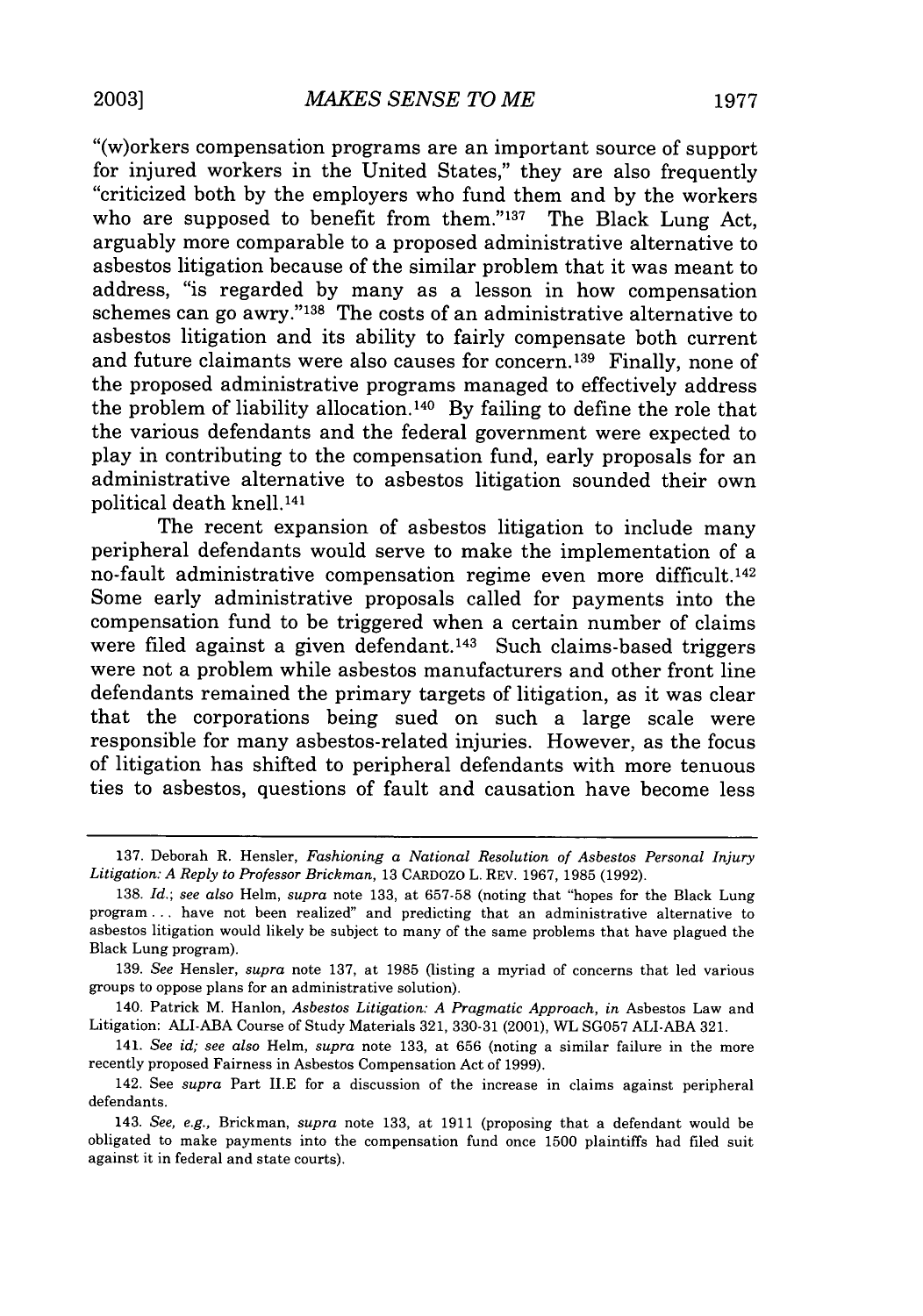clear.144 The idea that a defendant with questionable ties to asbestos injuries could be deprived of the opportunity to prove its innocence merely because it was one of scores of defendants mentioned in a large number of suits raises serious equity concerns. Such concerns further reduce the likelihood that a no-fault administrative alternative to asbestos litigation could be implemented.

In the late 1990s, after realizing that the wholesale replacement of tort law by a no-fault asbestos injury compensation scheme might be unworkable, Congress considered other administrative alternatives. The Fairness in Asbestos Compensation Act of 1999 (FACA) provides a good example.<sup>145</sup> FACA proposed impairment criteria that prospective plaintiffs would have to meet in order to be eligible for compensation, as well as a mediation procedure to which all claims would be subject.<sup>146</sup> If the mediation failed to produce a settlement, the plaintiff could opt for adjudication by an administrative law judge. 147 The key differences between FACA and other administrative alternatives to asbestos litigation were the retention of fault-based liability and the fact that a medically certified plaintiff could simply opt out of the administrative process either before or after mediation and instead file a civil action in state or federal court. 148 FACA could thus be characterized as creating an administrative prerequisite to a civil action in addition to an optional administrative claims resolution process.

Like its no-fault administrative predecessors, FACA was subject to widespread criticism. Its medical criteria and bar on punitive damages were attacked by the plaintiffs' bar.<sup>149</sup> Some defendants attacked it as an unnecessary restriction on their ability to reach settlements through the tort system.<sup>150</sup> Many observers alleged that "instead of creating a comprehensive system for compensating asbestos victims, it merely add[ed] layers of bureaucratic procedure (and most likely longer delays) to an already complicated and often

149. Hanlon, *supra* note 134, at 332.

<sup>144.</sup> *See supra* Part **I.E.**

<sup>145.</sup> Fairness in Asbestos Compensation Act of 1999, H.R. 1283, 106th Cong. (1999). For a concise summary of the FACA, see Jody L. Gallegos, Note, *Three Decades of Frustration: Finally, a Solution to the Asbestos Problem,* 15 ST. JOHN'S J. LEGAL COMMENT. 61, 74-78 (2000).

<sup>146.</sup> H.R. 1283 §§ 102-103.

<sup>147.</sup> *Id.* § 104(e).

<sup>148.</sup> *Id.* §§ 102(f), 104(e).

<sup>150.</sup> Owens Corning was the most outspoken of these critics, having recently reached a series of global settlements with the majority of asbestos plaintiffs' attorneys. *Id.* While the settlements reached by Owens Corning proved incapable of saving the company from bankruptcy, its opposition to FACA played a key role in the bill's ultimate demise. *Id.*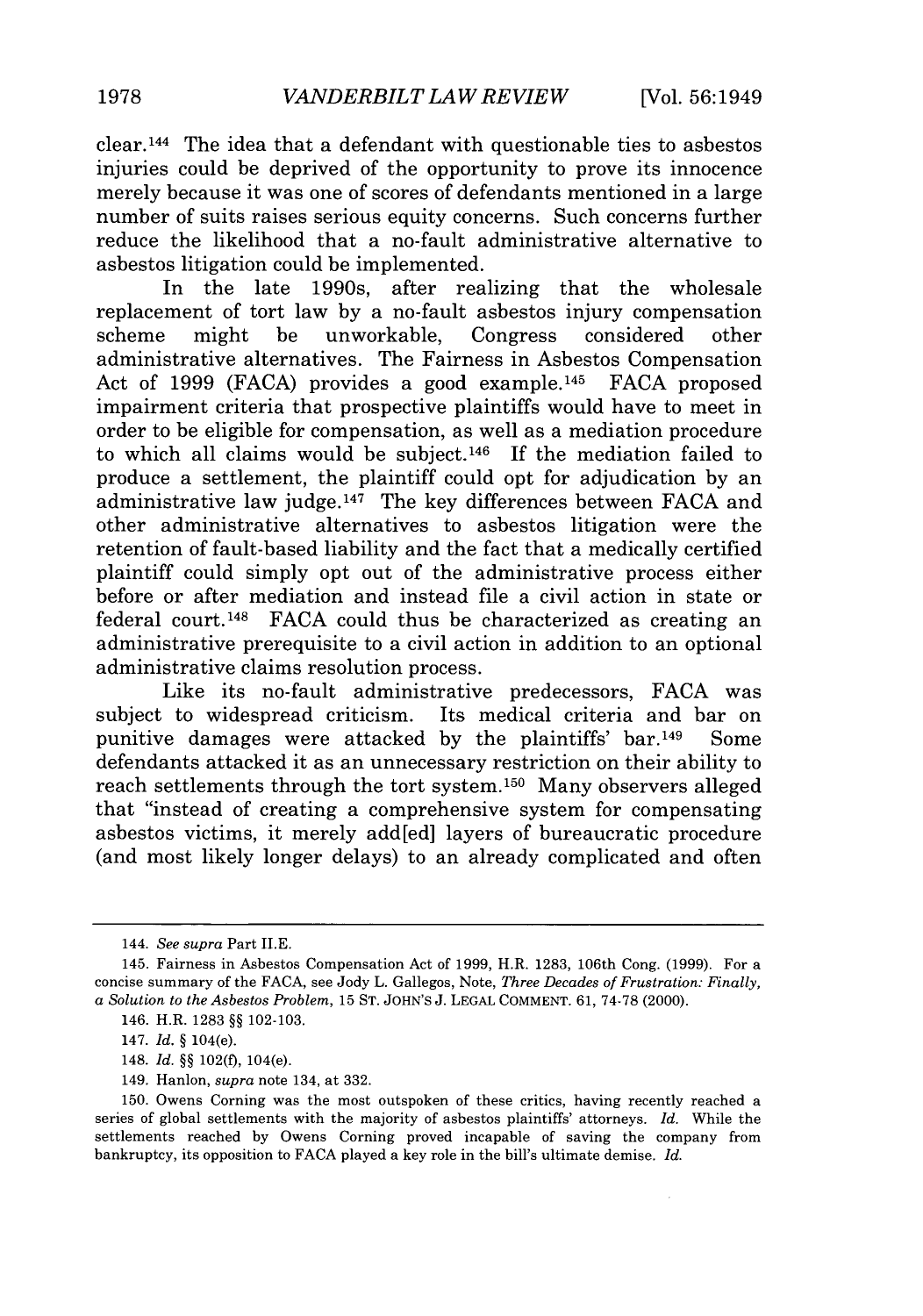protracted process."<sup>151</sup> By allowing any plaintiff to access the tort system after the administrative resolution process, **FACA** threatened to make the current asbestos litigation process even more complex and inefficient, and it did so without the guaranteed claim resolution of an administrative compensation scheme. <sup>152</sup>

Despite its shortcomings, FACA's establishment of medical criteria would likely have reduced the national asbestos caseload considerably, and its optional administrative claims resolution process might have resulted in faster resolution of at least some claims. <sup>153</sup> Nevertheless, **FACA** was ultimately unable to obtain enough support to pass either house of Congress. 154 The sound rejection of **FACA,** a proposal far less sweeping than the no-fault compensation schemes discussed earlier, again underscored Congress' general disinclination to create an administrative regime to deal with the asbestos crisis.

#### *B. Calls for a Judicial Solution*

Recognizing congressional reticence to pass extensive asbestos reform legislation, many would-be reformers have shifted their focus to the judiciary. 155 These individuals typically admit that federal legislation would be the ideal means to achieve reform, but argue that the nation's trial judges can also take steps to fix the problems that they have helped create.<sup>156</sup> In this context, many scholars have suggested meaningful reforms to alleviate the asbestos litigation crisis and preserve assets for future claimants.<sup>157</sup> Some judges have even

**157.** *See, e.g.,* Behrens, *supra* note **54,** at **346-57** (calling for inactive docket programs, a bar on punitive damages and the end of mass consolidations); Rothstein, *supra* note 20, at **26-32** (proposing an end to punitive damages, strict joinder rules to prohibit forum shopping, and

**<sup>151.</sup>** Helm, *supra* note **133,** at **656.**

**<sup>152.</sup>** *See id.*

**<sup>153.</sup>** *Id.*

<sup>154.</sup> Hanlon, *supra* note 140, at **332.**

**<sup>155.</sup>** *See, e.g.,* Behrens, *supra* note 54, at 344-45; Behrens **&** Parsons, *supra* note **33,** at **153- 56;** Faulk, *supra* note 20, at **661;** Rothstein, *supra* note 20, at **28-31.** *See generally* Schwartz **& Lorber,** *supra* note 24.

**<sup>156.</sup>** *See, e.g.,* Behrens, *supra* note 54, at **335** ("Courts should no longer wait for congressional or legislative action to correct common law errors made **by** the courts themselves. Mistakes created **by** courts can **be** corrected **by** courts without engaging in judicial activism." (quoting Dunn v. Hovic, **1 F.3d 1371, 1399 (3d** Cir. **1993)));** Rothstein, *supra* note 20, at **30,** 33-34 ("In the absence of federal legislation, judges must look outside their own 'asbestos fiefdoms' and make decisions that will help resolve the problem at a national level."); Schwartz **&** Lorber, *supra* note 24, at 249, **267-68** (arguing that actions **by** trial judges have contributed to the current asbestos litigation crisis, and that only those same trial judges can "restore the rule of law in asbestos cases"); Schwartz **&** Tedesco, *supra* note **71,** at 548-49 ("While additional measures may be introduced in Congress, until Congress acts, the solution to the problem lies with the state judges before whom most asbestos cases are brought.").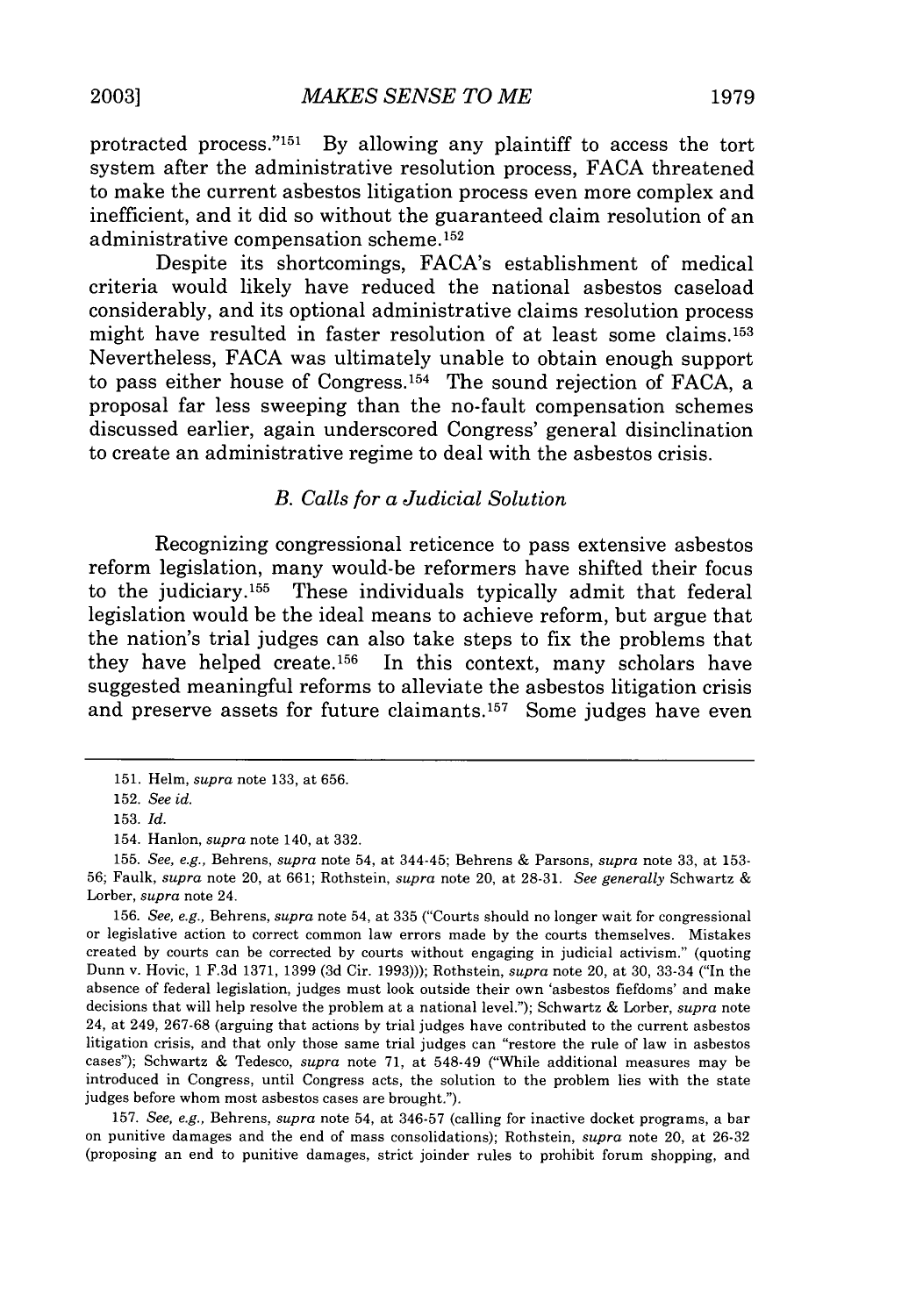responded to these calls, taking the initiative by barring claims by unimpaired plaintiffs or taking steps to end punitive damages.158 While these judges are to be commended for their efforts, even the most cursory survey of the current asbestos litigation landscape reveals that their actions have not had a tremendous impact on the asbestos morass as a whole. <sup>159</sup>

The claim that grass roots judicial action will ever fully resolve the asbestos litigation crisis is dubious at best. Global reforms are necessary to affect a global solution.160 It is highly unlikely that such global reforms will or even can be implemented by judges.<sup>161</sup> Asbestos plaintiffs have responded to reforms implemented by some judges by simply taking their claims before other judges who are not so reformminded, a scenario which is made possible by the liberal joinder rules applied in some state courts. 162 As long as there is one such judge in one such state court, judicial reforms alone cannot bring an end to the asbestos litigation crisis.

This is not to say that such judicial reforms are useless. Quite the contrary, they can be helpful in certain situations, and might serve as a valuable stopgap measure to stem the tide of defendant bankruptcies until a better solution can be implemented. However, if the national asbestos litigation debacle is to be finally and effectively resolved, something other than piecemeal judicial reforms will be necessary.

#### *C. Attempts at a Global Settlement*

For a brief time during the 1990s, it appeared that the asbestos crisis might be resolved without the help of Congress or the judiciary. During that period, asbestos litigants agreed to two separate proposed class action settlements, either of which might have paved the way for global resolution of all asbestos claims. 63 Unfortunately, the United

transfer procedures allowing more cases to be heard by fewer judges); Schuck, *supra* note 33, at 568-81 (offering a detailed proposal for inactive docket programs); Schwartz & Lorber, *supra* note 24, at 269-71 (arguing that courts should require plaintiffs to prove actual causation against particular defendants and that severe limitations on discovery should be abandoned).

<sup>158.</sup> *See, e.g., In re Collins,* 233 F.3d 809, 812 (3d Cir. 2000) (upholding the MDL Panel's decision to sever claims for punitive damages in all asbestos suits filed in federal courts, and urging state courts to do the same); Behrens & Parsons, *supra* note 33, at 149-53 (discussing the *Collins* decision); Schwartz & Tedesco, *supra* note 71, at 552 (noting that courts in Massachusetts, Chicago, and Baltimore have implemented some form of inactive docket system).

<sup>159.</sup> *See supra* Part II.

<sup>160.</sup> *See* Rothstein, *supra* note 20, at 28-34 ("A global view is needed.").

<sup>161.</sup> *See supra* notes 130-132 and accompanying text.

<sup>162.</sup> *See supra* notes 125-129 and accompanying text

<sup>163.</sup> *See* Hensler, *supra* note 22, at 1904-06.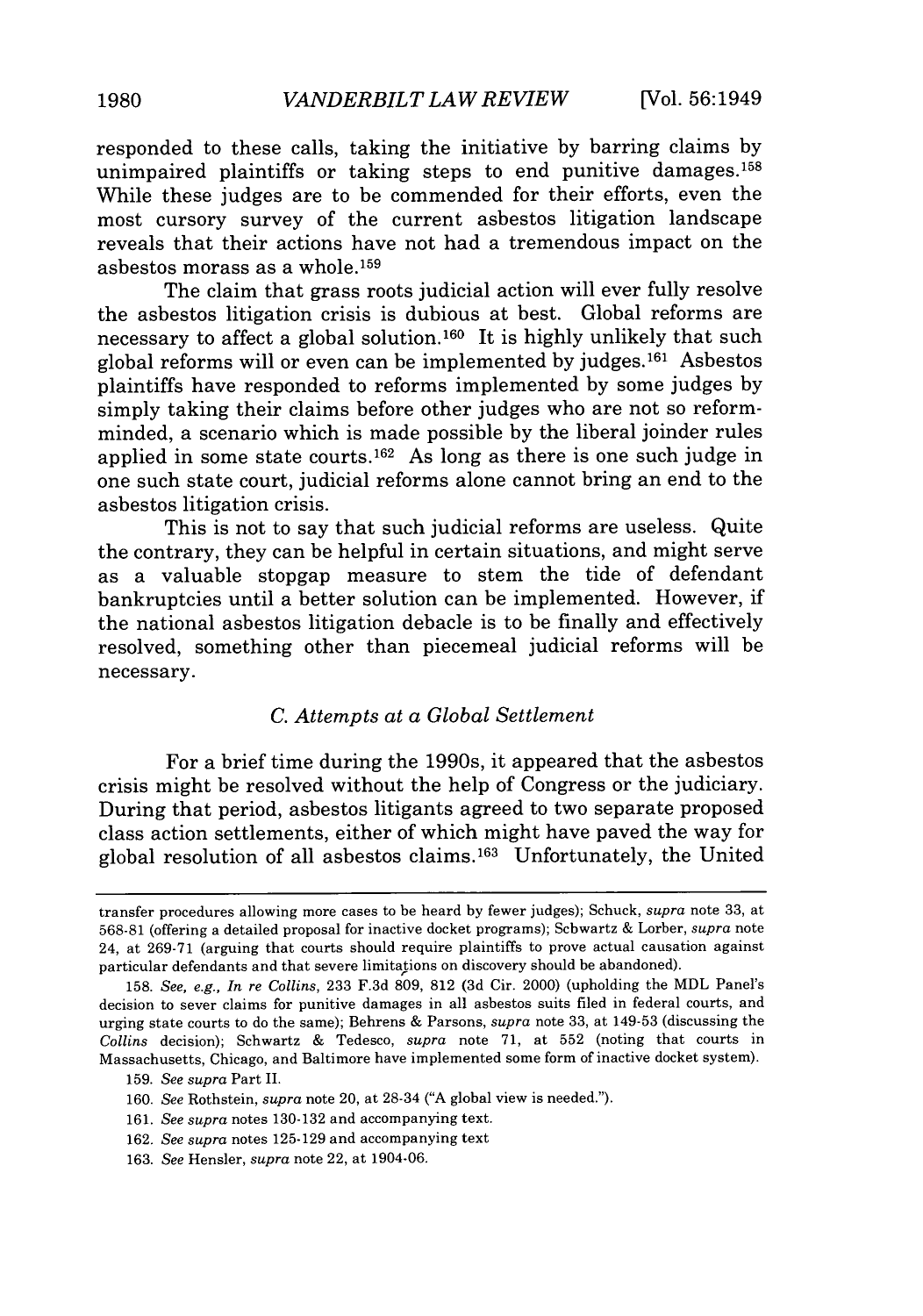States Supreme Court determined that class certification was not appropriate in either case.<sup>164</sup> In the process, the Court effectively ended any hope for a privately negotiated global settlement<sup>165</sup> and strongly underscored the need for legislative intervention. <sup>166</sup>

The proposed settlement in *Amchem Prod., Inc. v. Windsor,* the first asbestos class action case, was the result of prolonged negotiations between leading asbestos plaintiffs' attorneys and the representatives of twenty primary asbestos defendants who comprised the Center for Claims Resolution (CCR). 167 These negotiations produced a tentative settlement that would have resolved all pending and future asbestos claims against the CCR's membership.<sup>168</sup> A complaint filed against the CCR on January 15, 1993, identified nine plaintiffs who purported to represent a class of all persons who had not filed an asbestos-related lawsuit against a CCR member, but who had been exposed to asbestos or had a family member so exposed.<sup>169</sup> On the same day the complaint was filed, the parties presented the District Court with a one hundred plus page settlement stipulation detailing a complex schedule of payments to class members who satisfied designated medical criteria.<sup>170</sup> The stipulation required the CCR to pay specified sums to any claimants with mesothelioma, other asbestos-related cancers, or asbestosis. 171 Claims by unimpaired plaintiffs were noncompensable.<sup>172</sup> In exchange for these concessions, CCR members agreed to forego any defenses to liability, including waiving any otherwise applicable statutes of limitations.<sup>173</sup> While a limited number of plaintiffs were allowed to opt out of the settlement each year in order to pursue traditional tort claims, they were barred from seeking punitive damages.<sup>174</sup> After reviewing and approving this proposed settlement, the District Court issued a preliminary

- 173. *Id.*
- 174. *Id.* at 605.

<sup>164.</sup> Ortiz v. Fibreboard Corp., 527 U.S. 815, 864-65 (1999); Amchem Prods., Inc. v. Windsor, 521 U.S. 591, 628-29 (1997).

<sup>165.</sup> *See Amchem,* 521 U.S. at 628 ("[W]e recognize the gravity of the question whether class action notice sufficient under the Constitution and Rule 23 could ever be given to legions so unselfconscious and amorphous.").

<sup>166.</sup> *See Ortiz,* 527 U.S. at 865 (Rehnquist, C.J., concurring) ('[W]e are not free to devise an ideal system for adjudicating these claims.... [T]he 'elephantine mass of asbestos cases' cries out for a legislative solution." (citation omitted)).

<sup>167.</sup> *Amchem,* 521 U.S. at 599-602.

<sup>168.</sup> *Id.* at 601-02.

<sup>169.</sup> *Id.* at 602.

<sup>170.</sup> *Id.* at 601-03.

<sup>171.</sup> *Id.* at 603-04.

<sup>172.</sup> *Id.* at 604.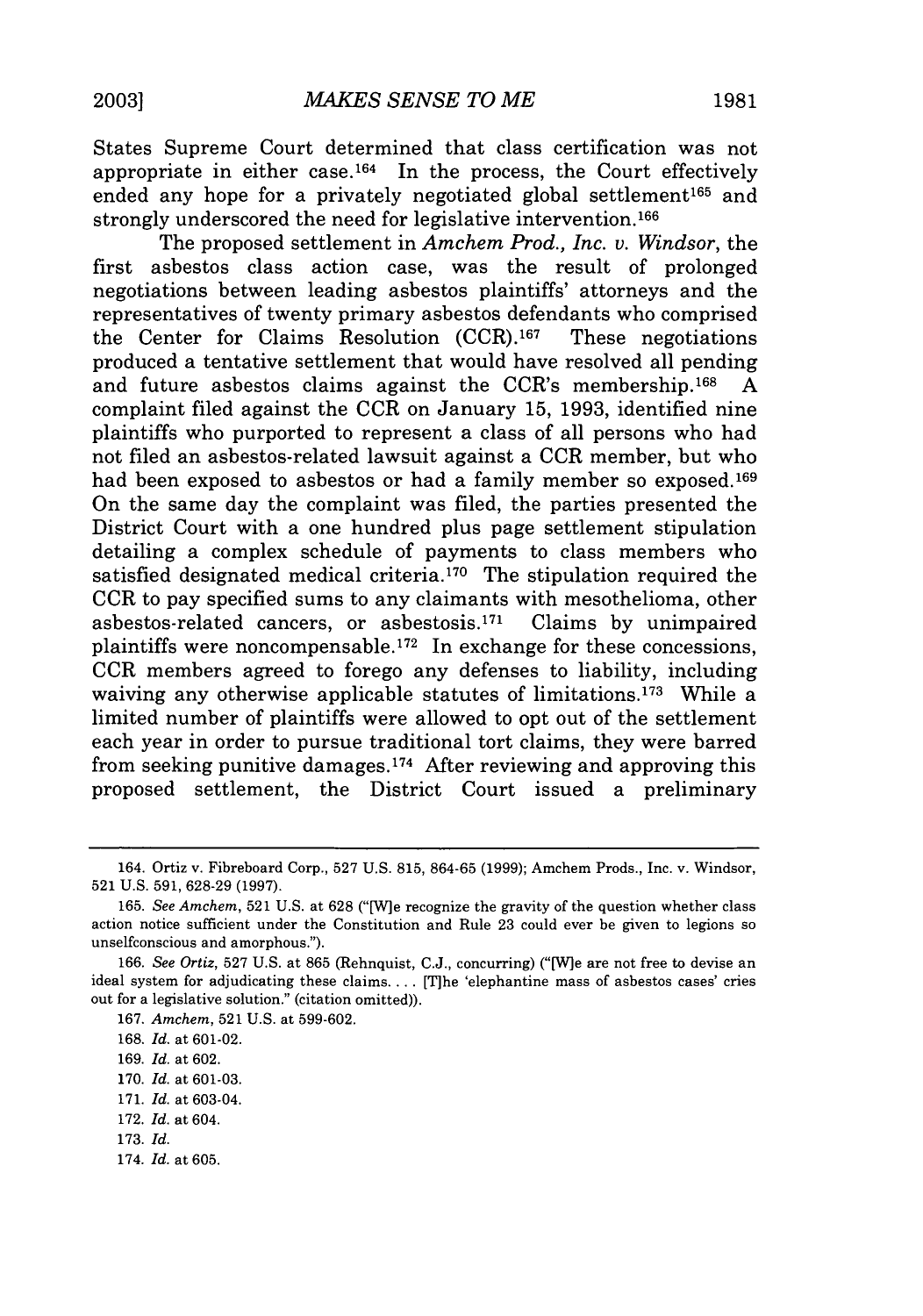injunction against all class members, stopping them from filing any asbestos related claims against CCR members.175

The proposed settlement did not fare as well at the appellate court level. Expressing concerns about the potential divergence of interest among and lack of notice to class members, the United States Court of Appeals for the Third Circuit (Third Circuit) ordered the class decertified and vacated the District Court's injunction.<sup>176</sup> The Supreme Court affirmed the Third Circuit's decision on the grounds that the proposed class failed to satisfy the requirements of Rule 23 of the Federal Rules of Civil Procedure. 177 Essentially, the Court concluded that the class action vehicle, as outlined in the Federal Rules, was incapable of addressing the asbestos crisis. <sup>178</sup>

Another attempt at a global asbestos settlement met a similar fate two years after *Amchem*.<sup>179</sup> The *Ortiz* case revolved around an attempt by Fibreboard Corporation and its insurers to reach a global asbestos settlement under a limited fund theory.180 The parties agreed to put aside \$1.535 billion to settle the claims of a mandatory class consisting of (1) any person with an asbestos-based personal injury claim against Fibreboard who had not yet filed their claim by August 27, 1992, (2) any person who had dismissed such a claim but reserved the right to bring a future action against Fibreboard, and (3) the relatives of class members exposed to Fibreboard asbestos.181 The proposed class excluded anyone with currently pending claims against Fibreboard, as well as anyone who had previously negotiated to dismiss a claim against Fibreboard and retained the right to file another only upon developing an asbestos-related cancer.<sup>182</sup> The would be class representatives justified their attempt at certification

<sup>175.</sup> *Id.* at 608.

<sup>176.</sup> *Id.* at **609-11.**

<sup>177.</sup> *Id.* at 622-29. The Court found the class lacking in three separate ways. First, it failed to satisfy Rule 23(b)(3)'s requirement that "[common] questions of law or fact . . . predominate over any questions affecting only individual members."' *Id.* at 622 (quoting FED. R. Civ. P. 23(b)(3)). Second, the Court ruled that divergent interests of the currently injured (who sought to maximize immediate payouts) and the unimpaired (who sought to preserve CCR assets for future payments) prevented the named parties from fairly and adequately protecting the interests of the class as required by Rule 23(a)(4). *Id.* at 625-28. Finally, the Court held that not all members of the proposed class had received adequate notice of its formation. *Id.* at 628.

<sup>178.</sup> *See id.* at 629 ("Rule 23... cannot carry the large load CCR, class counsel, and the District Court heaped upon it."); *see also* Hensler, *supra* note 22, at 1906 ("The Court's decisions [in *Amchem* and *Ortiz v. Fibreboard Corp.,* 527 U.S. 815 (1999)] placed large and seemingly insurmountable barriers along the pathways to the resolution of asbestos litigation.").

<sup>179.</sup> *Ortiz,* 527 U.S. at 815.

**<sup>180.</sup>** *Id.* at **821-30.**

<sup>181.</sup> *Id.* at 824-26.

<sup>182.</sup> *Id.* at 826.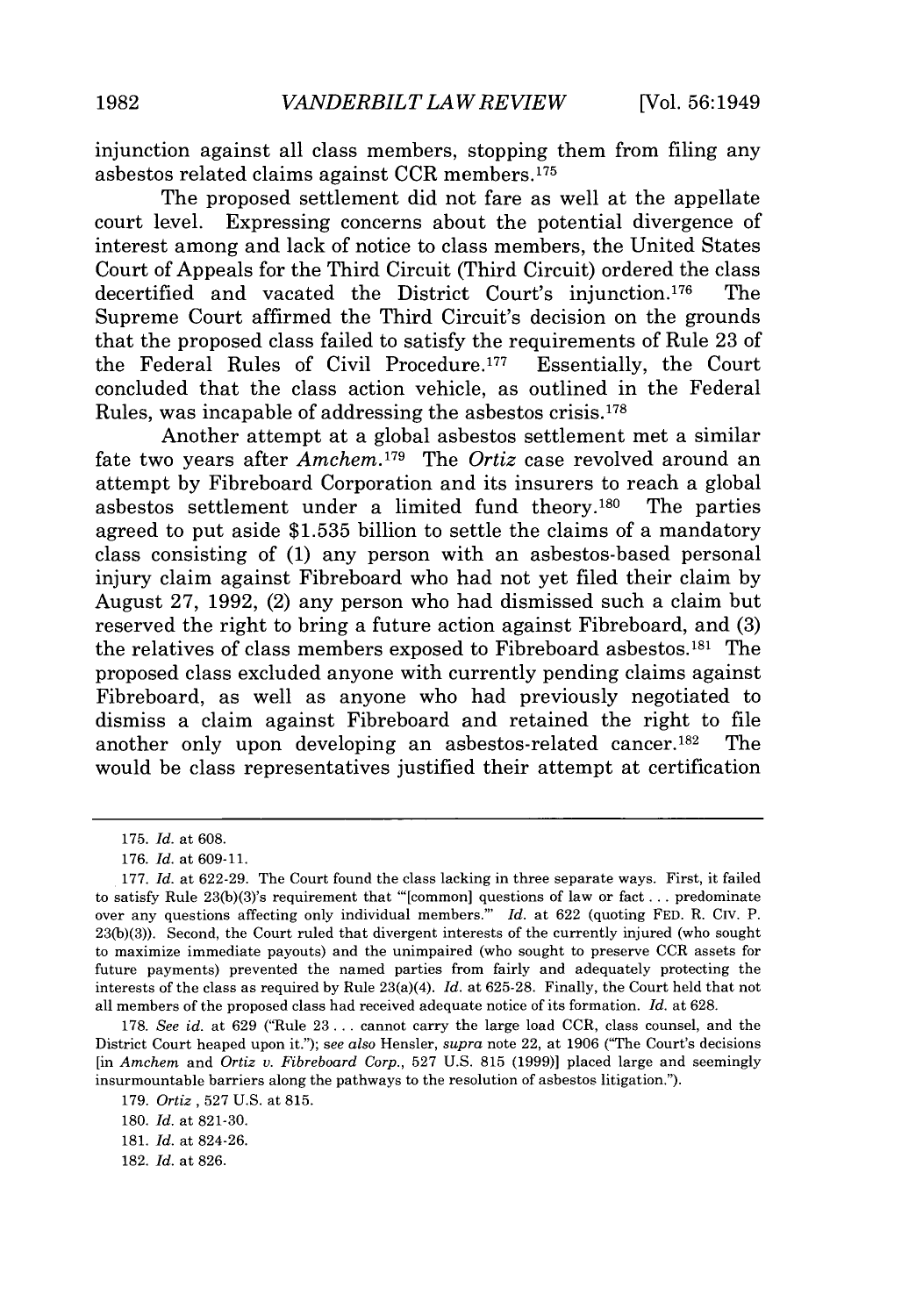by arguing that it was necessary in order to ensure that sufficient insurance funds would be available to compensate all class members.<sup>183</sup>

As in *Amchem,* the Supreme Court was not convinced :that class certification was proper.184 The Court expressed "serious constitutional concerns **...** with any attempt to aggregate individual tort claims on a limited fund rationale."<sup>185</sup> Initially, the Court noted that the mandatory nature of the class in combination with the settlement agreement would likely violate the Seventh Amendment's right to a jury trial for absent class members.<sup>186</sup> The Court also noted that the due process rights of absent class members could be violated if they were forced to comply with a judgment in a case where they were neither designated as parties nor served with process.<sup>187</sup> Finally, the Court expressed concerns over the manner in which the fund's limit had been determined, the fact that some parties with unsettled claims were excluded, and the potential for intraclass conflicts.188 After considering all of these issues, the Supreme Court rejected the proposed class, claiming that it failed to satisfy Rules 23(a) and  $23(b)(1)(B).$ <sup>189</sup>

*Amchem* and *Ortiz* make it clear that a global resolution of the asbestos crisis cannot be achieved through class action settlements.<sup>190</sup> While the holdings in both cases were based on "rules formalism," it is clear that the Court's decisions were motivated by its concerns about conflicts of interests between differently situated and current and future class members. 191 Because these conflicts would exist in any global class of asbestos plaintiffs, it is apparent that the class action vehicle is incapable of resolving the asbestos crisis.192

In determining that class action settlements were not the answer to the asbestos problem, the Supreme Court underscored the need for a legislative solution. The Justices themselves noted that the problem had grown beyond their control and implored Congress to

188. *Id.* at 848.

- 190. *See supra* note 178.
- 191. Hensler, *supra* note 22, at 1905-06.

192. *See id.* at 1906 ("The Court's decisions placed large and seemingly insurmountable barriers along the pathways to the resolution of asbestos litigation **....").**

<sup>183.</sup> *Id.* at 827.

<sup>184.</sup> *Id.* at 864-65.

<sup>185.</sup> *Id.* at 845.

<sup>186.</sup> *Id.* at 845-46.

<sup>187.</sup> *Id.* at 846-48.

<sup>189.</sup> *Id.* at 864.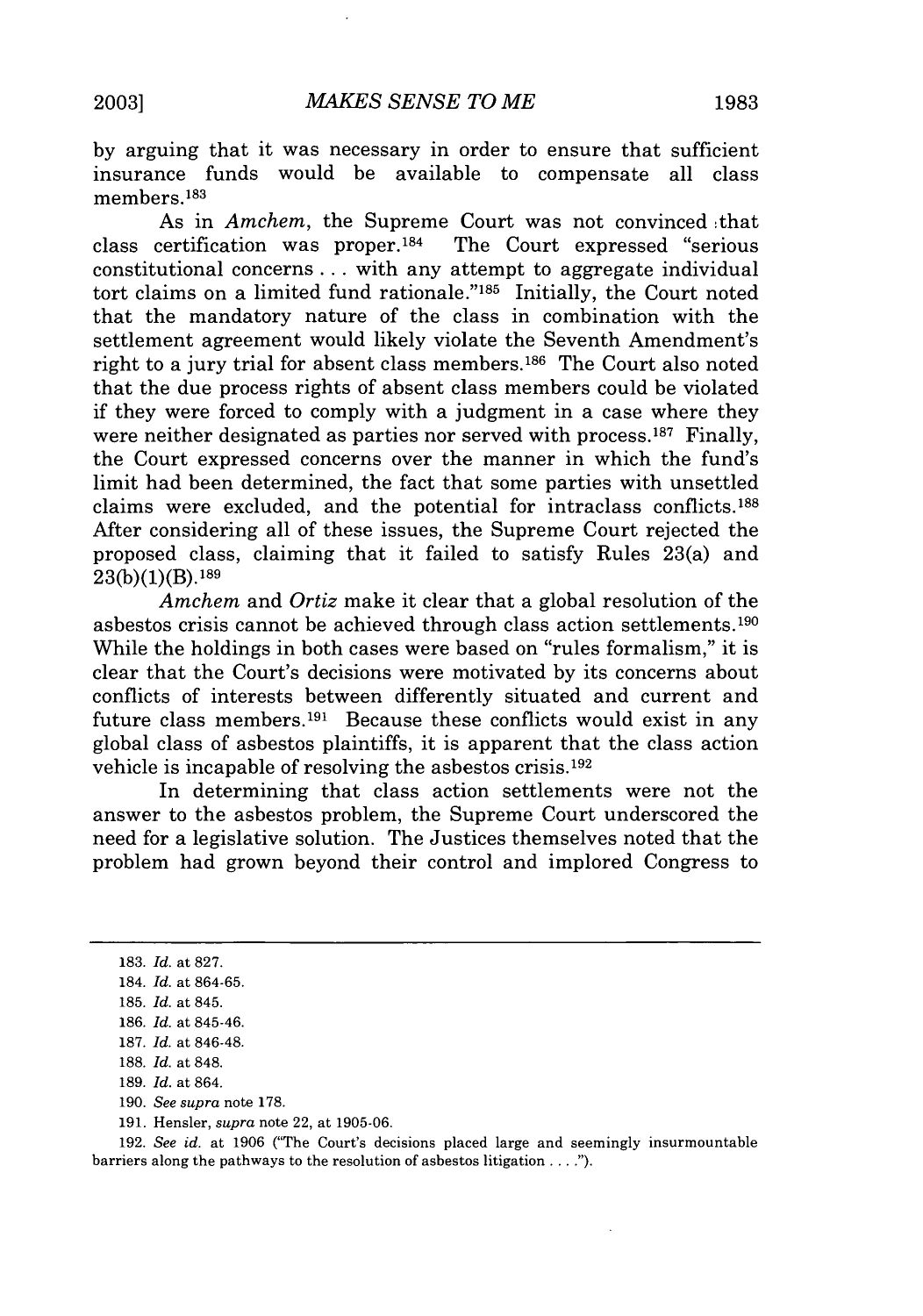take action.193 The fourth section of this Note proposes a plan for Congress to follow in responding to the Supreme Court's plea.

# IV. A TARGETED LEGISLATIVE TORT REFORM PROPOSAL

# *A. Why a Federal Tort Reform Statute?*

Tort reform is the only remaining option. Given Congress's steadfast opposition to an administrative alternative and the apparent impossibility of global settlement through class actions, tort reform seems to be the only available avenue to address the asbestos morass. 194

Even if an administrative alternative were a viable solution, however, tort reform would remain the preferable means of dealing with the asbestos problem. The superiority of tort reform is illustrated by the relatively recent extension of asbestos litigation to encompass peripheral defendants with more tenuous ties to asbestos and more questionable culpability.<sup>195</sup> The tort system is much better suited to respond and adapt to this and other changes in the course of asbestos litigation. Additionally, more idealistic concerns regarding the right of both plaintiff and defendant to have their day in court also favor the continued use of the tort system for asbestos claims resolution.

Given that tort reform is both more realistic and more desirable than an administrative compensation regime, the fundamental realities of asbestos litigation mandate that such reform be achieved by a federal statute as opposed to judicial intervention or state legislation. Due to the inconsistent treatment of asbestos cases in different jurisdictions and the wide-scale forum shopping discussed above, the prospects for effectively resolving the asbestos crisis through judicially imposed reforms are grim.196 In addition, relying upon state legislatures to enact tort reforms would likely result in a patchwork approach, with asbestos litigation continuing to migrate to

<sup>193.</sup> *Ortiz,* 527 U.S. at 865 (Rehnquist, C.J., concurring) (noting that "the 'elephantine mass of asbestos cases' cries out for a legislative solution" (citation omitted)); Amchem Prods., Inc. v. Windsor, 521 U.S. 591, 587-99 (1997) (recounting and reiterating calls for Congress to intervene in the asbestos crisis).

<sup>194.</sup> *See supra* Part III.A, C; *see also* Hanlon, *supra* note 140, at 339 ("Experience shows... that to have any chance of success legislation must work with the tort system not against it.").

<sup>195.</sup> *See supra* notes 142-144 and accompanying text.

<sup>196.</sup> *See supra* Parts II.F, III.B.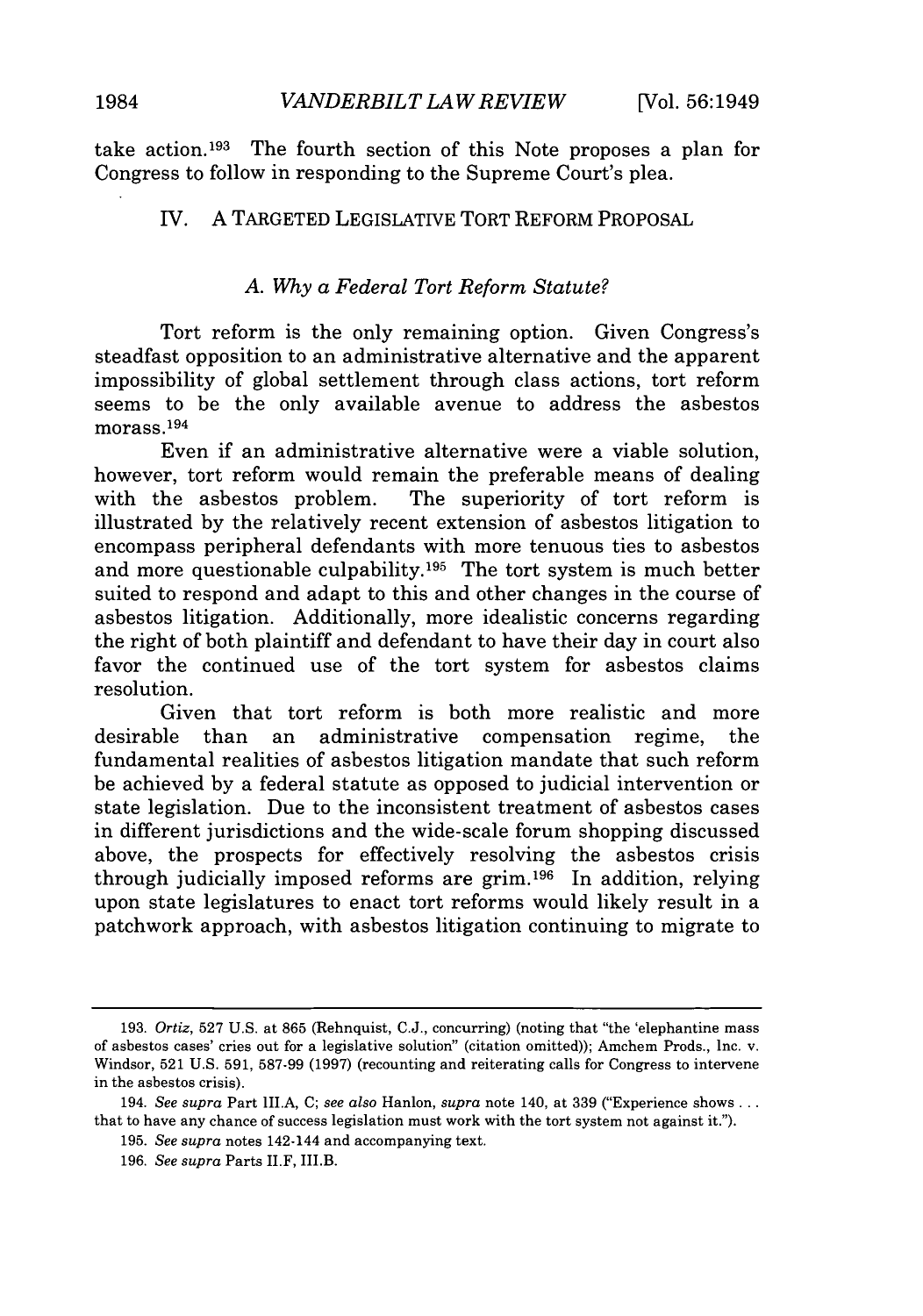the states that provided plaintiffs with the most favorable forum.197 Therefore, federal implementation of global tort reform legislation is the only means **by** which the problems plaguing asbestos litigation can be effectively addressed. <sup>198</sup>

There are certainly those who will criticize any proposal for a federal asbestos tort reform statute on the grounds that it is unrealistic. It is admittedly true that Congress has long proven either unable or unwilling to take significant steps to alleviate the asbestos problem. 199 It is equally true that this inaction has persisted despite pleas for legislative action from numerous commentators, committees, and even the Supreme Court.200 Congress' longstanding refusal to intervene has led many to conclude that resolution of the asbestos crisis through federal legislation is a lost cause.<sup>20</sup>

While acknowledging Congress's history of unwillingness to enact an asbestos reform statute, this Note contends that several recent developments portend a change in that attitude. The acceleration in the rate of defendant bankruptcies and the expansion of the litigation to include businesses in almost every sector of the American economy has led to increased national media attention for asbestos litigation.<sup>202</sup> These trends are likely to increase public pressure on Congress to address the asbestos issue. The increasingly wide-ranging coalition of parties supporting asbestos reform is also encouraging, as a lack of consensus has derailed proposed reform

<sup>197.</sup> *See supra* notes 125-129 and accompanying text (describing the migration of asbestos litigation in response to the implementation of asbestos reforms and to favorable verdicts in particular jurisdictions).

<sup>198.</sup> *But see* Schwartz & Tedesco, *supra* note 71, at 548 ('The solution to the asbestos problem, if there is to be one, will most likely have to come from the states, particularly the state courts.").

<sup>199.</sup> The lone contribution of Congress to date has been 11 U.S.C.  $\S$  524(g) (2000), a simplified bankruptcy provision available to asbestos defendants, which, at least with regards to protecting the interests of future plaintiffs, has done more harm than good. *See* Issacharoff, *supra* note 29, at 1931, 1938-39. For an overview of various asbestos reform statutes considered and rejected by Congress, see Hanlon, *supra* note 140, at 329-32.

<sup>200.</sup> *See* Ortiz v. Fibreboard Corp., 527 U.S. 815, 865 (1999) (Rehnquist, C.J., concurring) ("[Tihe 'elephantine mass of asbestos cases,' cries out for a legislative solution." (citation omitted)); *see also* **AD** Hoc COMMITTEE REPORT, *supra* note 54, at 27 (calling on Congress to enact "a national legislative scheme to come to grips with the impending disaster relating to resolution of asbestos personal injury disputes"); Hanlon, *supra* note 140, at 333-39 (arguing that only federal legislation can balance the interests of current and future plaintiffs and defendants, and calling on Congress to adopt such legislation).

<sup>201.</sup> *See supra* note 156.

<sup>202.</sup> *See, e.g.,* Faulk, *supra* note 20, at 658-59; Berenson, *supra* note 21; Brickman, *supra* note 46; *Lawyers for Asbestos Reform, supra* note 29; Parloff, *supra* note 2, at 170 (describing the "palpable sense that the wheels are simply coming off the asbestos wagon"); Warren, *supra* note 1.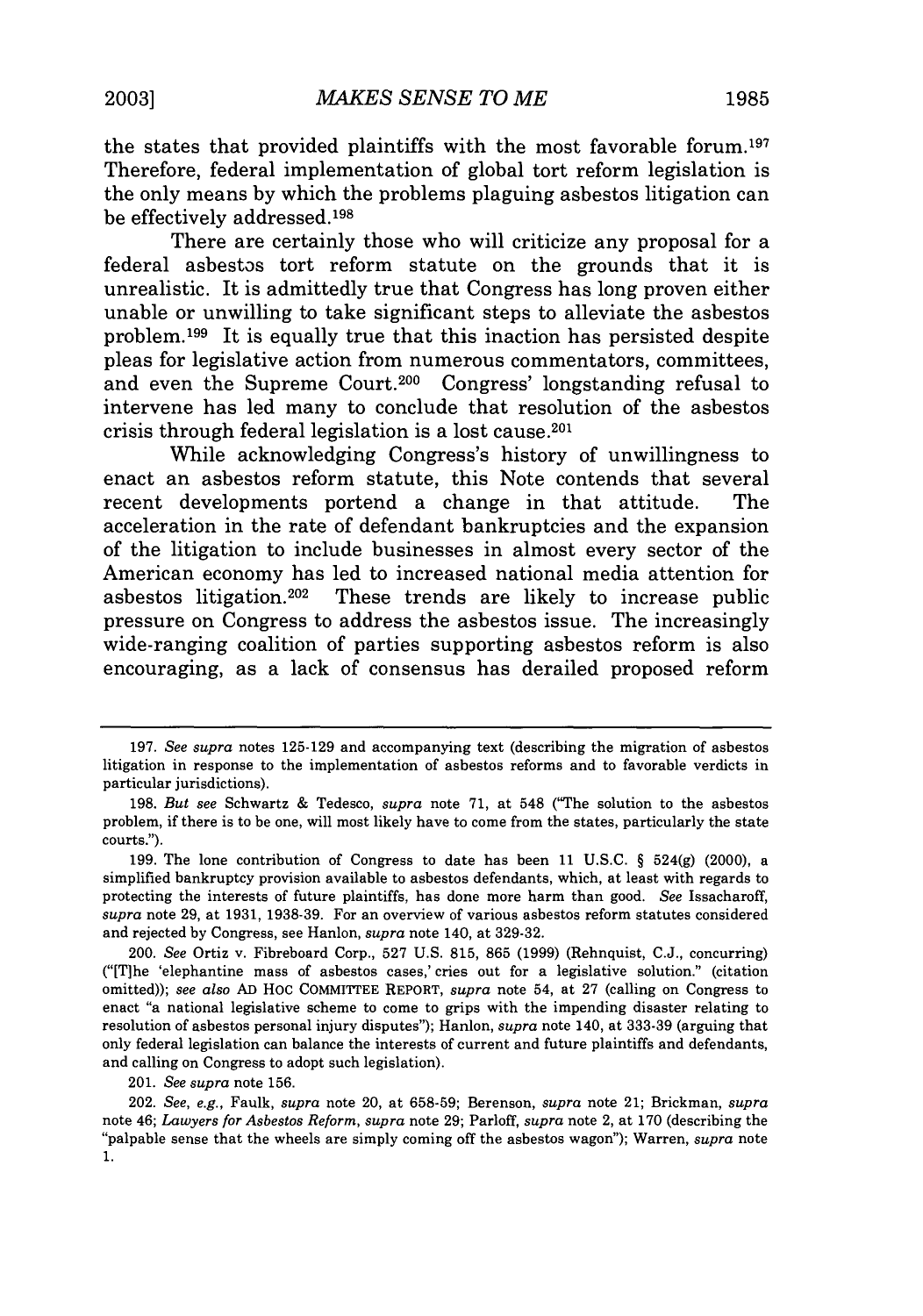legislation in the past.203 In perhaps the most hopeful sign of all, the Senate Judiciary Committee held informational hearings on asbestos on September **25,** 2002, with the goal of "laying the groundwork for attention to the issue in the 108<sup>th</sup> Congress."<sup>204</sup> The fact that the 2002 elections placed the Republican Party in control of Congress increases the likelihood that these hearings will ultimately result in some sort of asbestos reform legislation.<sup>205</sup> In short, the momentum for an asbestos reform statute is mounting.<sup>206</sup> While Congress might still be hesitant to enact a sweeping tort reform statute or administrative compensation program, all signs indicate that it would seize the opportunity to enact "a pragmatic bill that focuses on the unique problem of asbestos litigation and checks wider agendas at the door."207 This Note proposes such a bill.

#### *B. What Should the Statute Do?*

#### **1.** Get Asbestos Cases into Federal Court

**A** core component of this Note's proposed asbestos reform statute is a relaxed federal subject matter jurisdiction requirement for asbestos litigation. Currently, federal law allows a state law tort claim to be removed to federal court only when there is complete diversity among the parties and the amount in controversy exceeds

<sup>203.</sup> *See* Hanlon, *supra* note 134, at 129 (arguing that legislation is unlikely to succeed unless it has "the support of at least some of the plaintiffs' trial bar, claimants, and organized labor" in addition to that of the asbestos defendants). Groups supporting asbestos reform legislation now include, in addition to obvious choices such as the Asbestos Alliance and the National Association of Manufacturers, the American Bar Association and a portion of the plaintiffs' bar. *See Lawyers for Asbestos Reform, supra* note 29; Parloff, *supra* note 2 at 170; *see also* AM. BAR ASS'N, COMM'N ON ASBESTOS LITIG. REPORT TO THE HOUSE OF DELEGATES (Feb. 2003) [hereinafter ABA COMMISSION REPORT], (recommending that Congress adopt provisions that would bar claims by unimpaired plaintiffs), http//www.abanet.org/leadership/full-report.pdf.

<sup>204.</sup> ABA COMMISSION REPORT, *supra* note 203, at 18. The text of these hearings is available on the Senate Judiciary Committee website.

<sup>205.</sup> *See, e.g., Mayhem in Madison County,* WALL ST. J., Dec. 6, 2002, at A14 (noting that Republican control of the Senate is likely to "rein in" abuses in asbestos litigation), 2002 WL-WSj 103128087. *But see* Parloff, *supra* note 2, at 170 (arguing that any asbestos reform statute under discussion while President George W. Bush is in office is likely to be derided as a bailout for Halliburton, the former firm of Vice President Dick Cheney).

<sup>206.</sup> This point is further borne out by the fact that the Senate Judiciary Committee is currently considering a sweeping asbestos reform bill that was introduced by Orrin Hatch after the completion of this Note but before its scheduled publication.

<sup>207.</sup> Hanlon, *supra* note 134, at 129; *see also* Parloff, *supra* note 2, at 170 (noting that many proponents of asbestos reform have concluded that only a narrowly tailored piece of legislation could obtain the necessary support).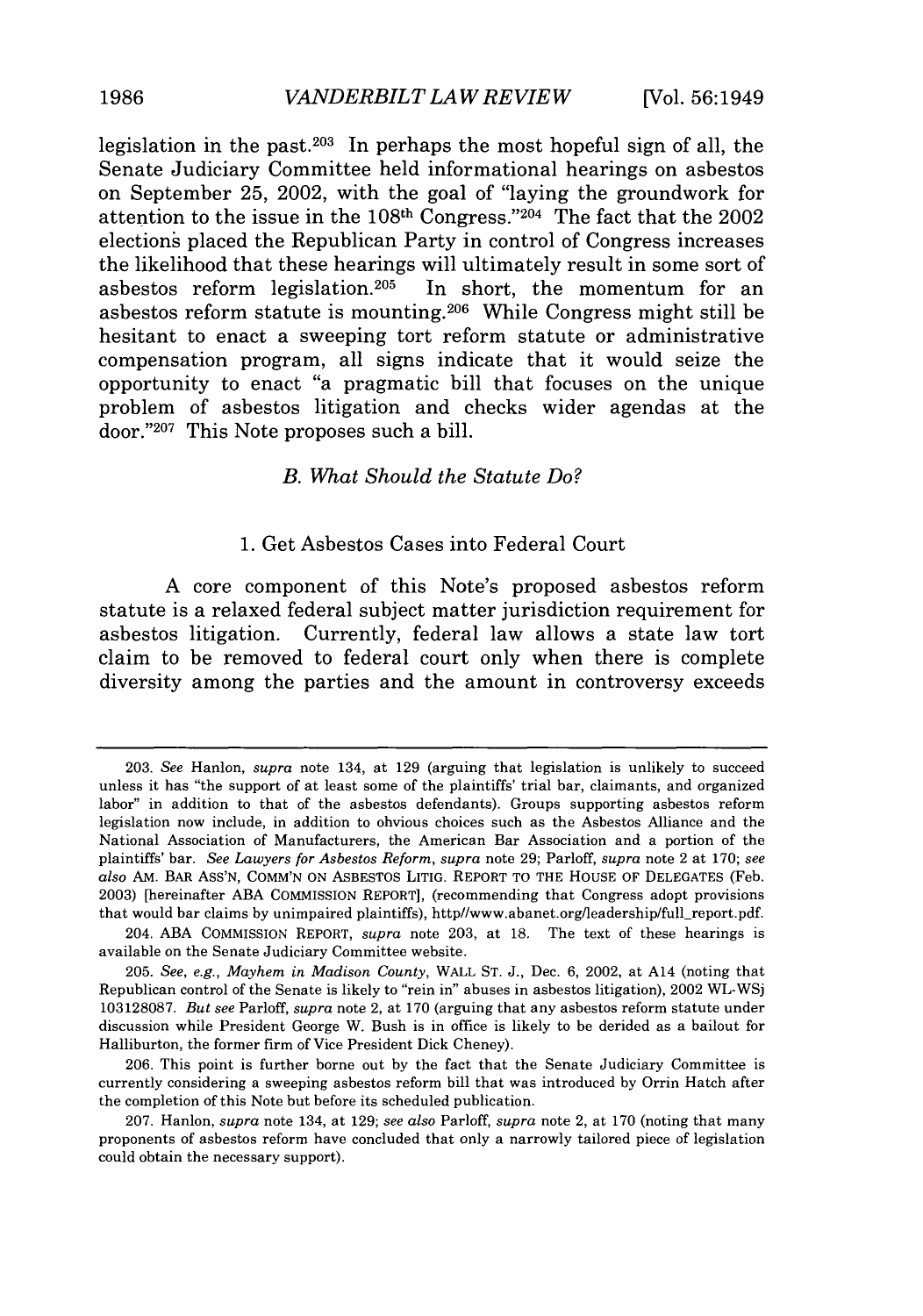\$75,000.<sup>208</sup> While the amount in controversy requirement is certainly met in the vast majority of asbestos cases, the large numbers of defendants named by a typical plaintiff decreases the chances that complete diversity will exist. 209 Common sense dictates that complete diversity will be a particularly difficult standard to meet in cases involving mass consolidation of thousands of plaintiffs, many of whom often hail from different states.210 The difficulty of establishing diversity jurisdiction in asbestos litigation likely plays a large role in explaining why less than twenty percent of asbestos litigation currently takes place in federal courts. <sup>211</sup>

In order to get more asbestos litigation into federal court, a tort reform statute should relax the diversity arm of the federal subject matter jurisdiction requirement to its constitutional minimum. This would allow a suit to be removed from state to federal court whenever *any* plaintiff and *any* defendant were domiciliaries of different states.<sup>212</sup> Given the large numbers of defendants named in the typical complaint and the large number of plaintiffs whose claims are often consolidated for a single trial, it is likely that this relaxed standard will be satisfied in the overwhelming majority of asbestos personal injury cases.<sup>213</sup> Moving asbestos litigation into federal courts would immediately begin to address the problems of forum shopping and inconsistent treatment that currently plague asbestos litigation.<sup>214</sup>

Knowing that their cases will almost certainly end up in federal court regardless of the state in which they are filed, plaintiffs will lose their motivation to forum shop among various state jurisdictions.<sup>215</sup> Removing asbestos claims to federal court would

213. *See supra* notes 58, 125 and accompanying text.

214. *See supra* Part II.F.

215. It is true that differences in state substantive law will still govern the cases in federal court absent any controlling federal law on the issue. *See* Erie R.R. Co. v. Tompkins, 304 U.S. 64, 78 (1938) (holding that, in the absence of controlling federal law, federal courts are to apply state substantive law in diversity cases). This Note takes this into account, however, proposing that controlling federal law be implemented where necessary. *See infra* Part IV.C. Furthermore, differences in state substantive law, to the extent that they may exist, do not appear to be the primary motivating factor behind forum shopping in asbestos litigation.

<sup>208. 28</sup> U.S.C. § 1332 (2000). Note that complete diversity means that no plaintiff is from the same state as any defendant.

<sup>209.</sup> *See supra* note 58 and accompanying text.

<sup>210.</sup> *See, e.g., supra* note 125 and accompanying text.

<sup>211.</sup> *See supra* note 126 and accompanying text.

<sup>212.</sup> *See* State Farm Fire & Cas. Co. v. Tashire, 386 U.S. 523, 531 (1967) ("Article III poses no obstacle to the legislative extension of federal jurisdiction, founded on diversity, so long as any two adverse parties are not co-citizens."). Relaxing the diversity requirement to its constitutional minimum is an idea that has previously been discussed in the wider, more general mass tort context. *See, e.g.,* Thomas D. Rowe, Jr. & Kenneth D. Sibley, *Beyond Diversity: Federal Multiparty, Multiform Jurisdiction,* 135 U. PA. L. REV. 7 (1986).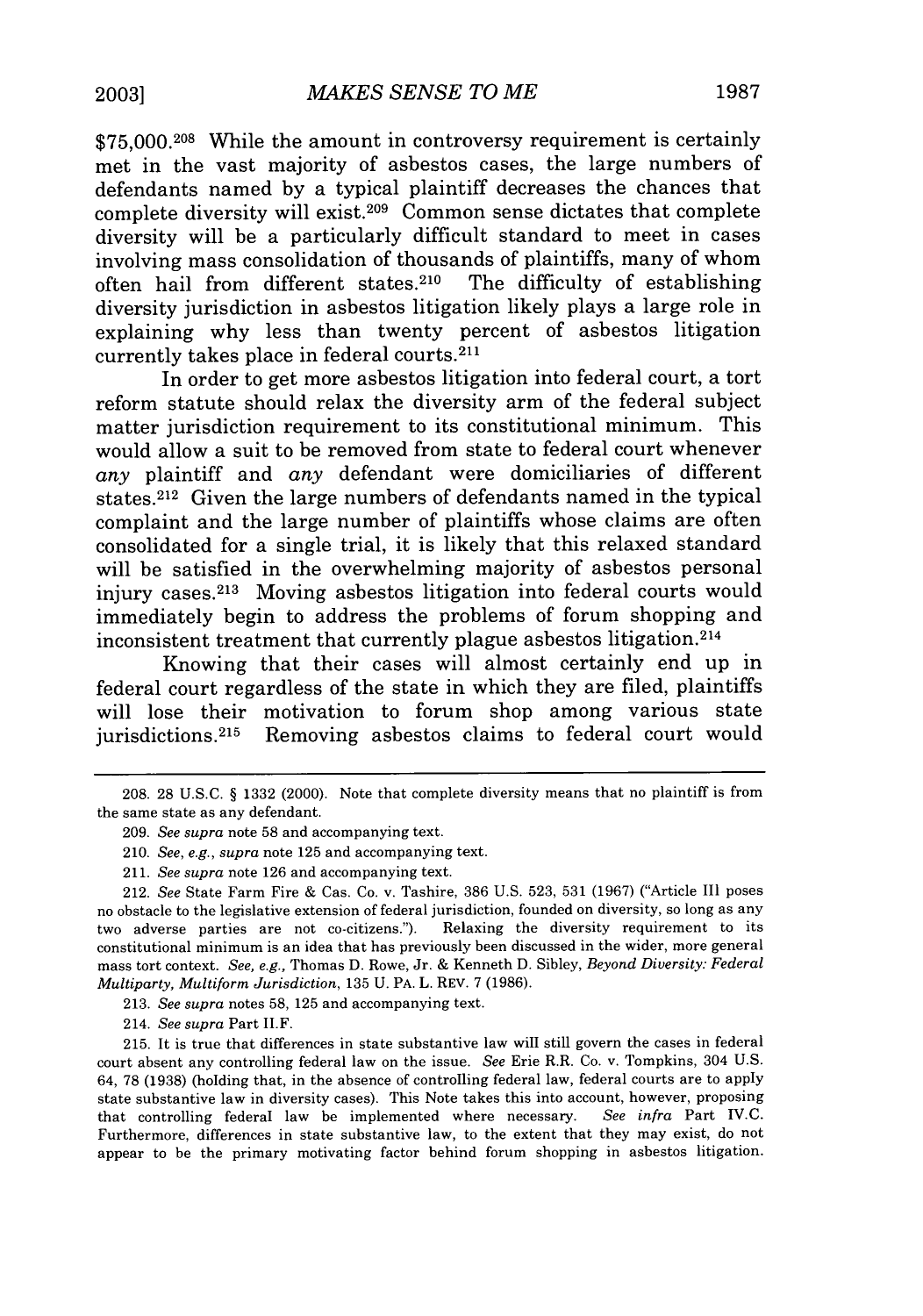negate the influence of state judges and juries, as they would no longer be hearing the cases. Enactment of other statutory provisions proposed in this Note would have the same effect with regard to relevant state procedural rules.<sup>216</sup> Upon realizing that these factors would no longer have any impact, plaintiffs would lose their primary incentive for forum shopping.

Relaxing the diversity requirement would also ensure the consistent treatment of the vast majority of asbestos cases, at least at the critical pretrial stage.217 Once in federal court, all asbestos cases will be sent to the MDL Panel for pretrial proceedings before Judge Charles R. Weiner.<sup>218</sup> Obviously, having all cases handled by a single judge is the best way to ensure consistent treatment. In addition, Judge Weiner has considerable experience dealing with asbestos litigation and has demonstrated a remarkable ability to facilitate settlements.<sup>219</sup> The value of this ability would only be enhanced by enabling him to oversee more cases.

# 2. Implement a Statutory Inactive Docket Program To Stop Claims by the Unimpaired

Any judge, even one as experienced in dealing with asbestos litigation as Judge Weiner, would be overwhelmed if he was suddenly asked to schedule for trial all of the country's pending and future asbestos claims. However, if Congress took no action other than relaxing the federal subject matter jurisdiction requirement in asbestos litigation, it would essentially be asking Judge Weiner to do just that. Fortunately, there is a way for Congress to avoid this problem while simultaneously helping to ensure that current and

Instead, this wide-scale forum shopping has resulted from asbestos plaintiffs' recognition that the procedural rules, judges, and juries in certain jurisdictions tend to result in higher verdicts for plaintiffs. *See supra* notes 123-129 and accompanying text.

<sup>216.</sup> State procedural rules must give way to federal statutes so long as the latter are "rationally capable of classification as either" substantive or procedural. *See* Hanna v. Plumer, 380 U.S. 460, 472 (1965). In other words, a federal statute that is even arguably procedural will trump a state procedural rule.

<sup>217.</sup> *See* Behrens & Parsons, *supra* note 33, at 144 ("95% to 98% of [asbestos] cases... settle out of court prior to trial."). The fact that such a small percentage of asbestos cases actually go to trial underscores the importance of pretrial proceedings in the field.

<sup>218.</sup> *In re* Asbestos Prods. Liab. Litig. (No. VI), 771 F. Supp. 415, 422-24 (J.P.M.L. 1991); Behrens & Parham, *supra* note 33, at 16.

<sup>219.</sup> *See* Trudy Y. Hartzog & Wade H. Logan, III, *The Nuts and Bolts of Multidistrict Litigation,* S.C. LAW., July-Aug. 1996, at 20, 22 (explaining that Judge Weiner was chosen to oversee the MDL Panel because of his experience with asbestos litigation); J. Stratton Shartel, *Litigators Split on Fairness of Proposed Asbestos Settlements,* **INSIDE** LITIG., June 1992, at 1, 27 (noting that Judge Weiner encourages defendants to enter into settlement of present cases).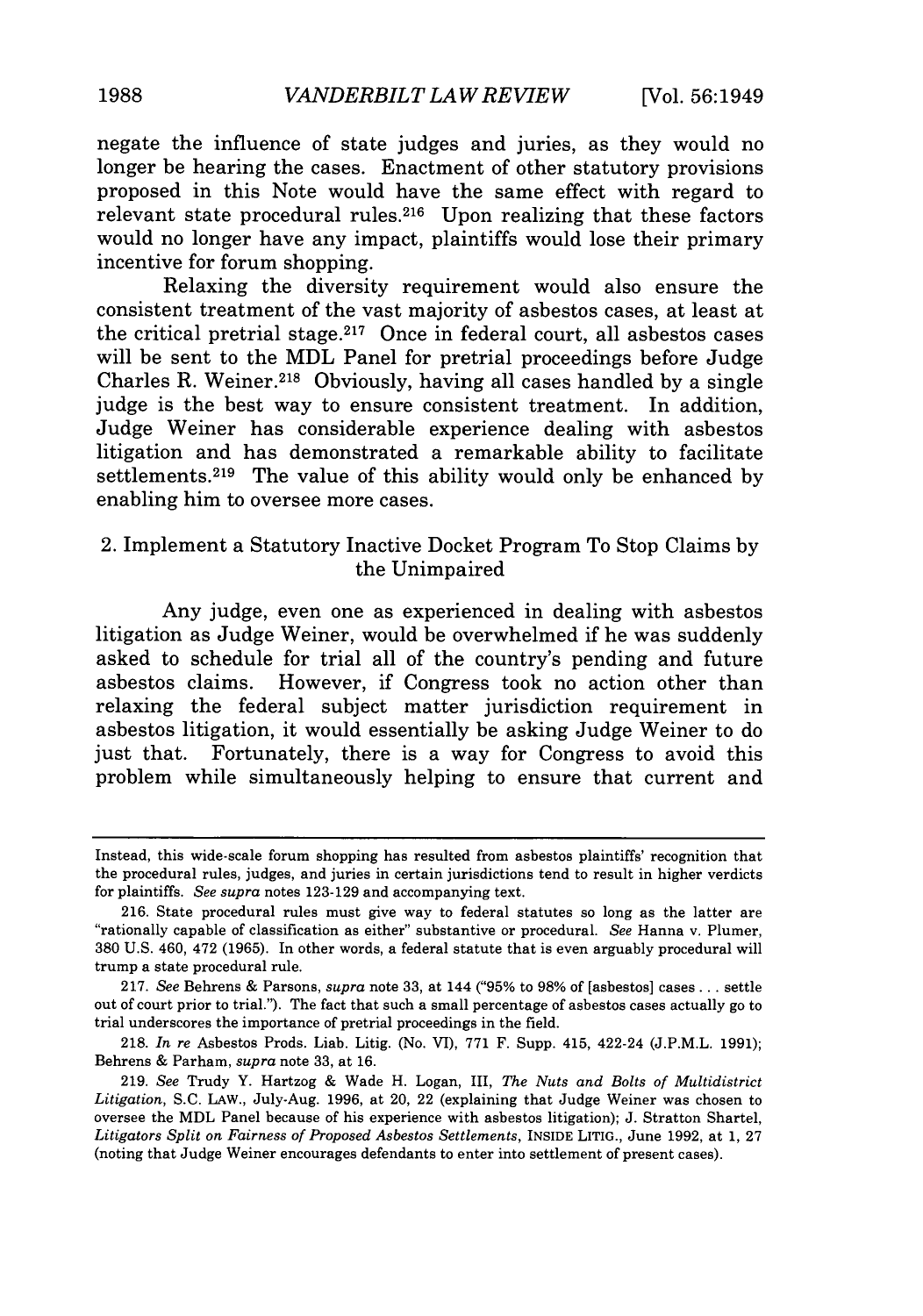future sick plaintiffs receive timely and adequate compensation for their injuries.

Preventing claims by unimpaired plaintiffs would address many of the problems plaguing asbestos litigation. It would help stop the defendant bankruptcies that negatively impact wide sectors of the economy, aid in preserving assets to compensate those truly injured by asbestos, and greatly reduce Judge Weiner's newly enhanced caseload. 220 Congress could achieve this feat by implementing an inactive docket program for asbestos litigation.<sup>221</sup> Because such programs have been discussed at length elsewhere, this Note only undertakes to recount the essential features. 222 Initially, all claimants are put onto an inactive docket, where they remain until an independent medical evaluation certifies that they meet designated, clearly defined impairment criteria. 223 When such certification is obtained, the claimant is removed from the inactive docket and placed on the active docket.<sup>224</sup> Finally, as long as claimants remain on the inactive docket, the statutes of limitations for their claims are tolled, and discovery is not permitted. 225 By implementing an inactive docket program that adheres to these basic guidelines, Congress could help to ensure that current and future sick claimants are compensated while also reducing the number of asbestos cases clogging the nation's court dockets by as much as ninety percent.<sup>226</sup>

Because inactive docket programs would solve the massive problems posed by unimpaired asbestos plaintiffs, Congress should pass a generally applicable law mandating that they be implemented for all asbestos litigation nationwide.<sup>227</sup> Such a reform has long been

225. *Id.*

<sup>220.</sup> *See generally supra* Part II.B.

<sup>221.</sup> For an overview of inactive docket programs and the arguments favoring their adoption, see Behrens & Parham, *supra* note 33, at 6-8; Schuck, *supra* note 33, at 542, 594. The idea of inactive docket programs for unimpaired asbestos plaintiffs has its roots in Professor Schuck's article.

<sup>222.</sup> *See, e.g.,* Behrens & Parham, *supra* note 33, at 9-11.

<sup>223.</sup> *Id.* at 8.

<sup>224.</sup> *Id.*

<sup>226.</sup> *See supra* note 64 and accompanying text.

<sup>227.</sup> Despite the fact that the subject matter jurisdiction relaxation will result in essentially all asbestos litigation taking place in federal court, it is important that the statute mandating inactive dockets apply to cases in state courts as well. As noted previously, state substantive law controls litigation that takes place in federal court under diversity jurisdiction. *See supra* note 215. Because inactive docket programs would effectively strip an unimpaired plaintiff of a cause of action that might have been recognized under state law, they are most likely correctly classified as substantive rather than procedural. It is therefore vital that that Congress make it clear that this provision of the asbestos reform statute is controlling in any courtroom in the United States. The Commerce Clause of the United States Constitution clearly gives Congress the power to implement such a law in the context of asbestos litigation. *See* Gallegos, *supra* note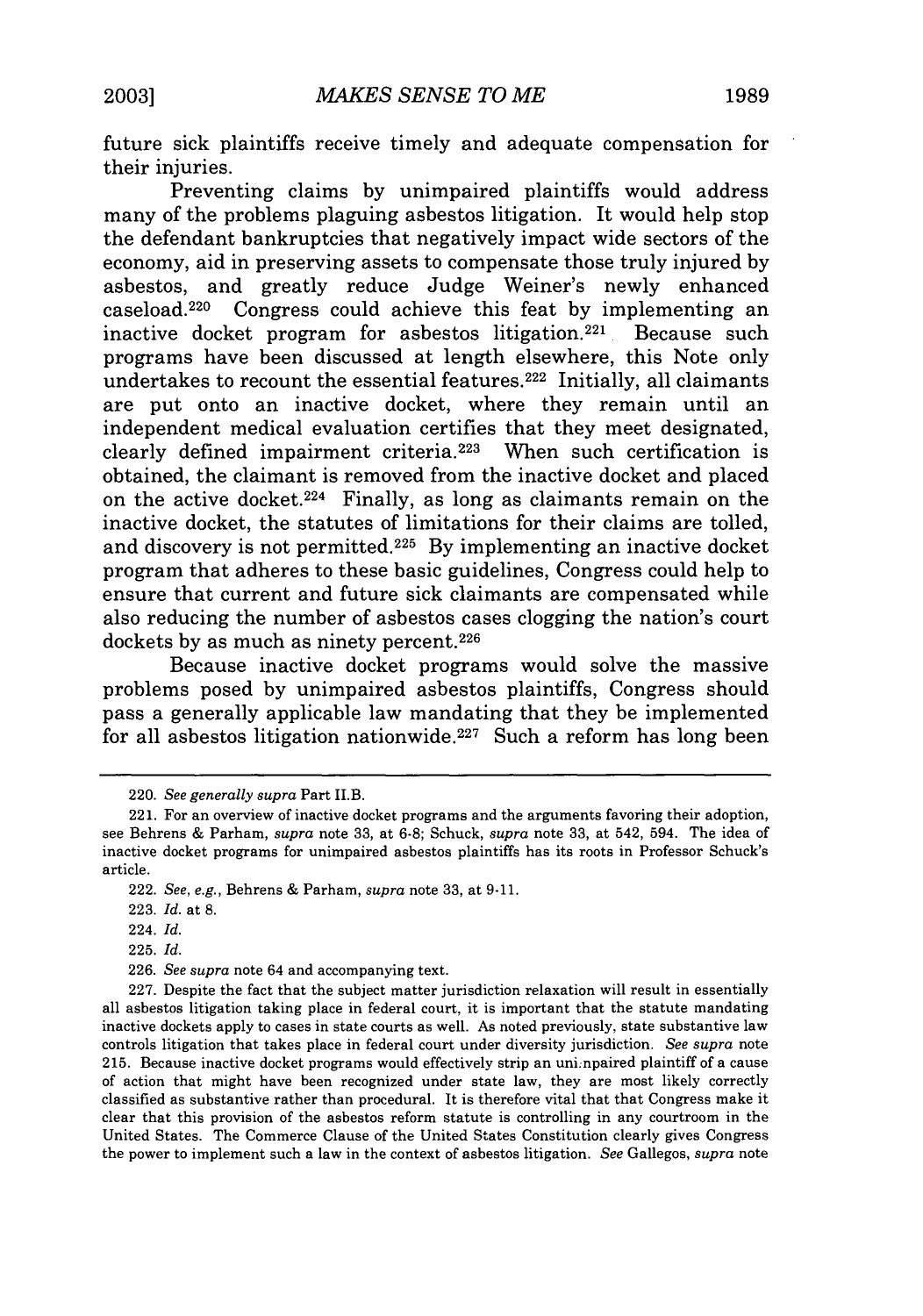advocated **by** many scholars, has recently been endorsed **by** the American Bar Association, and is rumored to be under serious discussion in Congress. 228 It was also an accepted part of the attempted global settlement overturned **by** the Supreme Court in Amchem.<sup>229</sup> While implementation of such a program would not single-handedly solve all of the problems plaguing asbestos litigation, it would constitute a substantial step in the right direction.

#### **3.** Stop Unjustified Punitive Damages Awards

Ending punitive damages awards in asbestos litigation is another important step towards assuring that sufficient resources are available to compensate future asbestos victims. As discussed above, punitive damages have long since ceased to fulfill their intended purpose in the asbestos context. 230 They now serve as little more than a windfall that current claimants receive at the expense of future plaintiffs and as a means of exacerbating the other problems plaguing asbestos litigation. 231 Any attempt at comprehensive asbestos reform must therefore address the issue of punitive damages.

There are at least three ways in which Congress could address concerns about punitive damages. **A** federal statute barring punitive

228. *See, e.g.,* ABA COMMISSION REPORT, *supra* note 203 (advocating the adoption of a medical criteria bill applicable to state and federal courts, and discussing reports that several members of Congress are currently pondering introducing such a bill); Behrens & Parham, *supra* note 33; Schuck, *supra* note 33.

<sup>145,</sup> at 75-76 (noting that barring claims by unimpaired plaintiffs in asbestos cases infringes on state tort law, but that the Commerce Clause gives the federal government the power to do so); Pamela M. Madas, Note, *To Settlement Classes and Beyond: A Primer on Proposed Methods for Federalizing Mass Tort Litigation,* 28 SETON HALL L. REV. 540, 565 (1997) (arguing for the adoption of federal substantive law to deal with all mass torts).

The author contends that state tort law should generally be left untouched to the extent practicable; this is the very reason for merely extending federal subject matter jurisdiction over asbestos cases instead of passing a statute creating federal substantive law to govern every aspect of every asbestos claim. Effectively and uniformly addressing the problems posed by unimpaired claimants in asbestos litigation is so vital to reforming the asbestos litigation process and protecting the interests of future impaired claimants that this limited inroad into state tort law seems justified. This justification is further underscored by the fact that, due to the current prevalence of forum shopping in asbestos litigation, the claims heard in many state courts are not brought by residents of those states. *See, e.g., supra* note 125. When states are not hearing the claims of their own citizens, their traditional interest in overseeing state tort law causes of action is substantially undercut.

<sup>229.</sup> *See supra* notes 169-173 and accompanying text.

<sup>230.</sup> *See supra* Part IID.

<sup>231.</sup> *See In re* Collins, 233 F.3d 809, 812 (3d Cir. 2000) (arguing against punitive damage awards in asbestos cases). *See generally* Behrens & Parsons, *supra* note 33 (discussing the disadvantages of imposing punitive damages in asbestos cases); Rothstein, *supra* note 20, at 26- 28; *supra* Part I.D.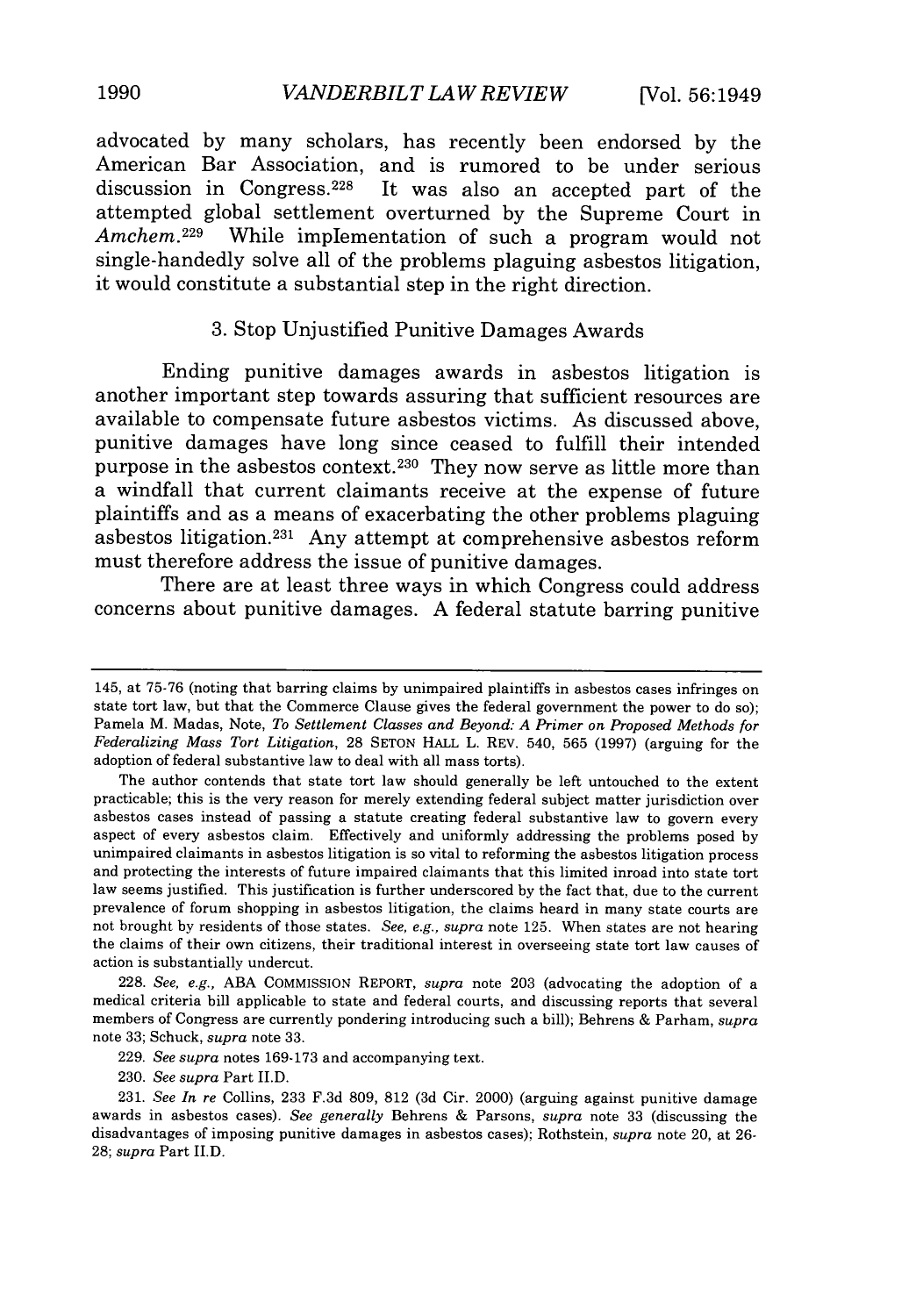damages in asbestos litigation is the most obvious and desirable.<sup>232</sup> Proposals advocating such bans have proven extremely controversial in the past, however, and the inclusion of such a provision in the asbestos reform bill would be unwise if it meant jeopardizing that bill's passage.<sup>233</sup> If a complete bar on punitive damages proves politically unrealistic, Congress should include a provision requiring that all claims for punitive damages be severed prior to trial, to be heard only after all compensatory awards have been determined and paid.234 The MDL Panel adopted such a policy years ago in an effort to preserve funds for future claimants without venturing into the uncertain ground of striking claims for punitive damages altogether.<sup>235</sup> Receiving a statutory sanction from Congress would bolster the procedure's credibility, delivering what would be a needed shot in the arm in light of the expanded diversity jurisdiction.<sup>236</sup> Finally, if even statutorily adopting the MDL Panel's severance policy for punitive damages proved too politically volatile, Congress could choose to leave the matter in the hands of the MDL Panel absent any statutory modification. This would certainly be the path of least resistance, but it is also the course of action with the least chance of adequately addressing the punitive damages problem.<sup>237</sup>

234. See Behrens & Parsons, *supra* note 33, at 156 (urging that state courts adopt this practice if they are uncomfortable with severing claims for punitive damages outright). Again, authority for such a statute could be drawn from the Commerce Clause of the United States Constitution. *See supra* note 222.

235. In *Dunn v. Hovic,* the Third Circuit held that while punitive damage awards in asbestos cases were a cause of concern, it was not the role of the courts to resolve the conflicting policy arguments. 1 F.3d 1371, 1387 (3d Cir. 1993) (refusing to bar all punitive damage awards in asbestos litigation). However, seven years later the Third Circuit specifically condoned the MDL Panel's practice of severing claims for punitive damages. *Collins,* 233 F.3d at 812 (noting that the policy would help to ensure that "'the sick and dying, their widows and survivors ... have their claims addressed first"' (quoting *In re* Patenaude, 210 F.3d 135, 139 (3d Cir. 2000))).

236. By embodying the process in a federal statute, Congress would ensure that it continued to withstand any legal challenges, as the process certainly satisfies the "arguably classifiable as procedural" test established in *Hanna. See supra* notes 210, 227.

237. It is likely that the statute authorizing the transfer to the MDL Panel already provides sufficient statutory justification for the severance to qualify for the lenient *Hanna* test described *supra* notes 216 and 227. *See* 28 U.S.C. § 1407(a) (2000) ("[T]he panel may separate any claim,

<sup>232.</sup> While completely barring claims for punitive damages would likely be considered substantive, it is clearly within the scope of the federal government's Commerce Clause power to take this action. *See supra* note 222.

<sup>233.</sup> See Hanlon, *supra* note 140, at 332-33. Hanlon notes that provisions for limiting punitive damages and attorney's fees have ensured the defeat of asbestos reform bills in the past, as they ensured opposition not only from the asbestos plaintiffs' bar, but from plaintiffs' lawyers generally. *Id.* He argues that an asbestos reform statute should avoid such "polarizing issues" as limitations on punitive damages. *Id. But see* Helm, *supra* note 133, at 644-46 (noting that the attempted global class action settlement of asbestos cases struck down by the Supreme Court in *Ortiz* after being accepted by the plaintiff class contained a bar in punitive damages and also placed a cap on each claimant's possible recovery).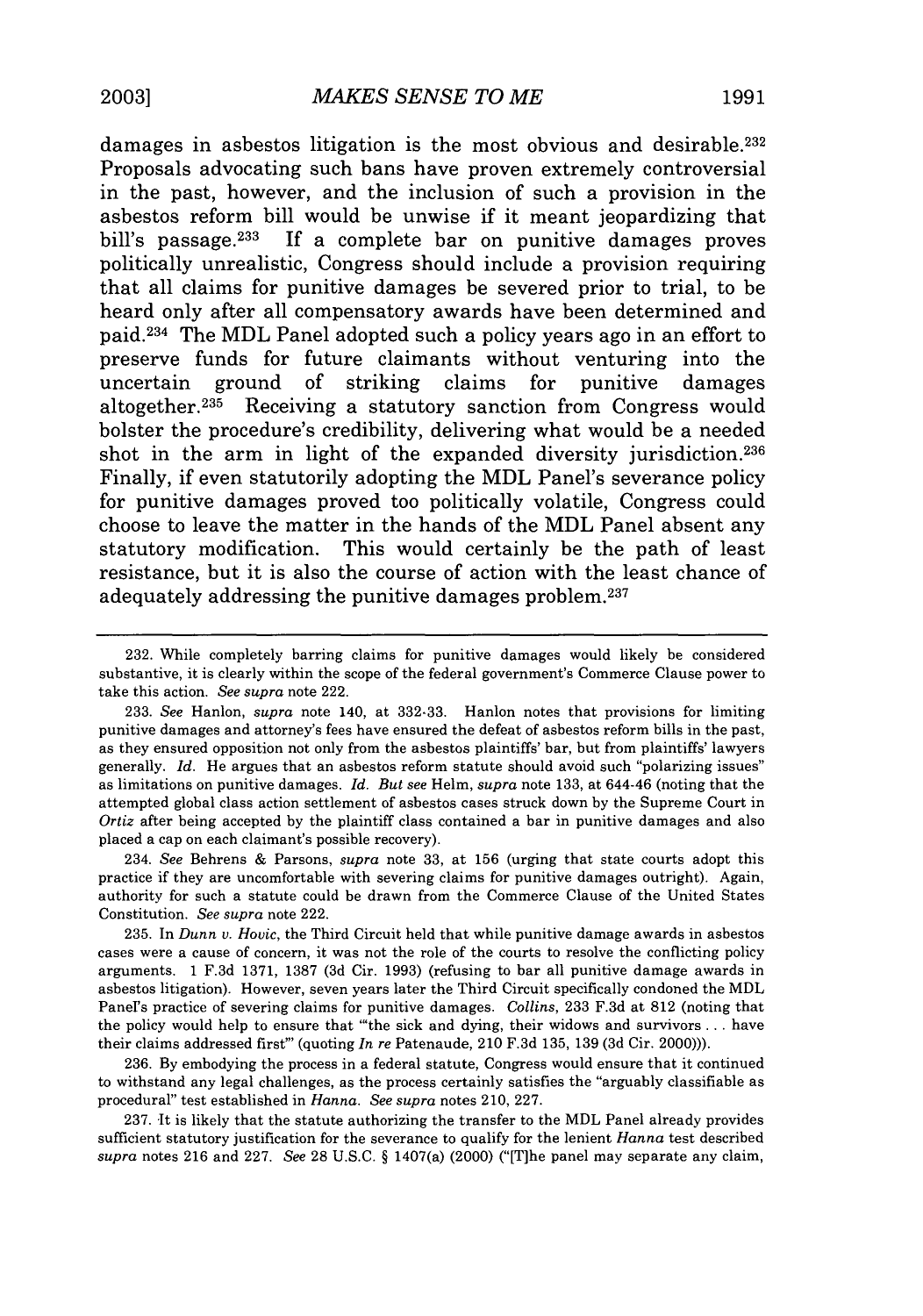Any restriction on punitive damages in asbestos litigation, regardless of how it is pursued **by** Congress, will be subject to criticism on the grounds that it is unfair to future plaintiffs. It is true that limiting, delaying, or barring punitive damages will necessarily result in some future plaintiffs not receiving the same level of compensation as some previous plaintiffs. However, this argument fails to consider the fact that many future plaintiffs are likely to recover nothing at all if punitive damage awards continue to go unchecked. 238 There is no point in taking measures to reserve future plaintiffs' rights to the highest possible recovery when the practical effect of those measures will be to prohibit any recovery at all.<sup>239</sup> In this instance, it is also important to remember that "[p]unitive damages are a windfall to the recipients over and above compensatory damages to which they are entitled."<sup>240</sup> Quite simply, the interest of future plaintiffs in retaining the right to receive this windfall fails to outweigh the clear need to limit "the hemorrhaging effect of punitive damages in asbestos cases."241 The argument that limiting punitive damages is unfair to future plaintiffs, therefore, is not a strong one.

cross claim, counterclaim, or third-party claim and remand any of such claims before the remainder of the action is remanded."); *see also Collins,* 233 F.3d at 811 (quoting 28 U.S.C. § 1407(a), and upholding the MDL Panel's right to sever claims for punitive damages in asbestos litigation). However, if this is determined not to be the case, then the MDL Panel's severance practice will be subject to stricter scrutiny. Joseph Glannon explains that conflicts between a federal judicial practice and state law are also resolved under *Hanna* but are subject to a different test. *See* JOSEPH W. GLANNON, CIVIL PROCEDURE EXAMPLES & EXPLANATIONS 195 (4th ed. 2001). In such cases, the proper test is whether the federal practice would prove outcome determinative in that it would lead to forum shopping or inequitable administration of the law. *Id.* Whether severing punitive damages claims would be considered outcome determinative after the passage of the statute expanding federal subject matter diversity jurisdiction is a question whose definitive answer lies beyond the scope of this Note. However, it is at least arguable that the practice would not prove outcome determinative, as virtually all claims will go to federal court (hence no forum shopping) and would all be subject to this practice (no inequitable administration of the law).

238. *See Collins,* 233 F.3d at 812 ("The resources available to persons injured by asbestos are steadily being depleted.... It is responsible public policy to give priority to compensatory claims over exemplary punitive damage windfalls **....").** *See generally supra* Parts ILA, D.

239. The author is reminded of Reg's perplexity at Francis' proposal that the PFJ fight the oppressors for Stan's right to have babies. MONTY PYTHON'S LIFE OF BRIAN (Home Vision Entertainment 1979) ("What's the point of fighting for his right to have babies when he can't have babies?!").

<sup>240.</sup> *Collins,* 233 F.3d at 812.

<sup>241.</sup> Behrens & Parsons, *supra* note 33, at 137.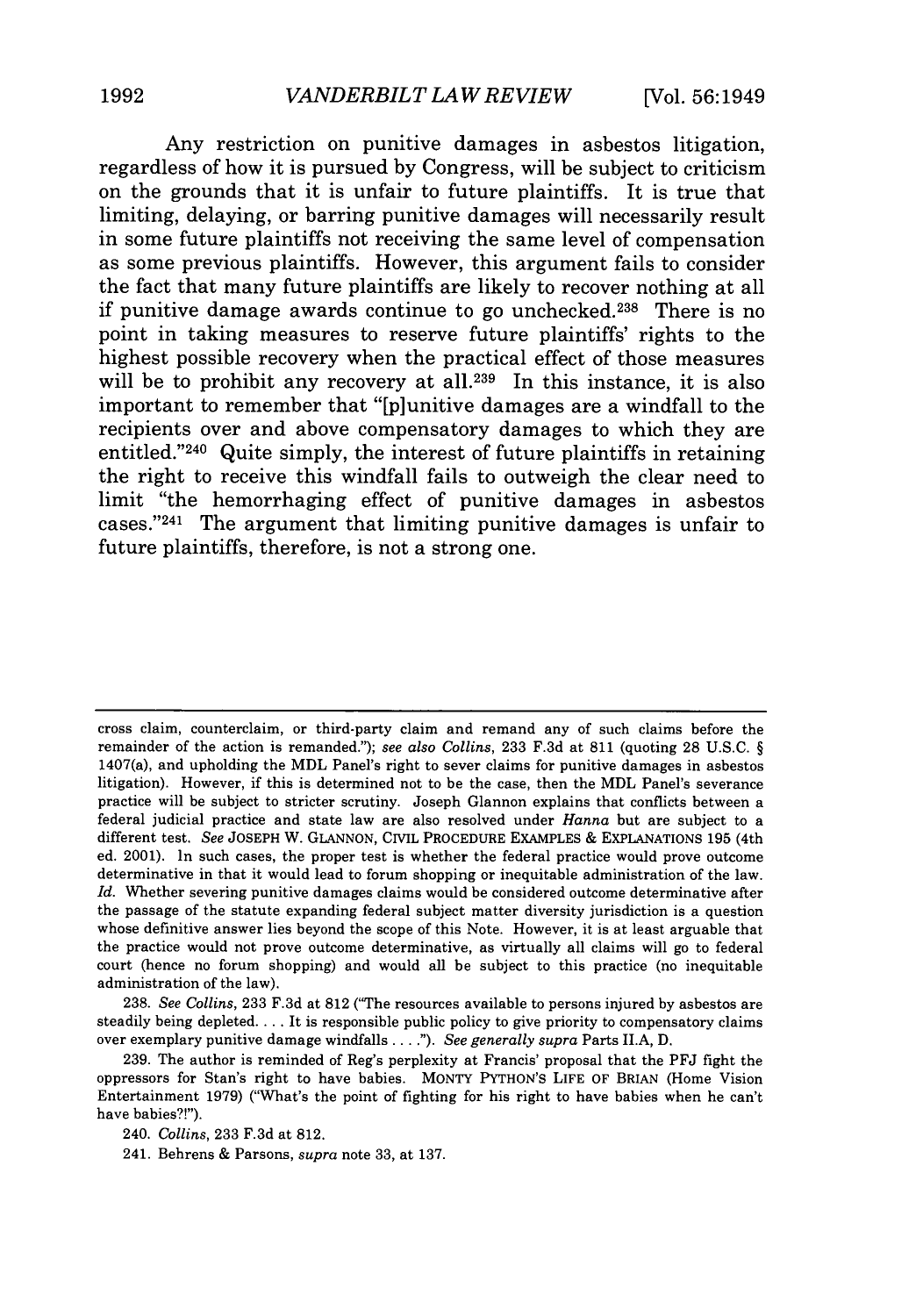#### 4. Limit Successor Liability and Protect Peripheral Defendants

Awards based on successor liability in asbestos litigation have long since outgrown the doctrine's theoretical underpinnings.<sup>242</sup> The doctrine is useful in theory, however, as it prevents a guilty party from avoiding liability by simply being absorbed into a larger corporate entity. 243 Congress should therefore implement a cap on the amount of damages that can be awarded against any asbestos defendant under a theory of successor liability.244 Professor Brickman has proffered two formulations for such a cap, and this Note proposes that Congress adopt the calculation producing the higher yield for truly sick plaintiffs. 245 Therefore, the proposed asbestos reform statute should include a provision limiting successor liability to "the price of the acquisition (of the offending company) adjusted for any profits or losses sustained since the acquisition in addition to whatever insurance coverage of the acquired company was in force [when the acquired company was purchased] ."246 This formulation is consistent with the rationale supporting the successor liability doctrine, and strikes a fair balance between compensating injured plaintiffs and protecting nonculpable defendants whose only ties to asbestos resulted from a corporate acquisition. <sup>247</sup>

245. *See id.* at 1883. The author believes that adoption of the formula more favorable to plaintiffs is proper for two reasons. First, after the creation of the national inactive docket program, there are no more worries that funds justly due sick plaintiffs will be usurped by the unimpaired. Second, choosing the formulation that will result in more money available to plaintiffs should also make the cap more palatable to asbestos plaintiffs and their attorneys.

<sup>242.</sup> *See supra* notes 115-122 and accompanying text.

<sup>243.</sup> *See supra* notes 117-118 and accompanying text; *see also* Brickman, *supra* note 23, at 1883 (noting that successor liability as applied in asbestos cases creates an undeserved windfall for plaintiffs, but that its total elimination would create a shortfall).

<sup>244.</sup> Again, this will require some incursion into state tort law. Also again, the author feels that this incursion is justified by the scope and seriousness of the nation's asbestos problem. The use of successor liability is one of the key factors in allowing asbestos litigation to expand to its current unmanageable dimensions, and is therefore a justifiable target of federal intervention in state tort law. *See* Brickman, *supra* note 23, at 1881-82.

<sup>246.</sup> *Id.* Although this formula may sound arcane, Professor Brickman argues that "[c]ourts which have devised the procedurally complex mass consolidations or bankruptcy trust funds which are becoming the hallmark of asbestos litigation, would not regard the task of sequestering the assets of the acquired corporation within the acquiror as an unduly burdensome task." *Id.* at 1883-84.

<sup>247.</sup> For a recap of the theories justifying the successor liability doctrine, see *supra* notes 115-118 and accompanying text. It is important to stress that, when calculated in this manner, the cap on successor liability damages does not deprive plaintiffs of any compensation to which they are justly entitled. If not for the fortuitous acquisition of the tortfeasor by another entity, those injured by the tortfeasor would never have had access to any resources greater than the value of that company and its insurance. Such an acquisition should not entitle plaintiffs to compensation in the form of access to the acquiring company's assets; such awards are "unabashed windfalls." Brickman, *supra* note 23, at 1884.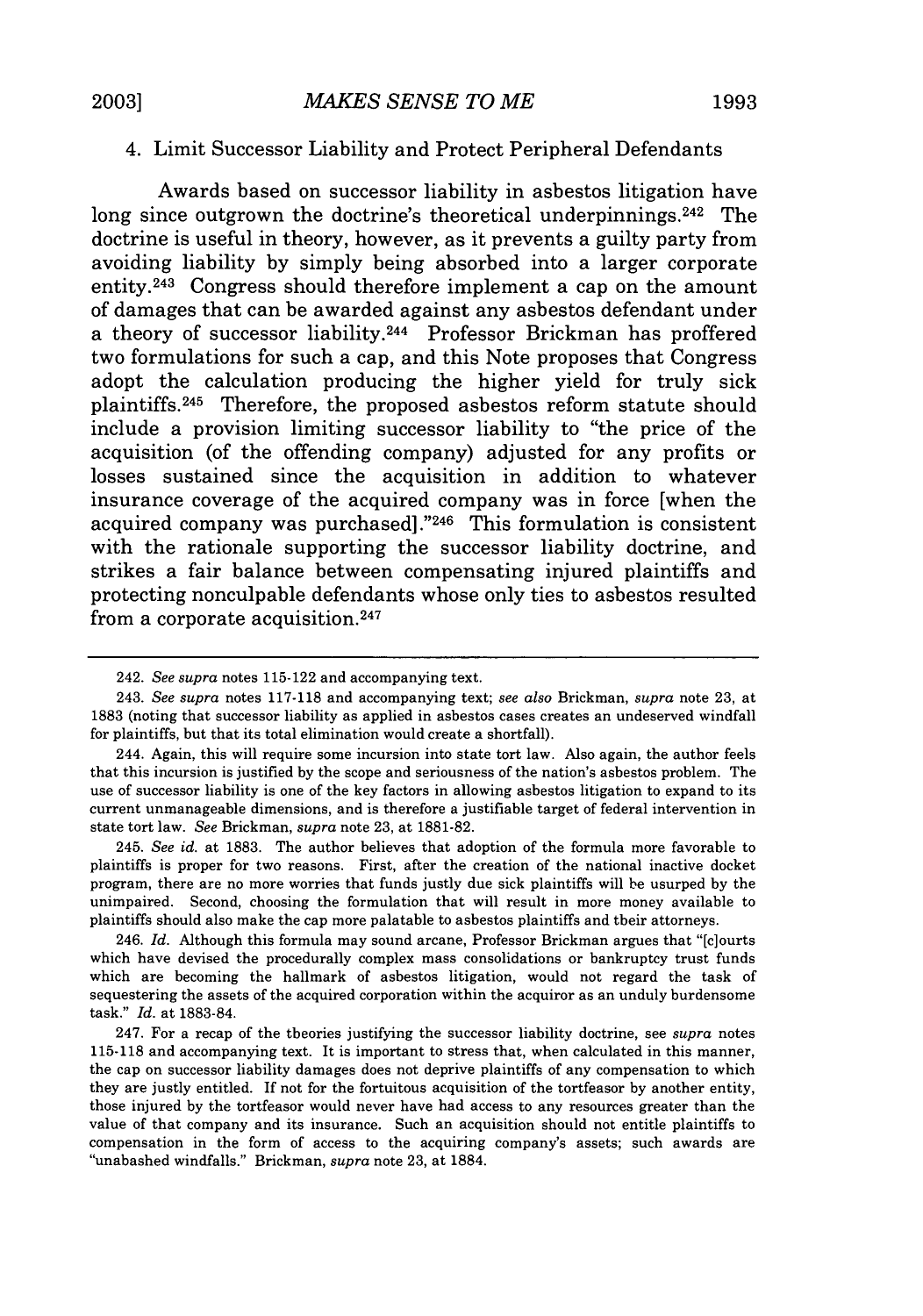Like runaway application of the successor liability doctrine, the expansion of liability to peripheral defendants has greatly increased the scope of asbestos litigation as well as its financial impact on nonculpable parties.<sup>248</sup> Unlike successor liability, however, the Unlike successor liability, however, the problems posed by peripheral defendant liability cannot be easily addressed by direct congressional action. The primary cause of peripheral defendant liability is the willingness of judges to relax existing proof of causation requirements and evidentiary standards to insure that injured plaintiffs receive compensation despite culpable defendants' bankruptcies. <sup>249</sup>

Even after moving asbestos litigation to federal courts, Congress would still be unable to police every courtroom and review every finding of liability in order to ensure that the law was strictly applied. Ultimately, the closest Congress could come to directly addressing the problems surrounding peripheral defendant liability would be to refer to such problems in the findings and purpose section of the tort reform statute. Language that indicates congressional awareness of the problem and emphasizes its seriousness would at least give judges pause before they allow the imposition of liability based on speculative proof of causation or questionable scientific evidence. 250 The rest must be left to the federal trial judges who will be hearing asbestos cases. <sup>251</sup>

While the ways in which Congress can directly address the problems associated with peripheral defendant liability are limited, the proposals discussed above may provide some relief in this area. The implementation of a national inactive docket program combined with the suspension of punitive damages should do a great deal to stem the tide of asbestos-related bankruptcies. This, in turn, should alleviate the pressure on plaintiffs to "cast their nets wider" in the hopes of ensnaring at least some solvent defendants.<sup>252</sup> Hopefully, the truly impaired claimants who are still allowed to bring claims will focus on bringing their strongest cases against culpable defendants, thereby relieving the pressure that asbestos liability currently imposes on peripheral defendants. Just as the problems currently plaguing asbestos litigation serve to exacerbate each other, solving some of them should likewise serve to ameliorate the others.

<sup>248.</sup> *See supra* Part **lI.E.**

<sup>249.</sup> *See* Schwartz & Lorber, *supra* note 24, at 262-64, 269-72 (describing the nation's trial judges' unwillingness to follow "the rule of law" with respect to peripheral defendants).

<sup>250.</sup> *See id.* at 269-71 (citing "junk science" and alternative liability theories as two significant problems).

<sup>251.</sup> *See id.* at 270-71 (urging trial judges to act as "responsible gatekeepers").

<sup>252.</sup> *See supra* Part **II.E.**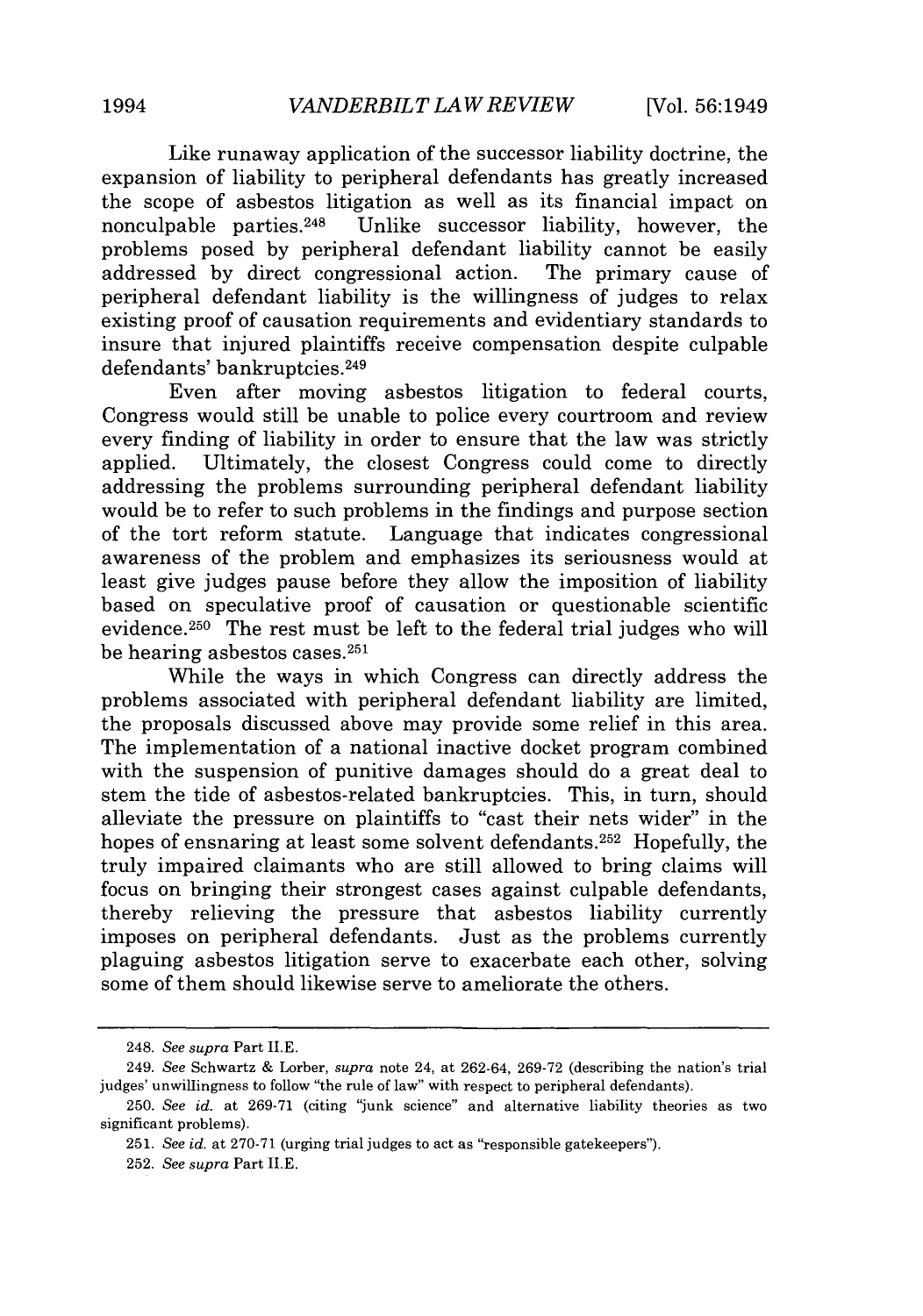#### *C. What About Mass Consolidations?*

Noticeably absent from this Note is any proposal for a ban on or reform of the mass consolidation of asbestos claims. This absence is all the more glaring in light of the fact that condemnation of mass consolidations has traditionally been a unifying theme among otherwise divergent proposals for asbestos litigation reform. 253 Rather than join the chorus calling for a ban on mass consolidations, this Note proposes that such a ban is both impractical and, after the implementation of the proposals contained herein, unnecessary.

The impracticality of a ban on mass consolidations is partially due to the nature of asbestos litigation. A distinguishing characteristic of asbestos litigation is the fact that "some 85% of the claims on file are represented by only 55 law firms."254 Due to the concentration of cases among such a small number of firms, "individual treatment of asbestos cases ... (is) largely a myth."255 Even if Congress were to enact legislation banning mass consolidations, asbestos plaintiffs' firms could still continue to simultaneously negotiate settlements on behalf of their entire stable of plaintiffs. Plaintiffs' attorneys could therefore continue threatening to discourage settlement of all claims if a given defendant insisted on taking any claims to court. While defendants could obtain individual adjudication of cases if they chose to ignore this threat, it is unlikely that they would choose to do so if it cost them the opportunity to settle huge numbers of claims out of court. A ban on mass consolidations would therefore leave the settlement negotiation process effectively untouched, and would provide minimal relief to most asbestos defendants.

The sheer volume of asbestos claims also serves to make a ban on mass consolidations impracticable. There are currently some 600,000 asbestos claimants, and even conservative estimates predict that that number will rise above one million before the litigation concludes.<sup>256</sup> Assuming no change in the ninety-five to ninety-eight percent rate of out of court settlements in asbestos litigation, these estimates would result in an absolute minimum of 20,000 asbestos cases going to trial.<sup>257</sup> Even this number of individual trials would constitute an extremely heavy burden on the nation's courts, and the

<sup>253.</sup> *See, e.g.,* Behrens, *supra* note 54, at 349-52; Faulk, *supra* note 20, at 660-61; Hanlon, *supra* note 140, at 338; Schwartz & Lorber, *supra* note 24, at 268-69.

<sup>254.</sup> Issacharoff, *supra* note 29, at 1930 & n.21.

<sup>255.</sup> Hensler, *supra* note 22, at 1913.

<sup>256.</sup> CARROLL ET AL., *supra* note 30, at 75, 77.

<sup>257.</sup> *See supra* note 100.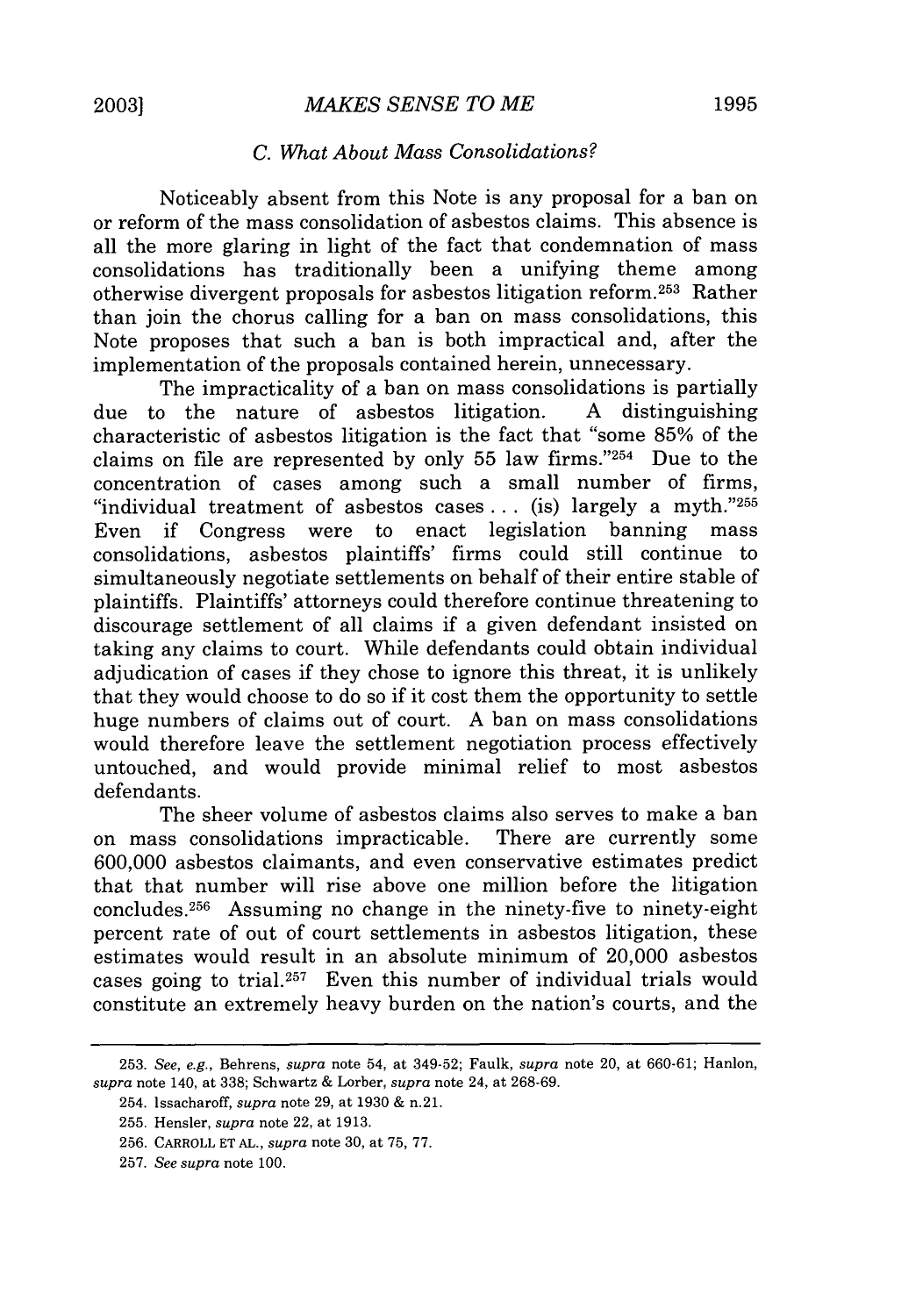actual number of cases would likely be higher.258 Quite simply, asbestos litigation has grown beyond the point where courts can hope to resolve all claims on an individual, case-by-case basis.

In addition to being impractical, a ban on mass consolidations would be unnecessary if the reforms outlined in this Note were implemented. As discussed above, mass consolidations cause or contribute to five distinct problems in asbestos litigation: (1) by enabling courts to process claims quickly and cheaply, they encourage the filing of more claims than they resolve; (2) they lead to jury confusion and prejudice by combining evidence of plaintiffs with a wide range of injuries and defendants with a wide range of culpability; (3) they force defendants to settle claims of questionable merit or risk being bankrupted by massive jury verdicts; (4) they increase the value of claims by unimpaired plaintiffs; and (5) they impair the quality of representation received by plaintiffs with varying levels of injury.259 All of these concerns are addressed by the tort reform statute proposed above. <sup>260</sup>

Implementation of a nationwide inactive docket program will have the most significant impact on mass consolidations. By allowing only impaired plaintiffs to bring their claims to court, the inactive docket program will effectively cap the number of new claims that can be filed. Likewise, by ensuring that juries only hear evidence regarding truly injured plaintiffs, the inactive docket program reduces the risk of jury confusion and sympathetic awards to undeserving plaintiffs. While there will still be plaintiffs with varying levels of impairment, the substantial reduction in pending claims caused by the inactive docket should allow judges to be more selective in consolidating their cases, preferably joining only those plaintiffs whose medical evaluations evince similar injuries. The inactive docket program will also relieve the pressure that defendants currently feel to settle claims of questionable merit, as most of those claims will be placed on the inactive docket. 261 The inactive docket program will also prevent inflation in the value of claims by the unimpaired, as those claims will have marginal, if any, value so long

<sup>258.</sup> *See supra* note 79.

<sup>259.</sup> *See supra* Part II.C.

<sup>260.</sup> *See supra* Parts IV.B-C.

<sup>261.</sup> While the claims of impaired individuals may still present questions of causation with regard to any particular defendant, there will at least be no doubt that such plaintiffs have been injured and deserve compensation.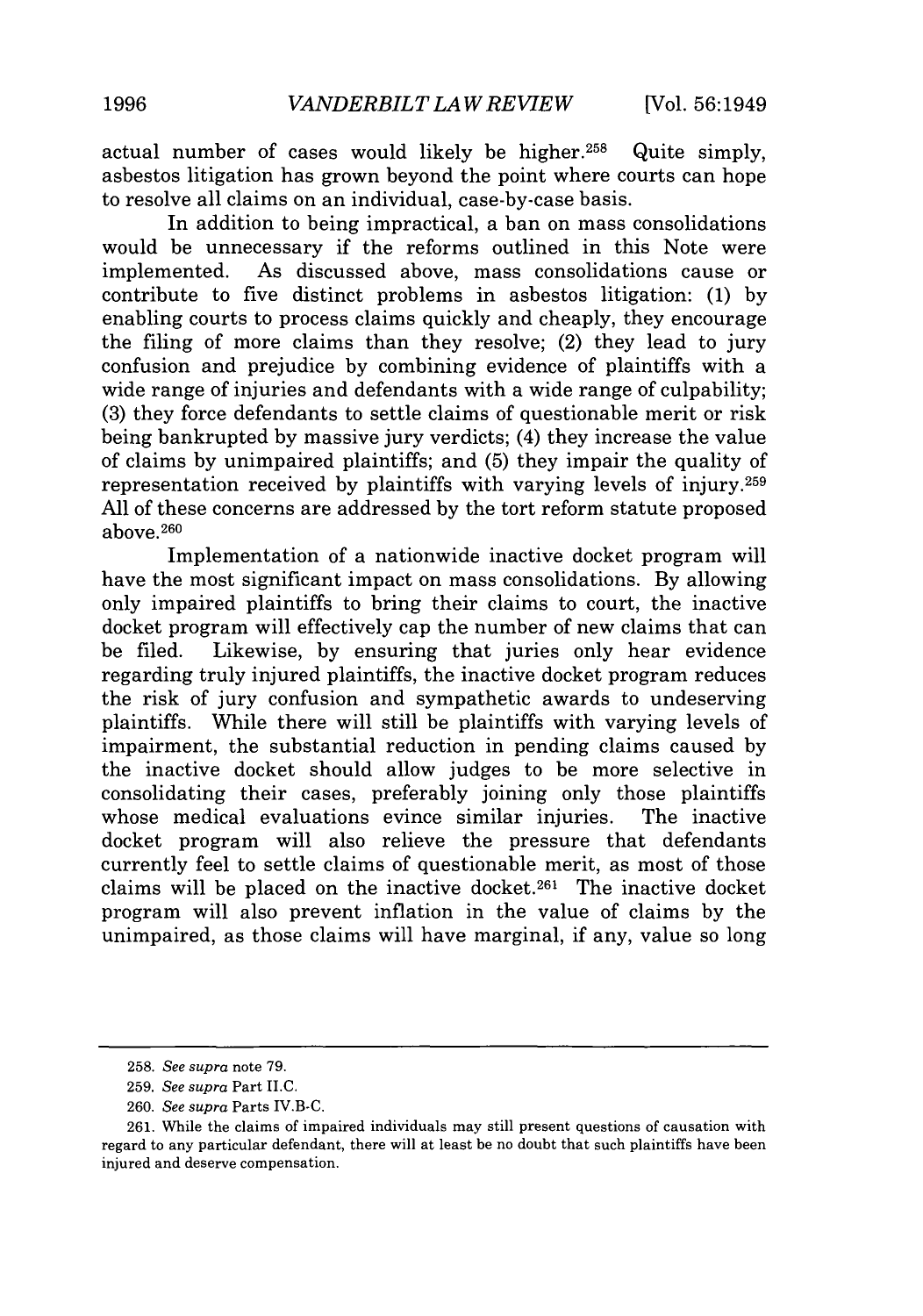as they cannot be brought to court.<sup>262</sup> Finally, by returning the focus of attorneys to the relatively small number of impaired claimants, the inactive docket program will help to ensure that those plaintiffs receive adequate representation in settlement negotiations.

Other aspects of this Note's proposed tort reform statute will also help to reduce the harmful effects of mass consolidations. The statutory language urging federal district courts to strictly require proof of actual causation should alleviate the pressure for defendants to settle claims for which they do not believe they are liable.263 Concerns about jury confusion should also be ameliorated, as judges should prove more willing to dismiss cases on summary judgment or directed verdict when a plaintiff fails to establish that a given defendant caused his or her injuries. Severing punitive damages claims also will reduce the pressure on defendants to settle cases of questionable merit, as the likelihood of facing a "bet-the-company risk" will substantially decrease when only compensatory damages are at stake.264 Finally, getting asbestos litigation into federal courts and under uniform procedural rules should reduce that likelihood that the mass consolidation procedure will be subject to judicial abuse. <sup>265</sup>

With their harmful side effects addressed by this Note's proposed federal tort reform statute, mass consolidations could actually become the asset to asbestos litigation envisioned by the first judges to employ them. As noted, one of the chief problems with current consolidations is that their fast, efficient adjudication of large numbers of asbestos claims encourages more filings than they resolve. 266 Once the inactive docket program reduces the volume of available claims and the various prejudicial effects of current mass consolidations are remedied, their ability to efficiently resolve large numbers of cases should benefit all parties.<sup>267</sup> Finally, if mass consolidations, the independent medical evaluations mandated by the inactive docket programs, and the consistent treatment of asbestos

265. *See supra* note 93 (describing how some state trial judges have intentionally used mass consolidation to force defendants to settle claims in an effort to clear the judge's docket).

266. *See supra* notes 82-85 and accompanying text.

267. *See, e.g.,* CARROLL ET AL., *supra* note 30, at 60 (noting that more than half of the money spent on asbestos litigation has gone to cover transaction costs and predicting that, absent some reform, this percentage is likely to increase in the next decade). Reducing defendant concerns over claims by the unimpaired and moving legitimate claims through the tort system quickly and efficiently should help to reduce the percentage of litigation expenses that go to cover transaction costs, thus benefiting all concerned.

<sup>262.</sup> Contrast this to the current situation, in which the threat of bringing claims by the unimpaired to court is used as leverage by plaintiffs' attorneys engaging in settlement negotiations. *See supra* notes 95-97 and accompanying text.

<sup>263.</sup> *See supra* note 250 and accompanying text.

<sup>264.</sup> *See supra* notes 91-92 and accompanying text.